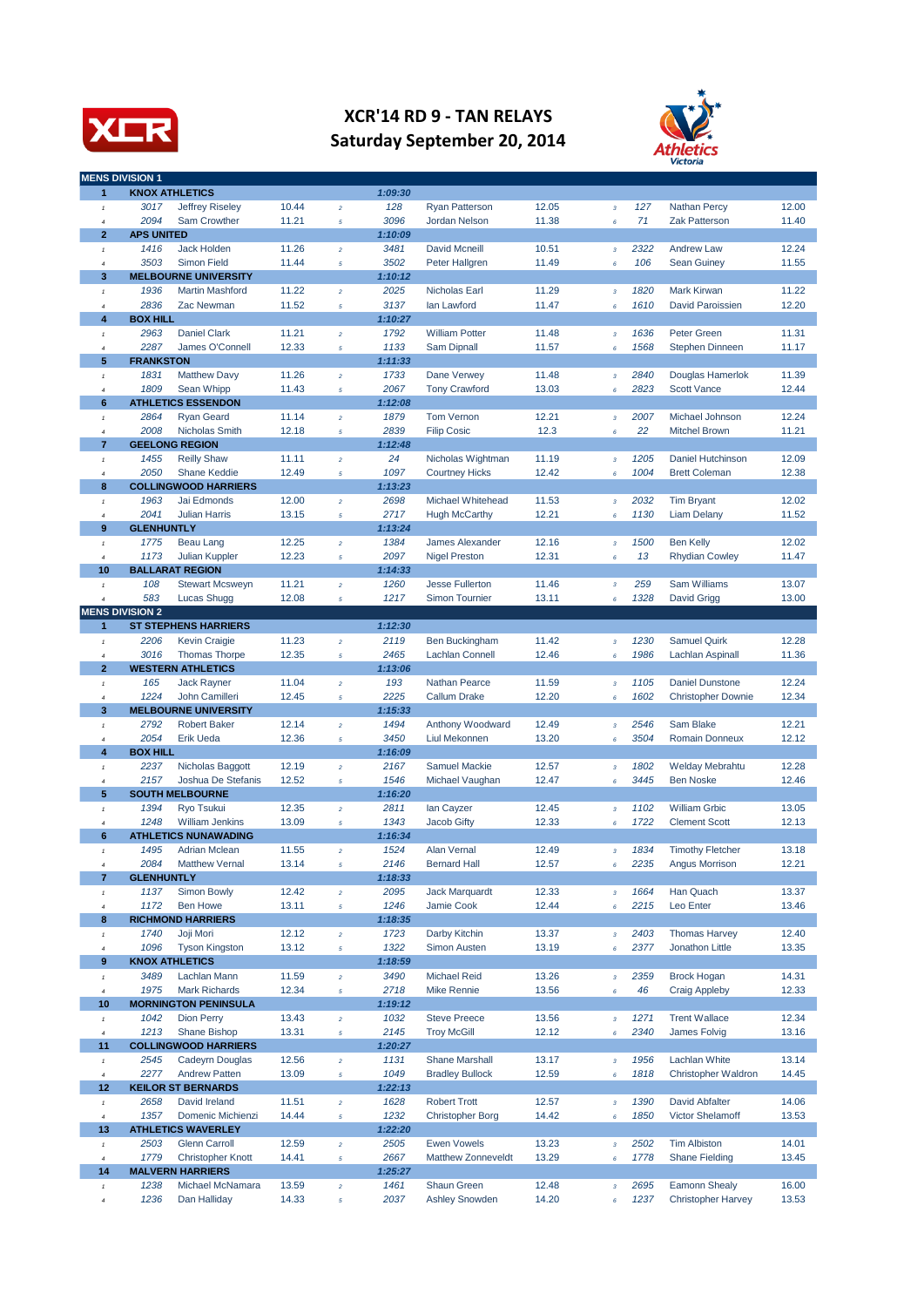|                           | <b>MENS DIVISION 3</b> |                                |       |                |         |                           |       |                         |      |                       |       |
|---------------------------|------------------------|--------------------------------|-------|----------------|---------|---------------------------|-------|-------------------------|------|-----------------------|-------|
| $\overline{1}$            |                        | <b>DONCASTER ATHLETIC CLUB</b> |       |                | 1:00:51 |                           |       |                         |      |                       |       |
| $\pmb{\tau}$              | 2301                   | <b>Edward Vining</b>           | 11.33 | $\overline{2}$ | 1430    | Hirotaka Tanimoto         | 11.33 | $\overline{\mathbf{3}}$ | 1473 | <b>Nicholas Finch</b> | 12.36 |
| $\it 4$                   | 2251                   | Nathan Down                    | 12.38 | $\sqrt{5}$     | 3041    | <b>Andrew Reddie</b>      | 12.31 | 6                       |      | #N/A                  |       |
| $\overline{2}$            |                        | <b>DIAMOND VALLEY</b>          |       |                | 1:00:56 |                           |       |                         |      |                       |       |
| $\pmb{\tau}$              | 2263                   | Dean Neofitou                  | 11.55 | $\overline{2}$ | 2161    | <b>Tim Logan</b>          | 12.13 | $\overline{\mathbf{3}}$ | 1922 | Rory Kelham           | 11.59 |
| $\overline{4}$            | 2855                   | <b>Ryan Constance</b>          | 12.21 | $\sqrt{5}$     | 3069    | <b>Andre Waring</b>       | 12.28 | 6                       |      | #N/A                  |       |
| 3                         |                        | <b>GEELONG REGION</b>          |       |                | 1:05:18 |                           |       |                         |      |                       |       |
| $\mathbf{1}$              | 2387                   | Jarrod McMullen                | 12.43 | $\overline{a}$ | 1940    | <b>Ben Bisset</b>         | 12.54 | $\overline{\mathbf{3}}$ | 1110 | Jack Hockley Samon    | 12.58 |
| $\overline{4}$            | 1695                   | <b>Michael Low</b>             | 13.20 | 5              | 1729    | <b>Bradley Fuller</b>     | 13.23 | 6                       |      | #N/A                  |       |
| 4                         | <b>APS UNITED</b>      |                                |       |                | 1:05:46 |                           |       |                         |      |                       |       |
| $\pmb{\tau}$              | 2058                   | <b>Paris Street</b>            | 13.08 | $\bar{z}$      | 2338    | <b>Andrew Krumins</b>     | 12.47 | $\overline{\mathbf{3}}$ | 2859 | Dean Gasson           | 13.04 |
| $\overline{4}$            | 2171                   | <b>Peter Curtis</b>            | 13.17 | 5              | 2339    | <b>Aaron Little</b>       | 13.35 | 6                       |      | #N/A                  |       |
| 5                         |                        | <b>MELBOURNE UNIVERSITY</b>    |       |                | 1:06:06 |                           |       |                         |      |                       |       |
| $\mathbf{1}$              | 1488                   | <b>Frank Ciancio</b>           | 12.58 | $\bar{z}$      | 2120    | Leigh Goedecke            | 13.05 | $\overline{\mathbf{3}}$ | 2662 | Paul Munro            | 13.59 |
| $\overline{4}$            | 2070                   | <b>Neil Sampson</b>            | 12.59 | $\sqrt{5}$     | 1661    | <b>Hamish Beaumont</b>    | 13.05 | 6                       |      | #N/A                  |       |
| 6                         |                        | <b>MENTONE ATHLETIC CLUB</b>   |       |                | 1:06:23 |                           |       |                         |      |                       |       |
| $\pmb{\tau}$              | 3374                   | Michael Kernahan               | 12.12 | $\bar{z}$      | 2123    | Neil Brennan              | 13.34 | $\mathbf 3$             | 2065 | Luke McCarthy         | 13.54 |
| $\boldsymbol{4}$          | 1407                   | Andrew Johnson                 | 12.45 | $\sqrt{5}$     | 2064    | lan Dent                  | 13.58 | 6                       |      | #N/A                  |       |
| $\overline{7}$            |                        | <b>ATHLETICS ESSENDON</b>      |       |                | 1:08:03 |                           |       |                         |      |                       |       |
| $\mathbf{1}$              | 1949                   | Danny Hawksworth               | 12.56 | $\overline{2}$ | 2620    | Damien Bruneau            | 13.31 | $\mathbf 3$             | 2427 | <b>Arron Downes</b>   | 13.42 |
| $\overline{4}$            | 1519                   | Jeffrey Jones                  | 13.19 | $\sqrt{5}$     | 1134    | <b>Malcolm Wellington</b> | 14.35 | 6                       |      | #N/A                  |       |
| 8                         | <b>BOX HILL</b>        |                                |       |                | 1:09:38 |                           |       |                         |      |                       |       |
| $\ensuremath{\mathsf{1}}$ | 2563                   | <b>Trent Collins</b>           | 12.58 | $\bar{z}$      | 1017    | <b>Tony Langelaan</b>     | 13.43 | $\overline{\mathbf{3}}$ | 2672 | <b>Andrew Hester</b>  | 13.49 |
| $\boldsymbol{4}$          | 1149                   | <b>Graeme Olden</b>            | 14.53 | $\sqrt{5}$     | 1261    | David Jimenez             | 14.15 | 6                       |      | #N/A                  |       |
| 9                         |                        | <b>COLLINGWOOD HARRIERS</b>    |       |                | 1:10:41 |                           |       |                         |      |                       |       |
| $\pmb{\tau}$              | 1964                   | Thai Phan                      | 14.05 | $\bar{z}$      | 121     | <b>Adam Garganis</b>      | 27.31 | $\overline{\mathbf{3}}$ | 2670 | <b>Anthony Mithen</b> | 14.1  |
| $\overline{4}$            | 2109                   | <b>Andrew Evans</b>            | 14.19 | $\overline{5}$ | 1510    | Sunao Korematsu           | 14.41 | 6                       |      | #N/A                  |       |
| 10                        |                        | <b>COBURG HARRIERS</b>         |       |                | 1:11:51 |                           |       |                         |      |                       |       |
| $\pmb{\tau}$              | 1555                   | David Woods                    | 13.44 | $\bar{z}$      | 1553    | Anthony Kendall           | 14.1  | 3                       | 1554 | <b>Eric Pritchard</b> | 14.37 |
| $\overline{4}$            | 1190                   | <b>Thomas Robertson</b>        | 14.16 | $\sqrt{5}$     | 2319    | <b>Mark Kelly</b>         | 15.04 | 6                       |      | #N/A                  |       |
| 11                        | <b>GLENHUNTLY</b>      |                                |       |                | 1:12:43 |                           |       |                         |      |                       |       |
| $\tau$                    | 1387                   | <b>Andrew Blake</b>            | 15.07 | $\overline{a}$ | 2118    | <b>Peter Hulbert</b>      | 13.45 | $\mathbf 3$             | 3343 | <b>Travis Taylor</b>  | 13.39 |
| $\overline{4}$            | 1815                   | <b>Michael Comport</b>         | 14.36 | $\overline{5}$ | 1273    | <b>Shane Davin</b>        | 15.36 | 6                       |      | #N/A                  |       |
| 12                        |                        | <b>TRARALGON HARRIERS</b>      |       |                | 1:14:53 |                           |       |                         |      |                       |       |
| $\pmb{\tau}$              | 2242                   | <b>Greg Semmler</b>            | 14.03 | $\bar{z}$      | 1480    | Des Paynter               | 13.37 | $\mathbf 3$             | 2424 | <b>Glenn Crawford</b> | 15.52 |
| $\overline{4}$            | 2063                   | <b>Travis White</b>            | 15.33 | $\sqrt{5}$     | 1254    | lan Twite                 | 15.48 | 6                       |      | #N/A                  |       |
| 13                        |                        | <b>SOUTH MELBOURNE</b>         |       |                | 1:15:54 |                           |       |                         |      |                       |       |
| $\tau$                    | 1296                   | Alan Smyth                     | 13.10 | $\bar{z}$      | 1116    | <b>Mikael Waltersson</b>  | 13.31 | $\overline{\mathbf{3}}$ | 2980 | <b>Daniel Bowerin</b> | 15.13 |
| $\overline{4}$            | 1117                   | <b>Stuart Nicol</b>            | 18.25 | $\overline{5}$ | 2087    | <b>Robert Adin</b>        | 15.45 | 6                       |      | #N/A                  |       |
| 14                        |                        | <b>BALLARAT REGION (INV)</b>   |       |                | 1:08:09 |                           |       |                         |      |                       |       |
| $\mathbf{1}$              | 3512                   | <b>Brett Robinson</b>          | 10.52 | $\overline{a}$ | 561     | <b>Joel Duffy</b>         | 13.24 | $\mathbf 3$             | 1901 | Sean Mahar            | 13.39 |
| $\overline{4}$            | 1211                   | <b>Vincent Duffy</b>           | 15.01 | 5              | 1541    | Dayna Simpson             | 15.13 | 6                       |      | #N/A                  |       |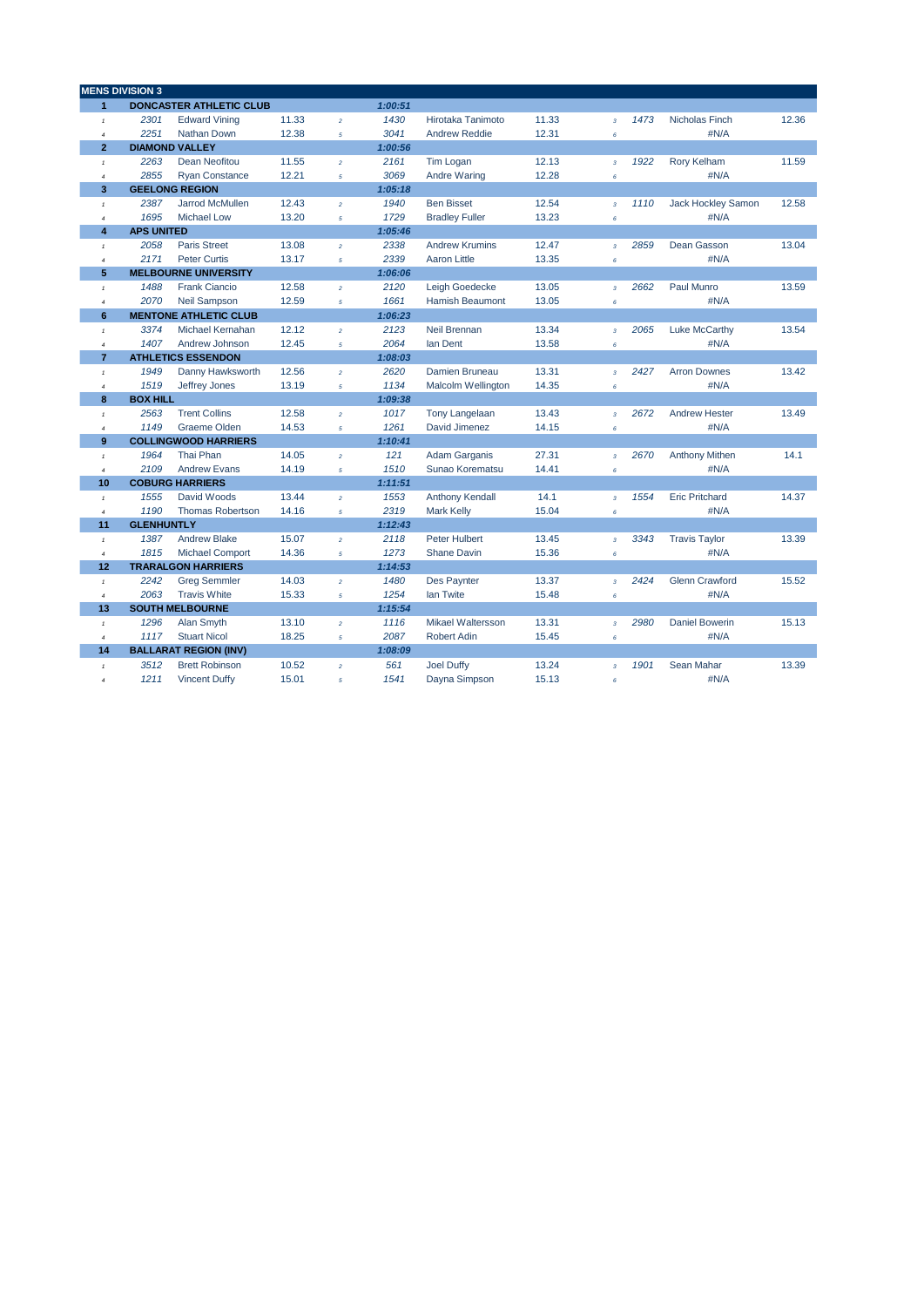|                  | <b>MENS DIVISION 4</b> |                              |       |                |            |                             |       |                         |      |                           |       |
|------------------|------------------------|------------------------------|-------|----------------|------------|-----------------------------|-------|-------------------------|------|---------------------------|-------|
| $\mathbf{1}$     |                        | <b>WESTERN ATHLETICS</b>     |       |                | 1:04:51    |                             |       |                         |      |                           |       |
| $\pmb{\tau}$     | 1057                   | Michael Masseni              | 12.44 | $\overline{a}$ | 1735       | <b>Cameron Menadue</b>      | 13.18 | $\overline{3}$          | 1187 | <b>Matthew Schaumberg</b> | 12.29 |
| $\boldsymbol{4}$ | 2558                   | <b>Robert Pope</b>           | 12.46 | $\overline{5}$ | 474        | <b>Allan Cook</b>           | 13.34 | 6                       |      | #N/A                      |       |
| $\overline{2}$   |                        | <b>ATHLETICS NUNAWADING</b>  |       |                | 1:09:43    |                             |       |                         |      |                           |       |
| $\mathbf{1}$     | 1046                   | <b>David Mellings</b>        | 13.45 | $\overline{a}$ | 2486       | <b>Jason Mahon</b>          | 13.59 | $\overline{\mathbf{3}}$ | 1496 | <b>Michael Papp</b>       | 14.16 |
| $\overline{4}$   | 1641                   | <b>Mark Boyle</b>            | 14.31 | 5              | 1044       | <b>Mark Deslandes</b>       | 13.12 | 6                       |      | #N/A                      |       |
| 3                | <b>APS UNITED</b>      |                              |       |                | 1:11:06    |                             |       |                         |      |                           |       |
| $\mathbf{1}$     | 2740                   | <b>Andrew Thomas</b>         | 13.23 | $\overline{a}$ | 2981       | <b>Christopher Cheniart</b> | 14.07 | $\overline{3}$          | 2014 | Antony Van Eeten          | 13.50 |
| $\overline{4}$   | 1837                   | <b>Robert Meek</b>           | 16.05 | 5              | 3059       | Nick O'Halloran             | 13.41 | $\pmb{6}$               |      | #N/A                      |       |
| 4                | <b>GLENHUNTLY</b>      |                              |       |                | 1:12:24    |                             |       |                         |      |                           |       |
| $\tau$           | 1908                   | David Spackman               | 15.25 | $\overline{a}$ | 2066       | <b>Alexander Stewart</b>    | 15.34 | $\mathbf 3$             | 1376 | <b>Declan Murphy</b>      | 13.36 |
| $\overline{4}$   | 1138                   | Darren Henstridge            | 13.02 | 5              | 2433       | <b>Rohan Simkin</b>         | 14.44 | 6                       |      | #N/A                      |       |
| 5                |                        | <b>SOUTH COAST ATHLETICS</b> |       |                | 1:12:54    |                             |       |                         |      |                           |       |
| $\pmb{\tau}$     | 577                    | <b>Edward Beischer</b>       | 13.00 | $\overline{a}$ | 1709       | Dean Langford               | 14.10 | $\overline{3}$          | 2223 | <b>Benjamin Beischer</b>  | 14.33 |
| $\overline{4}$   | 1088                   | <b>Hunter Lipscomb</b>       | 15.11 | 5              | 1001       | <b>Tim Crosbie</b>          | 16.00 | 6                       |      | #N/A                      |       |
| 6                |                        | <b>KNOX ATHLETICS</b>        |       |                | 1:13:35    |                             |       |                         |      |                           |       |
| $\mathcal{I}$    | 1765                   | <b>Luke Toomev</b>           | 14.30 | $\overline{a}$ | 1003       | Craig Fairburn              | 14.56 | $\overline{\mathbf{3}}$ | 2148 | Sam Osman                 | 15.21 |
| $\overline{4}$   | 2150                   | Jeffrey Wright               | 14.41 | $\overline{5}$ | 2328       | George Dyer                 | 14.07 | $\epsilon$              |      | #N/A                      |       |
| $\overline{7}$   |                        | <b>BALLARAT REGION</b>       |       |                | 1:20:00    |                             |       |                         |      |                           |       |
| $\pmb{\tau}$     | 1367                   | <b>Peter Roberts</b>         | 15.42 | $\overline{2}$ | 1157       | <b>Stuart Mccoy</b>         | 16.18 | $\overline{\mathbf{3}}$ | 2961 | <b>Andrew Wilson</b>      | 15.41 |
| $\overline{4}$   | 1854                   | <b>Marcus Furlong</b>        | 16.37 | $\overline{5}$ | 2089       | <b>Joshua Hawkes</b>        | 15.42 | $\epsilon$              |      | #N/A                      |       |
| 8                |                        | <b>CASEY CARDINIA</b>        |       |                | 1:20:14    |                             |       |                         |      |                           |       |
| $\mathbf{1}$     | 1566                   | Dan Langelaan                | 13.57 | $\bar{z}$      | 1567       | <b>Rodney Prime</b>         | 15.38 | $\overline{\mathbf{3}}$ | 1202 | Tom Ryan                  | 15.50 |
| $\overline{4}$   | 1201                   | Robert Ryan                  | 17.14 | 5              | 3488       | Benjamin Ryan               | 17.35 | $\pmb{6}$               |      | #N/A                      |       |
| 9                |                        | <b>ATHLETICS WAVERLEY</b>    |       |                | 1:23:03    |                             |       |                         |      |                           |       |
| $\mathbf{1}$     | 2180                   | <b>Andrew Baxter</b>         | 14.38 | $\overline{a}$ | 2346       | Michael Jansen              | 15.25 | $\overline{\mathbf{3}}$ | 1040 | Dean Godfrev              | 16.29 |
| $\boldsymbol{4}$ | 2993                   | John Nolan                   | 20.09 | $\overline{5}$ | 1777       | <b>Craig Couper</b>         | 16.22 | $\pmb{\epsilon}$        |      | #N/A                      |       |
| 10               |                        | <b>COLLINGWOOD HARRIERS</b>  |       |                | 1:23:38    |                             |       |                         |      |                           |       |
| $\mathbf{1}$     | 470                    | <b>Paul Skipper</b>          | 14.48 | $\overline{2}$ | 2838       | <b>Paul Wallace</b>         | 13.59 | $\overline{\mathbf{3}}$ | 1780 | Darren Morris             | 14    |
| $\overline{4}$   | 1965                   | <b>Nick Boustead</b>         | 15.05 | 5              | 1954       | <b>Matthew Newton</b>       | 25.46 | $\epsilon$              |      | #N/A                      |       |
| 11               |                        | <b>MALVERN HARRIERS</b>      |       |                | 1:25:36    |                             |       |                         |      |                           |       |
| $\tau$           | 1845                   | John Williams                | 15.53 | $\overline{a}$ | 2696       | <b>Christopher Scully</b>   | 16.37 | $\overline{\mathbf{3}}$ | 2038 | <b>Mark Bartholomeusz</b> | 17.51 |
| $\overline{4}$   | 1239                   | <b>Steven Williams</b>       | 14.53 | 5              | 2480       | <b>Francis Kaszmarek</b>    | 20.22 | $\epsilon$              |      | #N/A                      |       |
|                  |                        | <b>KEILOR ST BERNARDS</b>    |       |                | <b>DNF</b> |                             |       |                         |      |                           |       |
| $\tau$           | 1624                   | Peter Keighery               | 15.07 | $\overline{a}$ | 2233       | <b>Paul Currie</b>          | 15.11 | $\mathbf 3$             | 1531 | <b>Andrew Matthews</b>    | 17.41 |
| $\overline{4}$   | 1497                   | <b>Gregory Moore</b>         | 15.51 | 5              |            | #N/A                        |       | 6                       |      | #N/A                      |       |
|                  |                        | <b>SOUTH MELBOURNE</b>       |       |                | <b>DNS</b> |                             |       |                         |      |                           |       |
| $\mathbf{1}$     |                        | #N/A                         |       | $\overline{a}$ |            | #N/A                        |       | $\overline{\mathbf{3}}$ |      | #N/A                      |       |
| $\boldsymbol{4}$ |                        | #N/A                         |       | 5              |            | #N/A                        |       | 6                       |      | #N/A                      |       |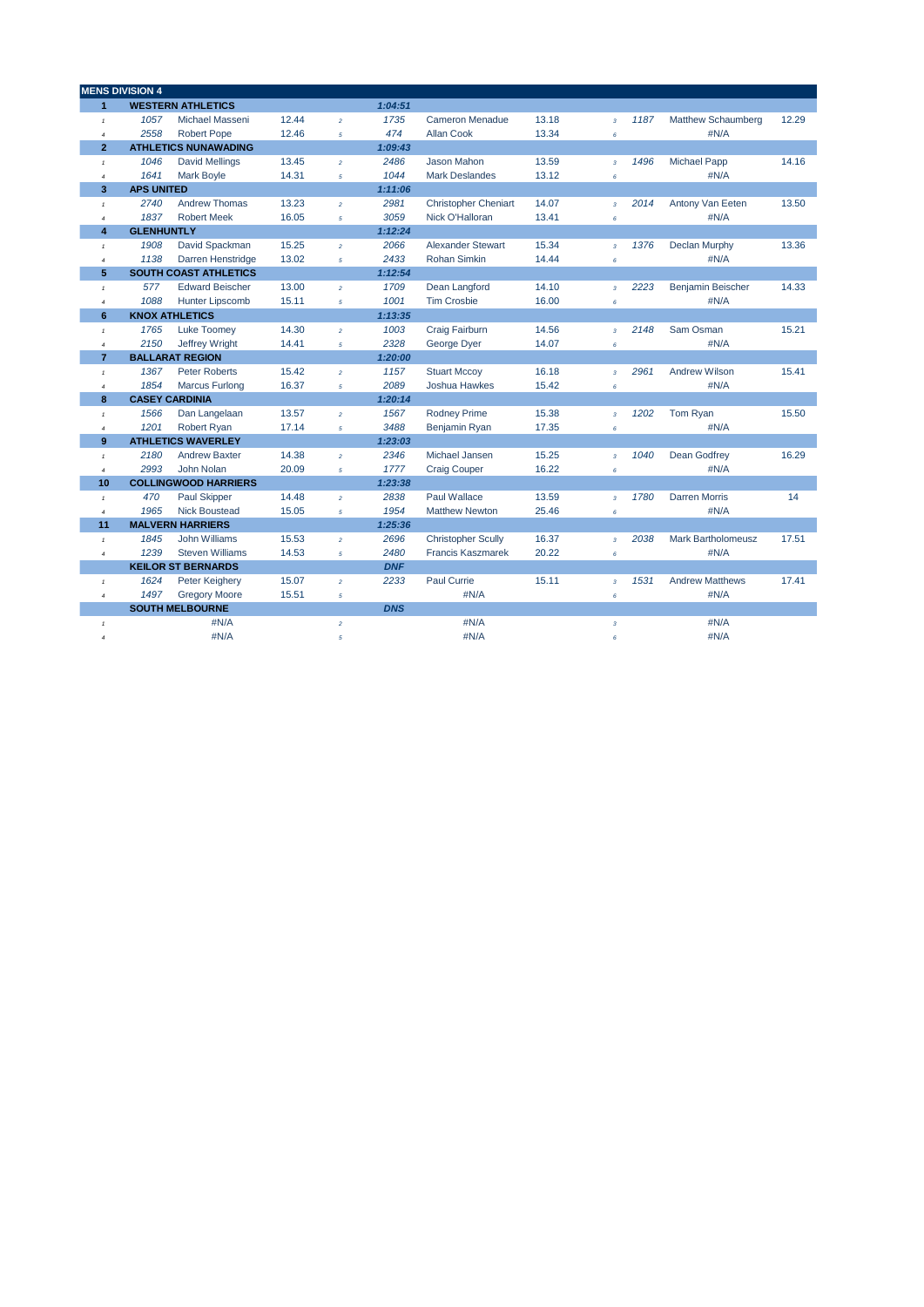|                         | <b>MENS DIVISION 5</b>         |                                              |       |                         |                 |                           |       |                                |      |                         |       |
|-------------------------|--------------------------------|----------------------------------------------|-------|-------------------------|-----------------|---------------------------|-------|--------------------------------|------|-------------------------|-------|
| 1                       | <b>RINGWOOD</b>                |                                              |       |                         | 49.05           |                           |       |                                |      |                         |       |
| $\,$ 1                  | 2081                           | <b>Tim Norton</b>                            | 11.24 | $\boldsymbol{2}$        | 70              | Tom Fawthorpe             | 11.10 | $\mathbf 3$                    | 2056 | Dean Tromp              | 11.41 |
| $\overline{a}$          | 2023                           | Matthew Voogd                                | 14.50 | 5                       |                 | #N/A                      |       | 6                              |      | #N/A                    |       |
| $\overline{2}$          | <b>YARRA RANGES</b>            |                                              |       |                         | 51.26           |                           |       |                                |      |                         |       |
| $\,$ 1 $\,$             | 2851                           | <b>Caleb McInnes</b>                         | 12.12 | $\bar{2}$               | 2727            | Ross Kinsella             | 12.26 | $\overline{\mathbf{3}}$        | 2726 | <b>Lachlan Scully</b>   | 13.04 |
| $\overline{a}$          | 1830                           | <b>Michael Clarke</b>                        | 13.44 | $\overline{5}$          |                 | #N/A                      |       | Ŕ                              |      | #N/A                    |       |
| 3                       | <b>DIAMOND VALLEY</b>          |                                              |       |                         | 54.18           |                           |       |                                |      |                         |       |
| $\mathbf{I}$            | 1914                           | <b>Damien Cusack</b>                         | 13.17 | $\bar{2}$               | 2955            | <b>Nicholas Phillips</b>  | 14.04 | $\boldsymbol{\mathsf{3}}$      | 2333 | <b>Craig Cassidy</b>    | 13.48 |
| $\boldsymbol{d}$        | 1924                           | <b>Luke Kidgell</b>                          | 13.09 | 5                       |                 | #N/A                      |       | $\epsilon$                     |      | #N/A                    |       |
| 4                       | <b>VICTORIAN MASTERS</b>       |                                              |       |                         | 54.45           |                           |       |                                |      |                         |       |
| $\mathbf{I}$            | 495                            | <b>Steven Quirk</b>                          | 13.01 | $\overline{2}$          | 1686            | <b>Shane Draper</b>       | 13.05 | $\bf{3}$                       | 490  | <b>Peter Cowell</b>     | 13.11 |
| $\overline{a}$          | 1101                           | Michael Camilleri                            | 15.18 | $\overline{5}$          |                 | #N/A                      |       | $\boldsymbol{\epsilon}$        |      | #N/A                    |       |
| 5                       |                                | <b>WILLIAMSTOWN ATHLETIC CLUB</b>            |       |                         | 56.09           |                           |       |                                |      |                         |       |
| $\mathbf{I}$            | 2229                           | <b>Daniel Barlow</b>                         | 11.58 | $\bar{2}$               | 2043            | Kieran Leonard            | 14.53 | $\bf{3}$                       | 2431 | Zac Nowell              | 14.58 |
| $\overline{4}$<br>6     | 1600<br><b>FRANKSTON</b>       | <b>Terry Pearce</b>                          | 14.2  | 5                       | 58.29           | #N/A                      |       | $\epsilon$                     |      | #N/A                    |       |
| $\mathbf{I}$            | 1935                           | Peter Dutton                                 | 12.44 | $\overline{2}$          | 2356            | Wayne Allen               | 17.04 | $\overline{\mathbf{3}}$        | 2246 | <b>Ben Wells</b>        | 14.14 |
| $\overline{4}$          | 3370                           | <b>Matthew Napier</b>                        | 14.27 | 5                       |                 | #N/A                      |       | $\epsilon$                     |      | #N/A                    |       |
| $\overline{7}$          |                                | <b>COLLINGWOOD HARRIERS</b>                  |       |                         | 1:00:12         |                           |       |                                |      |                         |       |
| $\mathbf{I}$            | 2856                           | Joshua Debinski                              | 14.47 | $\overline{2}$          | 1943            | Jacob Barnes              | 14.37 | $\bf{3}$                       | 2182 | <b>Brett Eastwood</b>   | 15.22 |
| $\overline{4}$          | 2035                           | <b>Samuel Slater</b>                         | 15.26 | 5                       |                 | #N/A                      |       | 6                              |      | #N/A                    |       |
| 8                       | <b>GLENHUNTLY</b>              |                                              |       |                         | 1:01:23         |                           |       |                                |      |                         |       |
| $\pmb{\mathfrak{f}}$    | 2292                           | <b>Nenad Radosevic</b>                       | 15.15 | $\bar{z}$               | 2184            | <b>Lachlan Preston</b>    | 14.33 | $\bf{3}$                       | 1875 | <b>Chris Wardlaw</b>    | 16.00 |
| $\overline{4}$          | 1621                           | <b>Christopher Allan</b>                     | 15.35 | 5                       |                 | #N/A                      |       | 6                              |      | #N/A                    |       |
| 9                       | <b>IVANHOE HARRIERS</b>        |                                              |       |                         | 1:05:36         |                           |       |                                |      |                         |       |
| $\,$ 1 $\,$             | 2302                           | Simon Rigoni                                 | 17.48 | $\bar{z}$               | 156             | <b>Rhys Rigoni</b>        | 16.05 | $\bf{3}$                       | 2649 | Harri Howden            | 15.31 |
| $\overline{a}$<br>10    | 1264<br><b>COBURG HARRIERS</b> | James Lynch                                  | 16.14 | 5                       | 1:06:52         | #N/A                      |       | ó                              |      | #N/A                    |       |
| $\,$ 1 $\,$             | 1991                           | <b>Gary Blake</b>                            | 16.25 | $\overline{2}$          | 2566            | <b>Mark Capes</b>         | 17.23 | $\mathbf 3$                    | 2565 | <b>David Capes</b>      | 17.16 |
| $\overline{a}$          | 1726                           | <b>Daniel Toyer</b>                          | 15.48 | $\overline{5}$          |                 | #N/A                      |       | 6                              |      | #N/A                    |       |
| 11                      | <b>OAKLEIGH</b>                |                                              |       |                         | 1:15:03         |                           |       |                                |      |                         |       |
| $^\mathrm{f}$           | 1268                           | lan Poulton                                  | 22.48 | $\bar{2}$               | 2586            | Joseph Campisi            | 16.39 | $\bf{3}$                       | 2010 | <b>Ernie Stewart</b>    | 16.42 |
| $\overline{a}$          | 1188                           | <b>Chris Brown</b>                           | 17.34 | $\overline{5}$          |                 | #N/A                      |       | $\epsilon$                     |      | #N/A                    |       |
|                         | <b>SANDRINGHAM (INV)</b>       |                                              |       |                         | 53.51           |                           |       |                                |      |                         |       |
| $\mathbf{I}$            | 2891                           | <b>Matthew Wright</b>                        | 13.21 | $\bar{2}$               |                 | <b>Clint Perrett</b>      | 11.31 | $\bf{3}$                       | 1889 | Damon Boag              | 12.55 |
| $\overline{4}$          | 3025                           | <b>Joel Stevenson</b>                        | 15.48 | $\overline{5}$          |                 | #N/A                      |       | 6                              |      | #N/A                    |       |
|                         | <b>MACCABI (INV)</b>           |                                              |       |                         | 54.39           |                           |       |                                |      |                         |       |
| $\mathbf{I}$            |                                | <b>Brad Serry</b>                            | 13.58 | $\overline{2}$          |                 | <b>Adrian Lazar</b>       | 13.37 | $\overline{\mathbf{3}}$        |      | <b>Matt Nissen</b>      | 14.03 |
|                         | <b>MENS DIVISION 6</b>         | Julien Schulberg                             | 13.01 | $\sqrt{s}$              |                 | #N/A                      |       | $\epsilon$                     |      | #N/A                    |       |
| 1                       |                                | <b>ST STEPHENS HARRIERS</b>                  |       |                         | 50.22           |                           |       |                                |      |                         |       |
| $\mathbf{I}$            | 220                            | <b>Xavier Smith</b>                          | 12.2  | $\overline{2}$          | 1439            | Cameron Clayton           | 12.51 | $\overline{3}$                 | 1900 | <b>Daniel Mitchell</b>  | 12.41 |
| $\overline{4}$          | 1788                           | <b>Stephen Rennick</b>                       | 12.3  | $\overline{5}$          |                 | #N/A                      |       | $\epsilon$                     |      | #N/A                    |       |
| $\overline{\mathbf{2}}$ |                                | <b>MELBOURNE UNIVERSITY</b>                  |       |                         | 54.02           |                           |       |                                |      |                         |       |
| $\mathbf{I}$            | 2473                           | <b>Steven Russell</b>                        | 13.22 | $\overline{2}$          | 1223            | David McDonald            | 13.37 | $\bf{3}$                       | 1604 | <b>Brian O'Donoghue</b> | 13.22 |
| $\overline{4}$          | 1985                           | Jordan Mayston                               | 13.38 | 5                       |                 | #N/A                      |       | 6                              |      | #N/A                    |       |
| 3                       | <b>WESTERN ATHLETICS</b>       |                                              |       |                         | 54.43           |                           |       |                                |      |                         |       |
| $\mathbf{f}$            | 2143                           | <b>Daniel Sneyders</b>                       | 14    | $\bar{z}$               | 1514            | Alexander Tyrrell         | 13.07 | $\mathbf 3$                    | 2271 | Chris Camilleri         | 13.53 |
| $\overline{4}$          | 1185                           | <b>Adam Knowles</b>                          | 13.43 | 5                       |                 | #N/A                      |       | 6                              |      | #N/A                    |       |
| $\overline{\mathbf{4}}$ | <b>RICHMOND HARRIERS</b>       |                                              |       |                         | 59.00           |                           |       |                                |      |                         |       |
| $\,$ 1 $\,$             | 2883                           | David Lawson                                 | 13.5  | $\bar{z}$               | 2518            | <b>Christopher Scales</b> | 15.5  | $\bf{3}$                       | 3062 | <b>Tom Werner</b>       | 13.47 |
| ä<br>5                  | 1099                           | Kevin Solomon<br><b>MORNINGTON PENINSULA</b> | 15.33 | 5                       | 59.13           | #N/A                      |       | 6                              |      | #N/A                    |       |
| $\mathbf{f}$            | 1903                           | <b>Clinton Fraser</b>                        | 15.27 | $\overline{2}$          | 1906            | <b>Scott McGill</b>       | 14.51 | $\mathbf 3$                    | 3335 | <b>Michael Bishop</b>   | 14.24 |
| $\overline{a}$          | 1033                           | Michael Wheatley                             | 14.31 | 5                       |                 | #N/A                      |       | 6                              |      | #N/A                    |       |
| 6                       |                                | <b>ATHLETICS NUNAWADING</b>                  |       |                         | 59.30           |                           |       |                                |      |                         |       |
| $\mathbf{I}$            | 2373                           | <b>Frank Bertei</b>                          | 14.35 | $\overline{2}$          | 2654            | Norman Marshall           | 14.44 | $\overline{3}$                 | 2116 | Selim Ahmed             | 14.54 |
| $\boldsymbol{d}$        | 2105                           | <b>Steve Vernal</b>                          | 15.05 | $\overline{5}$          |                 | #N/A                      |       | Ŕ.                             |      | #N/A                    |       |
| 7                       |                                | <b>WILLIAMSTOWN ATHLETIC CLUB</b>            |       |                         | 59.56           |                           |       |                                |      |                         |       |
| $\,$ 1                  | 2099                           | Eero Keranen                                 | 14.18 | $\overline{\mathbf{c}}$ | 3169            | Michael Carter            | 14.54 | 3                              | 2571 | <b>Andrew Mill</b>      | 15.25 |
| $\overline{4}$          | 1865                           | <b>Timothy Close</b>                         | 15.19 | $\sqrt{s}$              |                 | #N/A                      |       | $\epsilon$                     |      | #N/A                    |       |
| 8                       |                                | <b>ATHLETICS ESSENDON</b>                    |       |                         | 1:00:17         |                           |       |                                |      |                         |       |
| $\,$ f                  | 1701                           | Paul Davidson                                | 14.29 | $\bar{z}$               | 1395            | Aaron Heaney              | 15.28 | $\bf{3}$                       | 1756 | <b>Brian Anderson</b>   | 15.06 |
| $\overline{a}$          | 1794                           | <b>Adrian Wrout</b>                          | 15.14 | 5                       |                 | #N/A                      |       | $\boldsymbol{\epsilon}$        |      | #N/A                    |       |
| 9<br>$\mathbf{f}$       | <b>APS UNITED</b><br>2426      | <b>Mark Anderson</b>                         | 15.37 | $\bar{z}$               | 1:03:29<br>3000 | Ross Tennant              | 16.37 |                                | 2323 | <b>Julie Manning</b>    | 15.56 |
| $\overline{4}$          | 2875                           | James Lightfoot                              | 16.29 | $\overline{5}$          |                 | #N/A                      |       | $\sqrt{3}$<br>$\pmb{\epsilon}$ |      | #N/A                    |       |
| 10                      |                                | <b>COLLINGWOOD HARRIERS</b>                  |       |                         | 1:04:23         |                           |       |                                |      |                         |       |
| $\,$ f                  | 1962                           | <b>Drew Roberts</b>                          | 14.55 | $\bar{z}$               | 2276            | <b>Stuart Kollmorgen</b>  | 13.36 | $\bf{3}$                       | 1751 | Lachlan Sayer           | 16.56 |
| $\overline{4}$          | 2039                           | Zoe Cornell                                  | 18.56 | 5                       |                 | #N/A                      |       | 6                              |      | #N/A                    |       |
| 11                      | <b>GLENHUNTLY</b>              |                                              |       |                         | 1:05:34         |                           |       |                                |      |                         |       |
| $^\mathrm{f}$           | 1274                           | Len Johnson                                  | 16.2  | $\bar{z}$               | 1721            | <b>Eric Sigmont</b>       | 16.38 | $\bf{3}$                       | 2554 | <b>Lyndon Loader</b>    | 16.18 |
| $\overline{4}$          | 1375                           | <b>Christopher Murphy</b>                    | 16.18 | 5                       |                 | #N/A                      |       | $\pmb{\epsilon}$               |      | #N/A                    |       |
|                         | <b>MONASH UNI 2 (INV)</b>      |                                              |       |                         | 54.42           |                           |       |                                |      |                         |       |
|                         |                                | James Robertson                              | 13.45 | $\bar{z}$               |                 | <b>Jack Powell</b>        | 13.58 | $\mathbf 3$                    |      | Andrew Van Agtmaal      | 14.14 |
| $\boldsymbol{4}$        |                                | <b>Brodie Nankervis</b>                      | 12.45 | 5                       |                 | #N/A                      |       | $\pmb{\epsilon}$               |      | #N/A                    |       |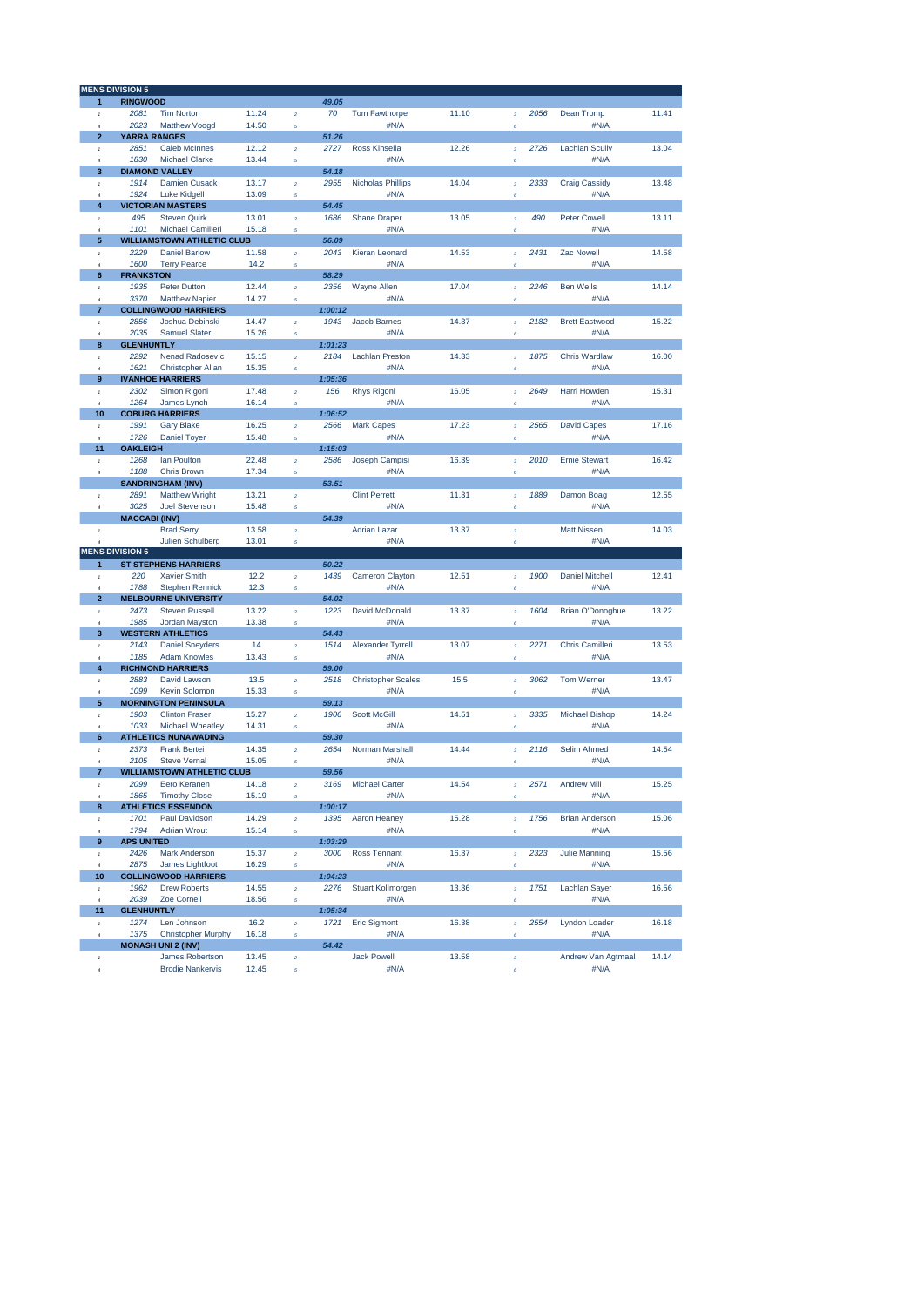|                | <b>MONASH UNI 3 (INV)</b>   |       |                | 1:01:10    |                        |       |                         |      |                     |       |
|----------------|-----------------------------|-------|----------------|------------|------------------------|-------|-------------------------|------|---------------------|-------|
| $\mathcal{I}$  | <b>Henry McKay</b>          | 16.15 | $\overline{2}$ |            | Joe Ryan               | 15.54 | $\overline{3}$          |      | James Asquith       | 14.29 |
| $\overline{4}$ | <b>Ben Asquith</b>          | 14.32 | 5              |            | #N/A                   |       | 6                       |      | $\#N/A$             |       |
|                | <b>HOBSON'S BAY 2 (INV)</b> |       |                | 1:03:13    |                        |       |                         |      |                     |       |
| $\mathbf{1}$   | Peter Dickinson             | 16.2  | $\overline{2}$ |            | <b>Colin Tickner</b>   | 16.07 | $\overline{3}$          |      | Eero Keranen        | 15.03 |
| $\overline{4}$ | Keran Leonard               | 15.43 | 5              |            | #N/A                   |       | 6                       |      | #N/A                |       |
|                | <b>HOBSON'S BAY 1 (INV)</b> |       |                | 1:03:40    |                        |       |                         |      |                     |       |
| $\mathbf{1}$   | <b>Rory Heddles</b>         | 14.05 | $\overline{2}$ |            | David Wells            | 17.05 | $\overline{3}$          |      | <b>Mark Maloney</b> | 16.55 |
| $\overline{4}$ | Martin Mankowski            | 15.35 | $\overline{5}$ |            | #N/A                   |       | 6                       |      | #N/A                |       |
|                | <b>MONASH UNI 1 (INV)</b>   |       |                | 1:06:16    |                        |       |                         |      |                     |       |
| $\mathcal{I}$  | <b>Justin Stepnell</b>      | 15.18 | $\overline{2}$ |            | Manoj Kamalanathon     | 17.37 | $\overline{3}$          |      | <b>Thomas Lines</b> | 14.32 |
| $\overline{4}$ | <b>Eduardo Flores</b>       | 18.49 | 5              |            | #N/A                   |       | 6                       |      | #N/A                |       |
|                | <b>MONASH UNI 4 (INV)</b>   |       |                | 1:06:29    |                        |       |                         |      |                     |       |
| $\mathbf{I}$   | Jake McCahon                | 12.48 | $\overline{2}$ |            | Nine Mok               | 17.23 | $\overline{\mathbf{3}}$ |      | Daniel Jitnah       | 19.14 |
| $\overline{4}$ | <b>Simon Eades</b>          | 17.22 | 5              |            | $\#N/A$                |       | 6                       |      | $\#N/A$             |       |
|                | <b>BOX HILL</b>             |       |                | <b>DNF</b> |                        |       |                         |      |                     |       |
| $\mathbf{I}$   | Jack Hill<br>1486           | 15.14 | $\mathfrak{p}$ | 2436       | Peter Hill             | 15.25 | $\overline{a}$          | 2365 | <b>Andrew Tunne</b> |       |
| $\overline{4}$ | #N/A                        |       | 5              |            | #N/A                   |       | 6                       |      | #N/A                |       |
|                | <b>KNOX ATHLETICS</b>       |       |                | <b>DNF</b> |                        |       |                         |      |                     |       |
| $\mathbf{1}$   | 3258<br>Noel Fairburn       | 31.34 | $\overline{2}$ | 2040       | <b>Philip Crowther</b> | 17.47 | $\overline{\mathbf{3}}$ |      | #N/A                |       |
| $\overline{4}$ | #N/A                        |       | 5              |            | #N/A                   |       | 6                       |      | #N/A                |       |
|                | <b>MONASH UNI 5 (INV)</b>   |       |                | <b>DNF</b> |                        |       |                         |      |                     |       |
| $\mathbf{I}$   | <b>David Dowe</b>           | 20.48 | $\overline{2}$ |            | Alan Irwin             | 18.42 | $\overline{\mathbf{3}}$ |      | Enrico Carlini      | 23.33 |
| $\overline{4}$ | #N/A                        |       | 5              |            | #N/A                   |       | 6                       |      | #N/A                |       |
|                | <b>KEILOR ST BERNARDS</b>   |       |                | <b>DNS</b> |                        |       |                         |      |                     |       |
| $\mathbf{I}$   | #N/A                        |       | $\overline{2}$ |            | $\#N/A$                |       | $\overline{3}$          |      | #N/A                |       |
| $\overline{4}$ | #N/A                        |       | 5              |            | #N/A                   |       | 6                       |      | #N/A                |       |
|                | <b>MALVERN HARRIERS</b>     |       |                | <b>DNS</b> |                        |       |                         |      |                     |       |
| $\mathbf{1}$   | #N/A                        |       | $\overline{2}$ |            | #N/A                   |       | $\overline{3}$          |      | #N/A                |       |
| $\overline{4}$ | #N/A                        |       | 5              |            | #N/A                   |       | 6                       |      | #N/A                |       |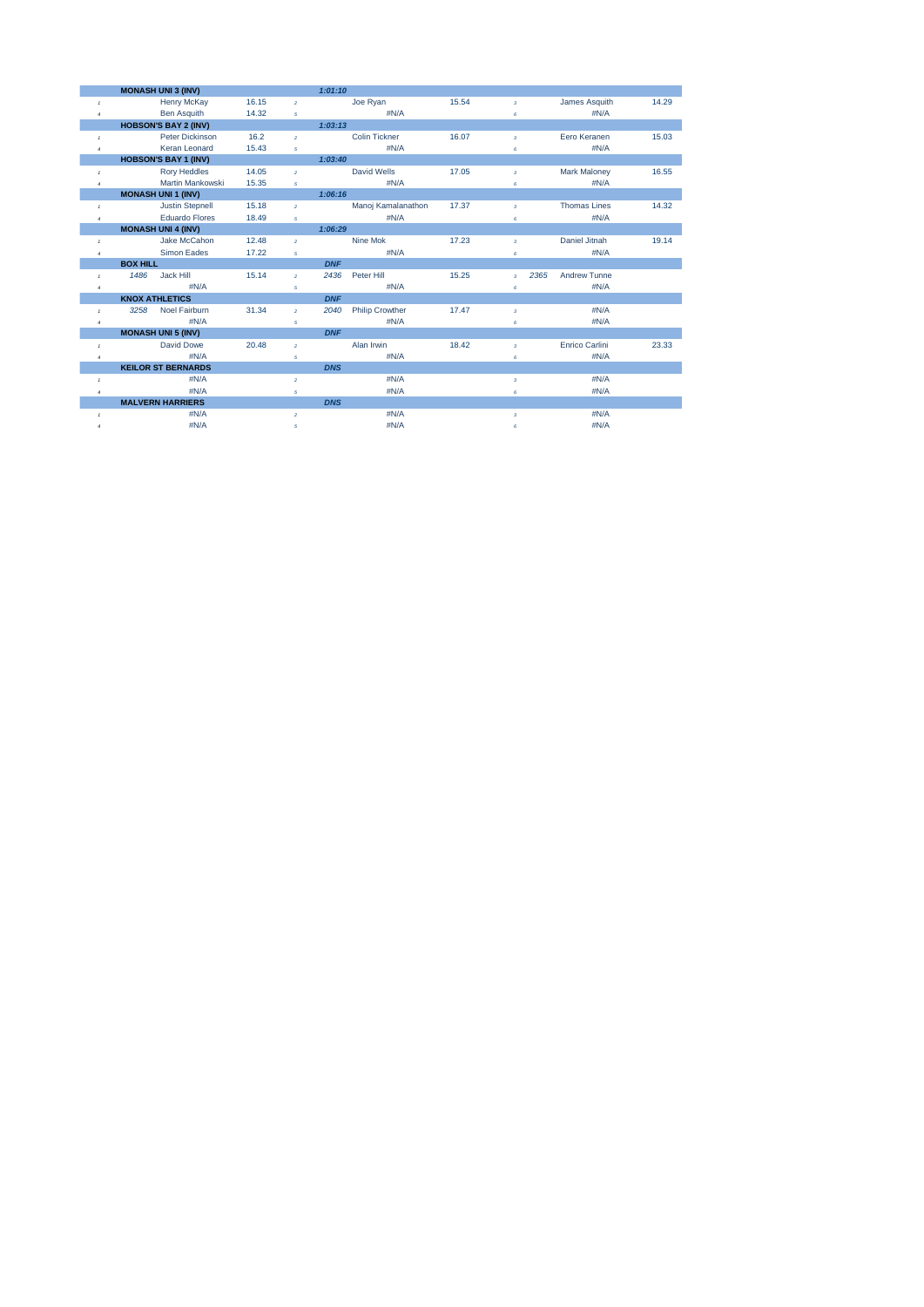|                                  | <b>MENS DIVISION 7</b>      |                                                    |                |                             |                    |                                  |       |                           |      |                                    |       |
|----------------------------------|-----------------------------|----------------------------------------------------|----------------|-----------------------------|--------------------|----------------------------------|-------|---------------------------|------|------------------------------------|-------|
| 1                                |                             | <b>MELBOURNE UNIVERISTY 5</b>                      |                |                             | 53.01              |                                  |       |                           |      |                                    |       |
| $\mathbf{I}$                     | 2306                        | Lachlan Hegarty                                    | 13.01          | $\overline{2}$              | 2535               | <b>Kerrin Rattray</b>            | 26.29 | $\bf{3}$                  | 1489 | Tim Hui                            | 13.24 |
| $\overline{4}$                   | 1603                        | Matthew Irons                                      | 13.11          | 5                           |                    | #N/A                             |       | 6                         |      | #N/A                               |       |
| $\overline{\mathbf{2}}$          | <b>DONCASTER 2</b>          |                                                    |                |                             | 55.15              |                                  |       |                           |      |                                    |       |
| $\mathbf{I}$                     | 1477                        | <b>Benjamin Lucas</b>                              | 14.35          | $\overline{2}$              | 1539               | Mitchell Wooffindin              | 14.09 | $\bf{3}$                  | 2738 | Paul Tunnecliffe                   | 18.20 |
|                                  | 1234                        | Daniel De Bortoli                                  | 15.15          | $\overline{5}$              |                    | #N/A                             |       | 6                         |      | #N/A                               |       |
| 3                                | 1616                        | <b>MELBOURNE UNIVERISTY 6</b><br>Shohei Waller     | 13.14          |                             | 56.07<br>1753      | Adam Hannah                      | 14.13 |                           | 1492 | <b>Andrew Selby Smith</b>          | 13.58 |
| $^\mathrm{f}$<br>$\lambda$       | 2069                        | Peter Gaukrodger                                   | 14.42          | $\bar{z}$<br>5              |                    | #N/A                             |       | $\bf{3}$<br>6             |      | #N/A                               |       |
| 4                                |                             | <b>DIAMOND VALLEY 3</b>                            |                |                             | 56.52              |                                  |       |                           |      |                                    |       |
| $\mathbf{f}$                     | 2477                        | <b>Christian West</b>                              | 14.19          | $\bar{z}$                   | 2163               | <b>Martin Murray</b>             | 14.13 | $\bf{3}$                  | 1506 | <b>Nick Saunders</b>               | 14.06 |
| $\overline{4}$                   | 1923                        | <b>Jack Kidgell</b>                                | 14.14          | 5                           |                    | #N/A                             |       | 6                         |      | #N/A                               |       |
| 5                                |                             | <b>MELBOURNE UNIVERISTY 8</b>                      |                |                             | 57.23              |                                  |       |                           |      |                                    |       |
| $\,$ 1 $\,$                      | 2737                        | Cody Williamson                                    | 12.19          | $\bar{z}$                   | 3533               | <b>Marc Simpkins</b>             | 13.33 | 3                         | 1615 | Phil VanDueren                     | 15.29 |
| $\overline{a}$                   | 2613                        | Gerarde Kelly                                      | 15.47          | $\overline{5}$              |                    | #N/A                             |       | Ŕ                         |      | #N/A                               |       |
| 6                                |                             | <b>MELBOURNE UNIVERISTY 7</b>                      |                |                             | 57.52              |                                  |       |                           |      |                                    |       |
| $\mathbf{I}$                     | 1614                        | <b>Timothy Thomas</b>                              | 13.56          | $\hat{\mathbf{z}}$          | 1222               | Dion Houtman                     | 14.06 | 3                         | 1617 | <b>Tony Brain</b>                  | 14.46 |
| $\overline{a}$<br>$\overline{7}$ | 2245<br><b>YARRA RANGES</b> | David Crouchman                                    | 15.01          | 5                           | 58.01              | #N/A                             |       | Ŕ.                        |      | #N/A                               |       |
| $\mathbf{I}$                     | 1313                        | James Laven                                        | 13.48          | $\overline{2}$              | 1998               | <b>Bryan Ackerly</b>             | 14.20 | $\bf{3}$                  | 1772 | <b>Lily Thompson</b>               | 15.40 |
| $\overline{a}$                   | 1166                        | Jamie Strudley                                     | 14.13          | 5                           |                    | #N/A                             |       | 6                         |      | #N/A                               |       |
| 8                                |                             | <b>ST STEPHENS HARRIERS 3</b>                      |                |                             | 1:00:26            |                                  |       |                           |      |                                    |       |
| $\mathbf{I}$                     | 2218                        | <b>Matthew Nolan</b>                               | 15.08          | $\overline{2}$              | 1103               | <b>Luke Frazzetto</b>            | 14.35 | $\overline{3}$            | 1652 | <b>Brian Carter</b>                | 15.40 |
| $\boldsymbol{d}$                 | 1987                        | <b>Jake Pedley</b>                                 | 15.03          | 5                           |                    | #N/A                             |       | 6                         |      | #N/A                               |       |
| 9                                |                             | <b>DIAMOND VALLEY 4</b>                            |                |                             | 1:01:29            |                                  |       |                           |      |                                    |       |
| $\mathbf{I}$                     | 1937                        | <b>Andrew McKenzie</b>                             | 15.16          | $\overline{2}$              | 1425               | <b>Greg Luck</b>                 | 15.54 | $\overline{3}$            | 1948 | Benjamin McKenzie                  | 16.04 |
| $\boldsymbol{d}$                 | 2330                        | <b>Benjamin Norman</b>                             | 14.15          | $\overline{5}$              |                    | #N/A                             |       | 6                         |      | #N/A                               |       |
| 10                               |                             | <b>WESTERN ATHLETICS 4</b>                         |                |                             | 1:02:07            | Alan Hammond                     |       |                           |      |                                    |       |
| $\mathbf{r}$<br>$\overline{4}$   | 1717<br>3009                | <b>Mark Sharp</b><br><b>Gregory Tatt</b>           | 15.3<br>15.58  | $\overline{2}$<br>5         | 2434               | #N/A                             | 15.32 | $\bf{3}$<br>6             | 3390 | Jayden Yankovski<br>#N/A           | 15.07 |
| 11                               |                             | <b>MENTONE ATHLETICS</b>                           |                |                             | 1:05:09            |                                  |       |                           |      |                                    |       |
| $\mathbf{I}$                     | 3139                        | <b>Patrick Walker</b>                              | 13.42          | $\overline{2}$              | 2204               | Graeme Lay                       | 16.11 | $\bf{3}$                  | 2463 | <b>Brett Jenkins</b>               | 16.56 |
| $\overline{4}$                   | 3318                        | <b>Taylor Ogden</b>                                | 18.20          | 5                           |                    | #N/A                             |       | 6                         |      | #N/A                               |       |
| 12                               |                             | <b>WESTERN ATHLETICS 5</b>                         |                |                             | 1:05:42            |                                  |       |                           |      |                                    |       |
| $^\mathrm{f}$                    | 1771                        | Nicholas Sampson                                   | 15.48          | $\bar{z}$                   | 1055               | Peter Cashin                     | 15.34 | 3                         | 1126 | Ben Mudie                          | 16.41 |
| $\lambda$                        | 1302                        | <b>Spencer Beasley</b>                             | 17.39          | 5                           |                    | #N/A                             |       | 6                         |      | #N/A                               |       |
| 13                               |                             | <b>MELBOURNE UNIVERISTY 9</b>                      |                |                             | 1:06:11            |                                  |       |                           |      |                                    |       |
| $\,$ 1 $\,$                      |                             | Cassie Cohen                                       | 17.40          | $\bar{z}$                   |                    | Deborah Goh                      | 16.38 | $\bf{3}$                  |      | <b>James Haynes</b>                | 13.52 |
| $\lambda$                        |                             | <b>Friederike Winter</b>                           | 18.05          | 5                           | 1:06:42            | #N/A                             |       | 6                         |      | #N/A                               |       |
| 14<br>$^\mathrm{f}$              | 2172                        | <b>ST STEPHENS HARRIERS 4</b><br><b>Ben Kim</b>    | 17.00          | $\overline{2}$              | 1787               | Michael Kipp                     | 16.33 | $\bf{3}$                  | 1739 | <b>Niklaus Petersen</b>            | 16.07 |
| $\overline{a}$                   | 3093                        | James Christensen                                  | 17.02          | $\overline{5}$              |                    | #N/A                             |       | 6                         |      | #N/A                               |       |
| 15                               | <b>SANDRINGHAM</b>          |                                                    |                |                             | 1:09:34            |                                  |       |                           |      |                                    |       |
| $\mathbf{I}$                     | 3294                        | <b>Patrick Sheen</b>                               | 18.09          | $\overline{2}$              | 3260               | <b>Thomas Bartels</b>            | 13.53 | $\bf{3}$                  | 2808 | <b>Tom Tanojevic</b>               | 21.09 |
| $\overline{a}$                   | 1891                        | John Kneen                                         | 16.53          | 5                           |                    | #N/A                             |       | 6                         |      | #N/A                               |       |
| 16                               |                             | <b>DIAMOND VALLEY 5</b>                            |                |                             | 1:10:25            |                                  |       |                           |      |                                    |       |
| $\mathbf{I}$                     | 1938                        | <b>Dennis Lazar</b>                                | 19.23          | $\overline{2}$              | 2159               | <b>Patrick Clarke</b>            | 15.54 | 3                         | 3393 | <b>Blake Barnes</b>                | 16.13 |
| $\overline{a}$                   | 1917                        | <b>Lyal Douglas</b>                                | 17.55          | $\overline{5}$              |                    | #N/A                             |       | 6                         |      | #N/A                               |       |
| 17                               | <b>APS UNITED</b>           |                                                    |                |                             | 1:10:53            |                                  |       |                           |      |                                    |       |
| $\mathbf{I}$<br>$\boldsymbol{d}$ | 3194<br>1048                | Peter McGarry<br>Peter Dodgshun                    | 17.25<br>18.00 | $\bar{2}$<br>$\overline{5}$ | 1418               | Nicholas O'Neill<br>#N/A         | 17.40 | $\overline{3}$<br>6       | 1262 | <b>Christopher Worsnop</b><br>#N/A | 18.48 |
| 18                               | <b>GLENHUNTLY</b>           |                                                    |                |                             | 1:12:23            |                                  |       |                           |      |                                    |       |
| $\mathbf{I}$                     | 1891                        | John Kneen                                         | 20.33          | $\overline{2}$              | 2943               | <b>Richard Mcguire White</b>     | 15.45 | $\overline{\mathbf{3}}$   | 2214 | <b>Humphrey Enter</b>              | 16.36 |
| $\overline{4}$                   | 1672                        | <b>Bruce McInnes</b>                               | 19.27          | 5                           |                    | #N/A                             |       | 6                         |      | #N/A                               |       |
| 19                               |                             | <b>SOUTH COAST ATHLETICS</b>                       |                |                             | 1:12:44            |                                  |       |                           |      |                                    |       |
| $\mathbf{I}$                     | 1089                        | John Lipscomb                                      | 17.19          | $\overline{2}$              | 2304               | <b>Samuel Peters</b>             | 18.07 | $\bf{3}$                  | 1086 | <b>Rachel Aitken</b>               | 19.17 |
|                                  | 1208                        | <b>Stephen Plumb</b>                               | 18.01          | $\overline{5}$              |                    | #N/A                             |       | 6                         |      | #N/A                               |       |
| 20                               |                             | <b>RICHMOND HARRIERS</b>                           |                |                             | 1:13:40            |                                  |       |                           |      |                                    |       |
| $\mathbf{I}$                     | 1203                        | <b>Peter Risk</b>                                  | 16.5           | $\overline{2}$              | 1085               | Gareth Ward                      | 16.42 | 3                         | 1083 | <b>Austen Mates</b>                | 20.00 |
| $\overline{4}$<br>21             | 1020                        | Kieran Dell<br><b>TRARALGON HARRIERS</b>           | 20.00          | $\sqrt{s}$                  | 1:20:26            | #N/A                             |       | 6                         |      | #N/A                               |       |
| $^\mathrm{f}$                    | 2382                        | <b>Travis McInnes</b>                              | 17.2           | $\bar{z}$                   | 2526               | Adam White                       | 16.58 | $\bf{3}$                  | 1449 | <b>Alison Whiter</b>               | 23.08 |
| $\overline{4}$                   | 2062                        | Anna Orr                                           | 23.00          | 5                           |                    | #N/A                             |       | 6                         |      | #N/A                               |       |
| 22                               |                             | <b>ATHLETICS ESSENDON 2</b>                        |                |                             | 1:22:02            |                                  |       |                           |      |                                    |       |
| $^\mathrm{f}$                    | 2190                        | <b>Matthew Goodger</b>                             | 21.12          | $\bar{2}$                   | 2583               | Spase Veljanovski                | 16.59 | $\bf{3}$                  | 2429 | Darran Hill                        | 16.07 |
| $\boldsymbol{4}$                 | 1147                        | <b>Donald Mclaren</b>                              | 27.42          | 5                           |                    | #N/A                             |       | 6                         |      | #N/A                               |       |
|                                  |                             | ST STEPHENS HARRIERS 5 (INV)                       |                |                             | 56.49              |                                  |       |                           |      |                                    |       |
| $\,$ f<br>$\overline{4}$         |                             | <b>Ben Barry</b><br>Aiden A                        | 13.11<br>15.42 | $\bar{2}$                   |                    | Sean Flintoft<br>#N/A            | 13.04 | 3<br>$\ddot{\epsilon}$    |      | <b>Daniel Ballan</b><br>#N/A       | 14.52 |
|                                  | <b>MACCABI 2 (INV)</b>      |                                                    |                | 5                           | 1:00:00            |                                  |       |                           |      |                                    |       |
| $\,$ $\,$                        |                             | #N/A                                               | 15.19          | $\boldsymbol{2}$            |                    | #N/A                             | 14.37 | $\boldsymbol{\mathsf{3}}$ |      | #N/A                               | 17.13 |
| $\overline{4}$                   |                             | #N/A                                               | 12.51          | 5                           |                    | #N/A                             |       | 6                         |      | #N/A                               |       |
|                                  | <b>MACCABI 3 (INV)</b>      |                                                    |                |                             | 1:08:20            |                                  |       |                           |      |                                    |       |
| $^\mathrm{f}$                    |                             | #N/A                                               | 18.25          | $\bar{2}$                   |                    | #N/A                             | 15.20 | $\bf{3}$                  |      | #N/A                               | 15.28 |
| $\overline{4}$                   |                             | #N/A                                               | 19.09          | 5                           |                    | #N/A                             |       | $\boldsymbol{\epsilon}$   |      | #N/A                               |       |
|                                  |                             | <b>COLLINGWOOD HARRIERS 8</b>                      |                |                             |                    |                                  |       |                           |      |                                    |       |
| $\mathbf{I}$                     |                             |                                                    |                |                             |                    |                                  |       |                           |      |                                    |       |
|                                  | 2477                        | <b>Christian West</b>                              | 14.19          | $\bar{z}$                   | 2163               | <b>Martin Murray</b>             | 14.13 | $\bf{3}$                  | 1923 | <b>Jack Kidgell</b>                | 14.14 |
| $\overline{4}$                   | 1506                        | <b>Nick Saunders</b>                               | 14.06          | $\overline{5}$              |                    | #N/A                             |       | 6                         |      | #N/A                               |       |
| $\mathbf{I}$                     | 2107                        | <b>ATHLETICS NUNAWADING</b><br><b>James Dennis</b> |                | $\bar{2}$                   | <b>DNF</b><br>2098 |                                  |       |                           | 1045 | Adam McCann                        | 16.35 |
| $\overline{4}$                   |                             | #N/A                                               | 15.28          | 5                           |                    | <b>Jeffrey Broderick</b><br>#N/A | 14.47 | $\bf{3}$<br>6             |      | #N/A                               |       |
|                                  | <b>DONCASTER 1</b>          |                                                    |                |                             | <b>DNF</b>         |                                  |       |                           |      |                                    |       |
| $\mathbf{r}$                     | 1898                        | <b>Stuart Walpole</b>                              | 14.45          | $\bar{2}$                   | 1536               | Matthew Johnsen                  |       | $\bf{3}$                  | 1380 | <b>Tom Robertson</b>               | 13.01 |
| $\overline{4}$                   | 2419                        | <b>Tristan Harradine</b>                           |                | 5                           |                    | #N/A                             |       | 6                         |      | #N/A                               |       |
|                                  |                             | <b>COLLINGWOOD HARRIERS 7</b>                      |                |                             | <b>DNF</b>         |                                  |       |                           |      |                                    |       |
| $^\mathrm{f}$                    | 3351                        | <b>Shane Derby</b>                                 | 16.36          | $\bar{2}$                   | 2196               | <b>Jim Hopkins</b>               | 19.05 | 3                         |      | #N/A                               |       |
| $\overline{4}$                   |                             | #N/A                                               |                | 5                           |                    | #N/A                             |       | 6                         |      | #N/A                               |       |
|                                  |                             | <b>COLLINGWOOD HARRIERS 9</b>                      |                |                             | <b>DNS</b>         |                                  |       |                           |      |                                    |       |
| $\,$ f<br>$\overline{4}$         |                             | #N/A<br>#N/A                                       |                | $\bar{z}$<br>5              |                    | #N/A<br>#N/A                     |       | 3<br>6                    |      | #N/A<br>#N/A                       |       |
|                                  |                             | <b>ATHLETICS ESSENDON 1</b>                        |                |                             | <b>DNS</b>         |                                  |       |                           |      |                                    |       |
| $^\mathrm{f}$                    |                             | #N/A                                               |                | $\bar{2}$                   |                    | #N/A                             |       | $\bf{3}$                  |      | #N/A                               |       |
| $\overline{4}$                   |                             | #N/A                                               |                | 5                           |                    | #N/A                             |       | 6                         |      | #N/A                               |       |
| $\,$ f                           | <b>BOX HILL</b>             | #N/A                                               |                | $\bar{2}$                   | <b>DNS</b>         | #N/A                             |       | 3                         |      | #N/A                               |       |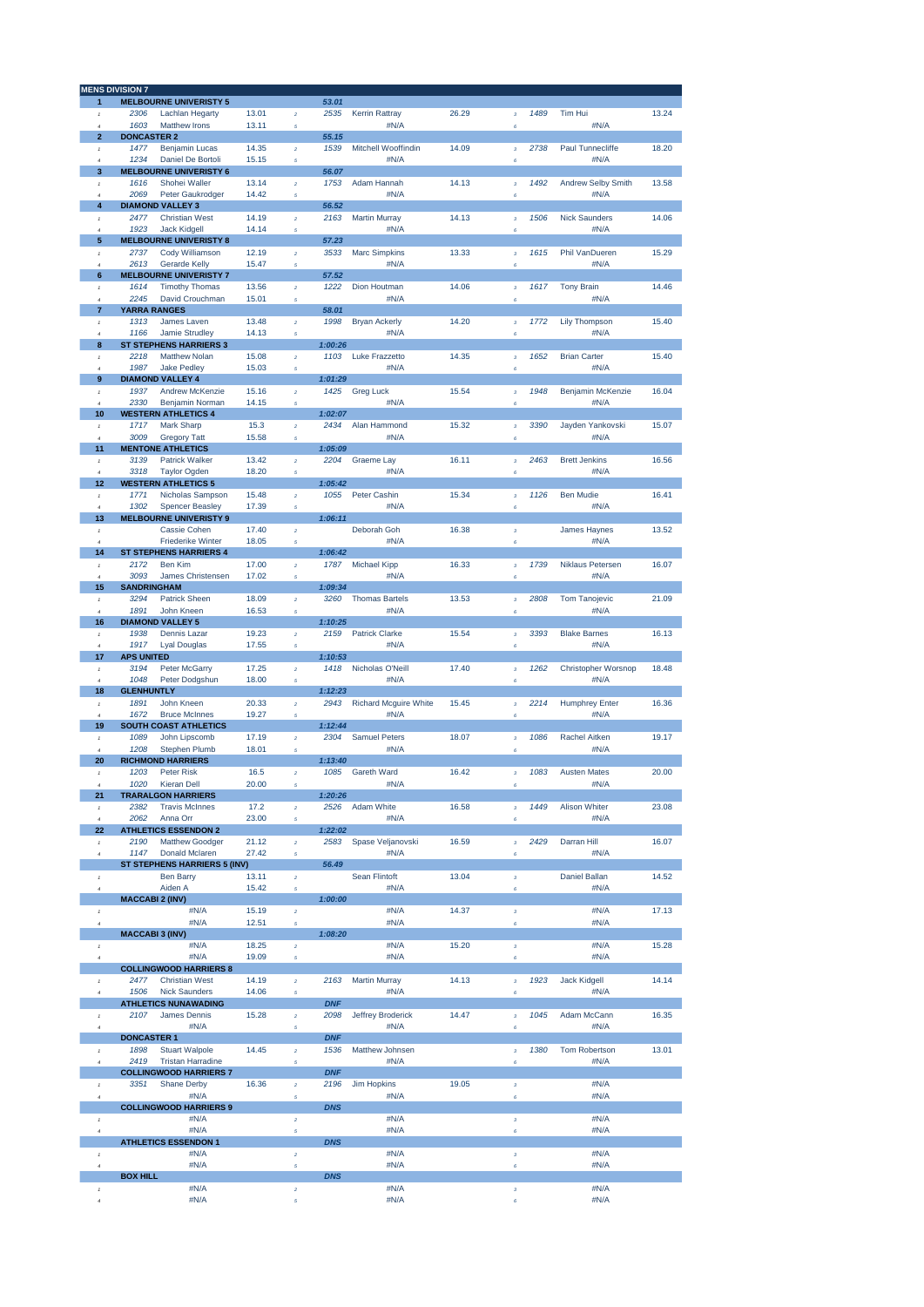| <b>MENS U20</b>          |                                        |       |                                  |            |                        |       |                              |      |                         |       |
|--------------------------|----------------------------------------|-------|----------------------------------|------------|------------------------|-------|------------------------------|------|-------------------------|-------|
| $\mathbf{1}$             | <b>BOX HILL 1</b>                      |       |                                  | 38.26      |                        |       |                              |      |                         |       |
| $\mathbf{I}$             | 2534<br><b>Matthew Clarke</b>          | 12.25 | $\overline{a}$                   | 1638       | <b>Tom Snibson</b>     | 13.08 | $\overline{\mathbf{3}}$      | 2411 | Zac Hunter              | 12.53 |
| $\overline{4}$           | #N/A                                   |       | 5                                |            | #N/A                   |       | 6                            |      | #N/A                    |       |
| $\overline{2}$           | <b>BOX HILL 2</b>                      |       |                                  | 41.47      |                        |       |                              |      |                         |       |
| $\mathcal{I}$            | 1635<br>Raymond Chan                   | 13.26 | $\bar{z}$                        | 3438       | <b>Mitchell Cooper</b> | 12.50 | $\overline{3}$               | 2914 | <b>Liam Dwyer</b>       | 15.31 |
| $\overline{4}$           | #N/A                                   |       | 5                                |            | #N/A                   |       | 6                            |      | #N/A                    |       |
| 3                        | <b>WILLIAMSTOWN</b>                    |       |                                  | 43.39      |                        |       |                              |      |                         |       |
| $\mathbf{I}$             | 1870<br><b>Amanuiel Taddese</b>        | 12.58 | $\overline{a}$                   | 1984       | Aidan Keranen          | 17.19 | $\overline{\mathbf{3}}$      | 2042 | <b>Riley Kane</b>       | 13.22 |
| $\overline{4}$           | #N/A                                   |       | 5                                |            | #N/A                   |       | 6                            |      | #N/A                    |       |
| 4                        | <b>MENTONE ATHLETICS</b>               |       |                                  | 45.38      |                        |       |                              |      |                         |       |
| $\mathcal{I}$            | 3412<br>Andreas Baruhas                | 13.44 | $\bar{z}$                        | 1457       | <b>William Carter</b>  | 15.56 | $\overline{3}$               | 3409 | <b>Antony Symons</b>    | 16.00 |
| $\overline{4}$           | #N/A                                   |       | 5                                |            | #N/A                   |       | 6                            |      | #N/A                    |       |
| 5                        | <b>ATHLETICS ESSENDON</b>              |       |                                  | 49.20      |                        |       |                              |      |                         |       |
| $\mathcal{I}$            | 1783<br>Jack Wooldridge                | 18.23 | $\overline{a}$                   | 1209       | <b>Justin Mclaren</b>  | 17.17 | $\overline{\mathbf{3}}$      | 3180 | <b>Jack Wilson</b>      | 13.40 |
| $\overline{4}$           | #N/A                                   |       | 5                                |            | #N/A                   |       | 6                            |      | #N/A                    |       |
| <b>MENS U18</b>          |                                        |       |                                  |            |                        |       |                              |      |                         |       |
| $\mathbf{1}$             | <b>WESTERN ATHLETICS 1</b>             |       |                                  | 37.29      |                        |       |                              |      |                         |       |
| $\mathcal{I}$            | 1511<br>Cody Shanahan                  | 11.57 | $\overline{a}$                   | 2243       | <b>Lochlan Lyness</b>  | 12.42 | $\overline{\mathbf{3}}$      | 1054 | Liam Cashin             | 12.5  |
| $\overline{4}$           | #N/A                                   |       | 5                                |            | #N/A                   |       | 6                            |      | #N/A                    |       |
| $\overline{2}$           | <b>GLENHUNTLY</b>                      |       |                                  | 37.42      |                        |       |                              |      |                         |       |
| $\overline{1}$           | 2954<br><b>Chris Hibbert</b>           | 12.33 | $\overline{a}$                   | 2397       | Jack Highnam           | 13.03 | $\overline{\mathbf{3}}$      | 239  | Samuel Toll             | 12.06 |
| $\overline{4}$           | #N/A                                   |       | 5                                |            | #N/A                   |       | 6                            |      | #N/A                    |       |
| 3                        | <b>BOX HILL 1</b>                      |       |                                  | 38.17      |                        |       |                              |      |                         |       |
| $\mathcal{I}$            | Ned Snibson<br>1637                    | 12.37 | $\overline{a}$                   | 1148       | Matthew O'Donnell      | 12.33 | $\mathbf 3$                  | 2711 | Vaughan Smith           | 13.07 |
| $\overline{4}$           | #N/A                                   |       | 5                                |            | #N/A                   |       | 6                            |      | #N/A                    |       |
| 4                        | <b>COLLINGWOOD HARRIERS</b>            |       |                                  | 38.28      |                        |       |                              |      |                         |       |
| $\mathcal{I}$            | 223<br><b>Ben White</b>                | 12.34 | $\overline{a}$                   | 1231       | <b>Tom Hall</b>        | 12.59 | $\overline{\mathbf{3}}$      | 1249 | <b>Jesse Frost</b>      | 12.55 |
| $\overline{4}$           | #N/A                                   |       | 5                                |            | #N/A                   |       | 6                            |      | #N/A                    |       |
| 5                        | <b>DIAMOND VALLEY 1</b>                |       |                                  | 38.35      |                        |       |                              |      |                         |       |
| $\mathcal{I}$            | 1649<br><b>Lachlan Higgs</b>           | 13.04 | $\overline{a}$                   | 1932       | <b>Jarrod Woods</b>    | 13.01 | $\overline{\mathbf{3}}$      | 2341 | <b>Jake Anderson</b>    | 12.30 |
| $\overline{4}$           | #N/A                                   |       | 5                                |            | #N/A                   |       | 6                            |      | #N/A                    |       |
| 6                        | <b>KNOX ATHLETICS</b>                  |       |                                  | 38.44      |                        |       |                              |      |                         |       |
| $\mathcal{I}$            | 1441<br><b>David Friend</b>            | 12.13 | $\overline{a}$                   | 2358       | James Burren           | 14.12 | $\overline{3}$               | 1591 | <b>Eddie Wilson</b>     | 12.19 |
| $\overline{4}$           | #N/A                                   |       | 5                                |            | #N/A                   |       | 6                            |      | #N/A                    |       |
| $\overline{7}$           | <b>KEILOR ST BERNARDS 1</b>            |       |                                  | 38.47      |                        |       |                              |      |                         |       |
| $\mathcal{I}$            | 1789<br><b>Alexander Sykes</b>         | 12.50 | $\overline{a}$                   | 1974       | Damian Hughes          | 13.09 | $\overline{\mathbf{3}}$      | 1697 | <b>Patrick Matthews</b> | 12.48 |
| $\overline{4}$           | #N/A                                   |       | 5                                |            | #N/A                   |       | 6                            |      | #N/A                    |       |
| 8                        | <b>ATHLETICS ESSENDON 1</b>            |       |                                  | 39.22      |                        |       |                              |      |                         |       |
| $\mathcal{I}$            | 1795<br>James Wrout                    | 12.49 | $\overline{a}$                   | 1466       | Malachi Downie         | 13.33 | $\overline{\mathbf{3}}$      | 2154 | Nicholas Benca          | 13.00 |
| $\overline{4}$           | #N/A                                   |       | 5                                |            | #N/A                   |       | 6                            |      | #N/A                    |       |
| 9                        | <b>GEELONG REGION</b>                  |       |                                  | 40.15      |                        |       |                              |      |                         |       |
| $\mathcal{I}$            | 1586<br>Jacques Verstraten             | 12.33 | $\overline{a}$                   | 2417       | Max Mahon              | 15.23 | $\overline{\mathbf{3}}$      | 1326 | Eamon Anderson          | 13.39 |
| $\overline{4}$           | #N/A                                   |       | 5                                |            | #N/A                   |       | 6                            |      | #N/A                    |       |
| 10                       | <b>RINGWOOD</b>                        |       |                                  | 41.01      |                        |       |                              |      |                         |       |
| $\tau$                   | 2021<br><b>Taylor Mainard</b>          | 13.12 | $\overline{a}$                   | 2020       | Brendon Glidden-Green  | 13.58 | $\overline{\mathbf{3}}$      | 1767 | <b>Lachlan Barrett</b>  | 13.51 |
| $\overline{4}$           | #N/A                                   |       | 5                                |            | #N/A                   |       | 6                            |      | #N/A                    |       |
| 11                       | <b>BOX HILL 2</b>                      |       |                                  | 42.1       |                        |       |                              |      |                         |       |
|                          | 1520<br>Alexander Ritchie              | 12.48 |                                  | 2582       | Jack Prendergast       | 14.24 |                              | 2310 | Carlos Norman           | 14.58 |
| $\overline{4}$           | #N/A                                   |       | $\sqrt{5}$                       |            | #N/A                   |       | 6                            |      | #N/A                    |       |
| 12                       | <b>MORNINGTON PENINSULA</b>            |       |                                  | 42.11      |                        |       |                              |      |                         |       |
| $\pmb{\tau}$             | 1905<br>Joel McGill                    | 15.31 | $\overline{a}$                   | 1693       | <b>Ethan Anthony</b>   | 13.39 | 3                            | 1904 | Jeremy Fraser           | 13.01 |
| $\overline{4}$           | #N/A                                   |       | $\sqrt{5}$                       |            | #N/A                   |       | 6                            |      | #N/A                    |       |
| 13                       | <b>DIAMOND VALLEY 2</b>                |       |                                  | 42.58      |                        |       |                              |      |                         |       |
| $\mathcal{I}$            | 3170<br>Josh Logan                     | 13.53 | $\overline{\mathbf{c}}$          | 3497       | Joel Clamp             | 15.11 | $\overline{\mathbf{3}}$      | 1930 | <b>Robert Suller</b>    | 13.52 |
| $\overline{4}$           | #N/A                                   |       | 5                                |            | #N/A                   |       | 6                            |      | #N/A                    |       |
| 14                       | <b>WELLINGTON ATHLETICS CLUB</b>       |       |                                  | 43.45      |                        |       |                              |      |                         |       |
| $\tau$                   | <b>Hayden Stead</b><br>2541            | 12.43 | $\overline{a}$                   | 2379       | Daniel Broadbridge     | 14.05 | $\overline{\mathbf{3}}$      | 2493 | James O'Brien           | 17.03 |
| $\overline{4}$           | #N/A                                   |       | $\sqrt{5}$                       |            | #N/A                   |       | 6                            |      | #N/A                    |       |
| 15                       | <b>ATHLETICS WAVERLEY</b>              |       |                                  | 44.44      |                        |       |                              |      |                         |       |
| $\mathcal{I}$            | Mukund Premkumar<br>2366               | 14.09 | $\overline{a}$                   | 2520       | Alexander Jackson      | 15.14 | $\mathbf 3$                  | 2970 | <b>Patrick Kelly</b>    | 15.20 |
| $\overline{4}$           | #N/A                                   |       | 5                                |            | #N/A                   |       | 6                            |      | #N/A                    |       |
| 16                       | <b>WESTERN ATHLETICS 2</b>             |       |                                  | 47.19      |                        |       |                              |      |                         |       |
| $\tau$                   | <b>Patrick Bradfield Smith</b><br>1363 | 14.42 | $\overline{a}$                   | 1485       | <b>THOMAS GLOVER</b>   | 17.13 | $\overline{\mathbf{3}}$      | 2343 | <b>Oliver Dalton</b>    | 15.24 |
| $\overline{4}$           | #N/A                                   |       | $\sqrt{5}$                       |            | #N/A                   |       | 6                            |      | #N/A                    |       |
| 17                       | <b>KEILOR ST BERNARDS 2</b>            |       |                                  | 47.39      |                        |       |                              |      |                         |       |
| $\mathcal{I}$            | 1229<br>Shea Wellington                | 13.03 | $\overline{a}$                   | 1623       | Jai Keighery           | 13.41 | $\overline{\mathbf{3}}$      | 1805 | <b>Jake Holstein</b>    | 20.55 |
| $\overline{4}$           | #N/A                                   |       | 5                                |            | #N/A                   |       | 6                            |      | #N/A                    |       |
| 18                       | <b>ATHLETICS ESSENDON 2</b>            |       |                                  | 48.04      |                        |       |                              |      |                         |       |
| $\pmb{\tau}$             | 188<br><b>Kwame Porter</b>             | 13.23 | $\overline{a}$                   | 3179       | Adem Dogan             | 14.17 | $\overline{\mathbf{3}}$      | 1706 | <b>Christian Knox</b>   | 20.24 |
| $\sqrt{4}$               | #N/A                                   |       | 5                                |            | #N/A                   |       | 6                            |      | #N/A                    |       |
|                          |                                        |       |                                  |            |                        |       |                              |      |                         |       |
| 19                       | <b>BALLARAT REGION</b>                 |       |                                  | <b>DNS</b> |                        |       |                              |      |                         |       |
| $\tau$<br>$\overline{4}$ | #N/A<br>#N/A                           |       | $\overline{a}$<br>5 <sup>1</sup> |            | #N/A<br>#N/A           |       | $\overline{\mathbf{3}}$<br>6 |      | #N/A<br>#N/A            |       |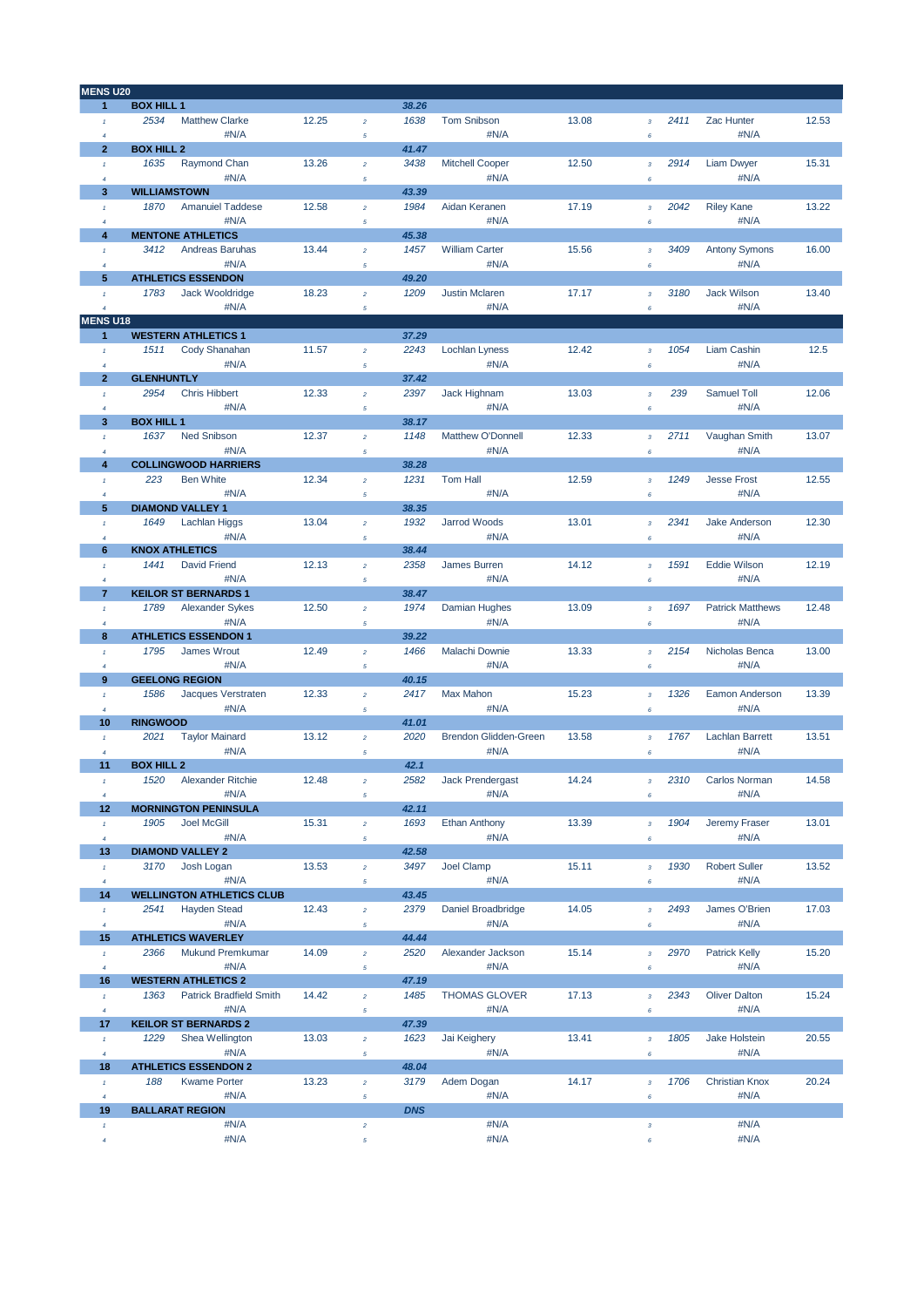| MENS U16                         |                                     |       |                |            |                           |       |                           |      |                         |       |
|----------------------------------|-------------------------------------|-------|----------------|------------|---------------------------|-------|---------------------------|------|-------------------------|-------|
| $\mathbf{1}$                     | <b>GLENHUNTLY 1</b>                 |       |                | 40.27      |                           |       |                           |      |                         |       |
| $\mathcal{I}$                    | <b>Jasper Pickering</b><br>252      | 14.01 | $\overline{a}$ | 1822       | William Ockenden          | 13.27 | $\overline{3}$            | 1278 | <b>Haftu Strintzos</b>  | 12.59 |
| $\overline{4}$                   | #N/A                                |       | 5              |            | #N/A                      |       | 6                         |      | #N/A                    |       |
| $\overline{2}$                   | <b>BOX HILL</b>                     |       |                | 40.49      |                           |       |                           |      |                         |       |
| $\mathcal{I}$                    | 3286<br>William Lindsay             | 13.26 | $\overline{a}$ | 1766       | Samuel McDonald           | 14.29 | $\overline{3}$            | 3439 | <b>Scott McKenzie</b>   | 12.54 |
| $\overline{4}$                   | #N/A                                |       | 5              |            | #N/A                      |       | 6                         |      | #N/A                    |       |
| 3                                | <b>WESTERN ATHLETICS 1</b>          |       |                | 41.34      |                           |       |                           |      |                         |       |
| $\mathbf{1}$                     | 1063<br>Christiaan Weitsz           | 14.06 | $\overline{a}$ | 1061       | Thomas Rebesco            | 13.42 | $\mathbf 3$               | 1512 | Kirk Shanahan           | 13.46 |
| $\overline{4}$                   | #N/A                                |       | 5              |            | #N/A                      |       | 6                         |      | #N/A                    |       |
| 4                                | <b>GLENHUNTLY 2</b>                 |       |                | 42.47      |                           |       |                           |      |                         |       |
| $\mathcal{I}$                    | 2528<br>Max Meuleman                | 13.13 | $\overline{a}$ | 2937       | Cody Bellgrove            | 15.11 | $\overline{3}$            | 2690 | <b>Adam Spencer</b>     | 14.23 |
| $\overline{4}$                   | #N/A                                |       | $\sqrt{5}$     |            | #N/A                      |       | 6                         |      | #N/A                    |       |
| 5                                | <b>RINGWOOD</b>                     |       |                | 42.58      |                           |       |                           |      |                         |       |
| $\mathcal{I}$                    | <b>Ryan Bain</b><br>2091            | 14.25 | $\overline{a}$ | 2100       | Luke Bain                 | 14.25 | $\overline{\mathbf{3}}$   | 2022 | <b>James Parker</b>     | 14.08 |
| $\overline{4}$                   | #N/A                                |       | 5              |            | #N/A                      |       | 6                         |      | #N/A                    |       |
| 6                                | <b>DIAMOND VALLEY</b>               |       |                | 43.29      |                           |       |                           |      |                         |       |
| $\mathcal{I}$                    | 114<br>Jaryd Clifford               | 12.26 | $\overline{a}$ | 2260       | Matthew Bagnara           | 14.34 | $\overline{3}$            | 2361 | Ashley Kenshole         | 16.28 |
| $\overline{4}$                   | #N/A                                |       | 5              |            | #N/A                      |       | 6                         |      | #N/A                    |       |
| $\overline{7}$                   | <b>WILLIAMSTOWN</b>                 |       |                | 43.35      |                           |       |                           |      |                         |       |
| $\mathbf{1}$                     | 238<br><b>Ryhan Thomas</b>          | 12.43 | $\overline{a}$ | 1862       | Jamie Close               | 15.42 | $\mathbf 3$               | 1861 | <b>Charlie Close</b>    | 15.10 |
| $\overline{4}$                   | #N/A                                |       | 5              |            | #N/A                      |       | 6                         |      | #N/A                    |       |
| 8                                | <b>WESTERN ATHLETICS 2</b>          |       |                | 45.28      |                           |       |                           |      |                         |       |
| $\mathcal{I}$                    | 2516<br><b>Bailey Siwek</b>         | 14.23 | $\overline{a}$ | 1716       | <b>Bailey Sharp</b>       | 14.48 | $\overline{\mathbf{3}}$   | 2638 | <b>Tobias Evans</b>     | 16.17 |
| $\overline{4}$                   | #N/A                                |       | $\sqrt{5}$     |            | #N/A                      |       | 6                         |      | #N/A                    |       |
| 9                                | <b>KEILOR ST BERNARDS</b>           |       |                | 45.47      |                           |       |                           |      |                         |       |
| $\mathcal{I}$                    | 1354<br><b>James Deasy</b>          | 14.18 | $\overline{a}$ | 1620       | Nicolas Calandra          | 14.53 | $\mathbf 3$               | 1790 | <b>Dominic Sykes</b>    | 16.37 |
| $\overline{4}$                   | #N/A                                |       | 5              |            | #N/A                      |       | 6                         |      | #N/A                    |       |
| 10                               | <b>DONCASTER</b>                    |       |                | 45.5       |                           |       |                           |      |                         |       |
| $\mathcal{I}$                    | 1537<br>Yuan Chow Lui               | 14.10 | $\overline{a}$ | 3189       | <b>Riley Thompson</b>     | 15.16 | $\overline{\mathbf{3}}$   | 2255 | <b>Charlie Thompson</b> | 16.24 |
| $\overline{4}$                   | #N/A                                |       | 5              |            | #N/A                      |       | 6                         |      | #N/A                    |       |
| 11                               | <b>COLLINGWOOD HARRIERS</b>         |       |                | 46.21      |                           |       |                           |      |                         |       |
| $\mathcal{I}$                    | 1957<br>Soul Suzuki                 | 14.21 | $\overline{a}$ | 1749       | <b>Jack Sayer</b>         | 15.19 | $\overline{3}$            | 1146 | <b>Tom Sullivan</b>     | 16.41 |
| $\overline{4}$                   | #N/A                                |       | 5              |            | #N/A                      |       | 6                         |      | #N/A                    |       |
| 12                               | <b>ATHLETICS ESSENDON 1</b>         |       |                | <b>DNF</b> |                           |       |                           |      |                         |       |
| $\mathcal{I}$                    | 1622<br><b>Andrew Amor</b>          | 13.13 | $\overline{a}$ |            | #N/A                      |       | $\overline{3}$            |      | #N/A                    |       |
|                                  | #N/A                                |       |                |            | #N/A                      |       |                           |      | #N/A                    |       |
| $\overline{4}$<br>13             | <b>BALLARAT REGION</b>              |       | 5              | <b>DNS</b> |                           |       | 6                         |      |                         |       |
|                                  | #N/A                                |       |                |            | #N/A                      |       |                           |      | #N/A                    |       |
| $\mathcal{I}$                    | #N/A                                |       | $\overline{a}$ |            | #N/A                      |       | $\mathbf 3$               |      | #N/A                    |       |
| $\overline{4}$                   | <b>ATHLETICS ESSENDON 2</b>         |       | 5              |            |                           |       | 6                         |      |                         |       |
| 14                               |                                     |       |                | <b>DNS</b> |                           |       |                           |      |                         |       |
| $\mathcal{I}$                    | #N/A                                |       | $\overline{a}$ |            | #N/A                      |       | $\sqrt{3}$                |      | #N/A                    |       |
| $\overline{4}$                   | #N/A                                |       | 5              |            | #N/A                      |       | 6                         |      | #N/A                    |       |
| <b>MENS U14</b><br>$\mathbf{1}$  | <b>GEELONG REGION</b>               |       |                | 42.00      |                           |       |                           |      |                         |       |
|                                  |                                     |       |                |            | 1153 Oliver Loughnan      |       |                           |      | 1043 Oliver Wiltshire   |       |
| $\mathbf{I}$                     | 406 Tom Hockley Samon               | 13.27 | $\overline{a}$ |            |                           | 14.06 | $\boldsymbol{\mathsf{3}}$ |      |                         | 14.27 |
| $\overline{4}$<br>$\overline{2}$ | #N/A<br><b>COLLINGWOOD HARRIERS</b> |       | 5              | 42.01      | #N/A                      |       | 6                         |      | #N/A                    |       |
|                                  |                                     |       |                |            | Charlie Faubel            |       |                           |      |                         |       |
|                                  | <b>Ace Buck</b><br>152              | 14.03 |                | 1592       |                           | 14.09 |                           |      | 1827 Hayden Morris      | 13.49 |
| $\overline{4}$                   | #N/A                                |       | 5              |            | #N/A                      |       | 6                         |      | #N/A                    |       |
| 3                                | <b>RINGWOOD</b>                     |       |                | 42.01      |                           |       |                           |      |                         |       |
| $\mathbf{I}$                     | <b>William Pentland</b><br>1770     | 13.34 | $\overline{a}$ | 3007       | <b>Thomas Sheridan</b>    | 14.34 | $\overline{\mathbf{3}}$   | 2083 | Lee Tzilantonis         | 15.13 |
| $\overline{4}$                   | #N/A                                |       | 5              |            | #N/A                      |       | 6                         |      | #N/A                    |       |
| 4                                | <b>BALLARAT REGION</b>              |       |                | 43.12      |                           |       |                           |      |                         |       |
| $\pmb{\tau}$                     | Nicholas Fidler<br>585              |       | $\overline{a}$ | 2051       | <b>Matthew Catterson</b>  | 14.39 | $\overline{3}$            | 1405 | <b>Justin Bleicher</b>  | 14.47 |
| $\sqrt{4}$                       | #N/A                                |       | 5              |            | #N/A                      |       | 6                         |      | #N/A                    |       |
| 5                                | <b>KEILOR ST BERNARDS</b>           |       |                | 43.2       |                           |       |                           |      |                         |       |
| $\pmb{\tau}$                     | Caleb Hough<br>2004                 | 13.19 | $\overline{a}$ | 1199       | Benjamin Zarb             | 15.28 | $\overline{\mathbf{3}}$   | 2232 | Jacob Bell              | 14.33 |
| $\overline{4}$                   | #N/A                                |       | $\sqrt{5}$     |            | #N/A                      |       | 6                         |      | #N/A                    |       |
| 6                                | <b>SOUTH MELBOURNE</b>              |       |                | 44         |                           |       |                           |      |                         |       |
| $\mathbf{I}$                     | Ramen Nayar<br>2372                 | 14.37 | $\overline{a}$ | 2632       | <b>Mitchell Waring</b>    | 14.58 | $\overline{\mathbf{3}}$   | 2999 | <b>Fletcher Ellwood</b> | 14.25 |
| $\overline{4}$                   | #N/A                                |       | 5              |            | #N/A                      |       | 6                         |      | #N/A                    |       |
| $\overline{7}$                   | <b>WESTERN ATHLETICS</b>            |       |                | 45.01      |                           |       |                           |      |                         |       |
| $\pmb{\tau}$                     | <b>Matthew Hussey</b><br>278        | 15.26 | $\overline{a}$ | 1483       | <b>Jackson Glover</b>     | 14.30 | $\overline{\mathbf{3}}$   | 2001 | <b>Bailey Rankin</b>    | 15.05 |
| $\overline{4}$                   | #N/A                                |       | $\sqrt{5}$     |            | #N/A                      |       | 6                         |      | #N/A                    |       |
| 8                                | <b>DIAMOND VALLEY</b>               |       |                | 45.16      |                           |       |                           |      |                         |       |
| $\mathbf{I}$                     | <b>Brent Camilleri</b><br>2186      | 14.12 | $\overline{a}$ | 2188       | <b>Caden Murray</b>       | 15.30 | $\mathbf 3$               | 1933 | Joel Woods              | 15.33 |
| $\overline{4}$                   | #N/A                                |       | 5              |            | #N/A                      |       | 6                         |      | #N/A                    |       |
| 9                                | <b>YARRA RANGES</b>                 |       |                | 49.35      |                           |       |                           |      |                         |       |
| $\pmb{\tau}$                     | Harrison Van Duuren<br>1773         | 15.45 | $\overline{a}$ | 3444       | Camden Hewitson           | 17.45 | $\overline{\mathbf{3}}$   | 2126 | Ryan Thrall             | 16.05 |
| $\overline{4}$                   | #N/A                                |       | $\sqrt{5}$     |            | #N/A                      |       | 6                         |      | #N/A                    |       |
| 10                               | <b>WELLINGTON</b>                   |       |                | 52.07      |                           |       |                           |      |                         |       |
|                                  |                                     |       |                |            |                           |       |                           |      |                         |       |
| $\tau$                           | Cohen Wade<br>1561<br>#N/A          | 15.34 | $\bar{z}$      | 2467       | Aaron Broadbridge<br>#N/A | 17.04 | $\overline{\mathbf{3}}$   | 1120 | Ostin Waugh<br>#N/A     | 19.28 |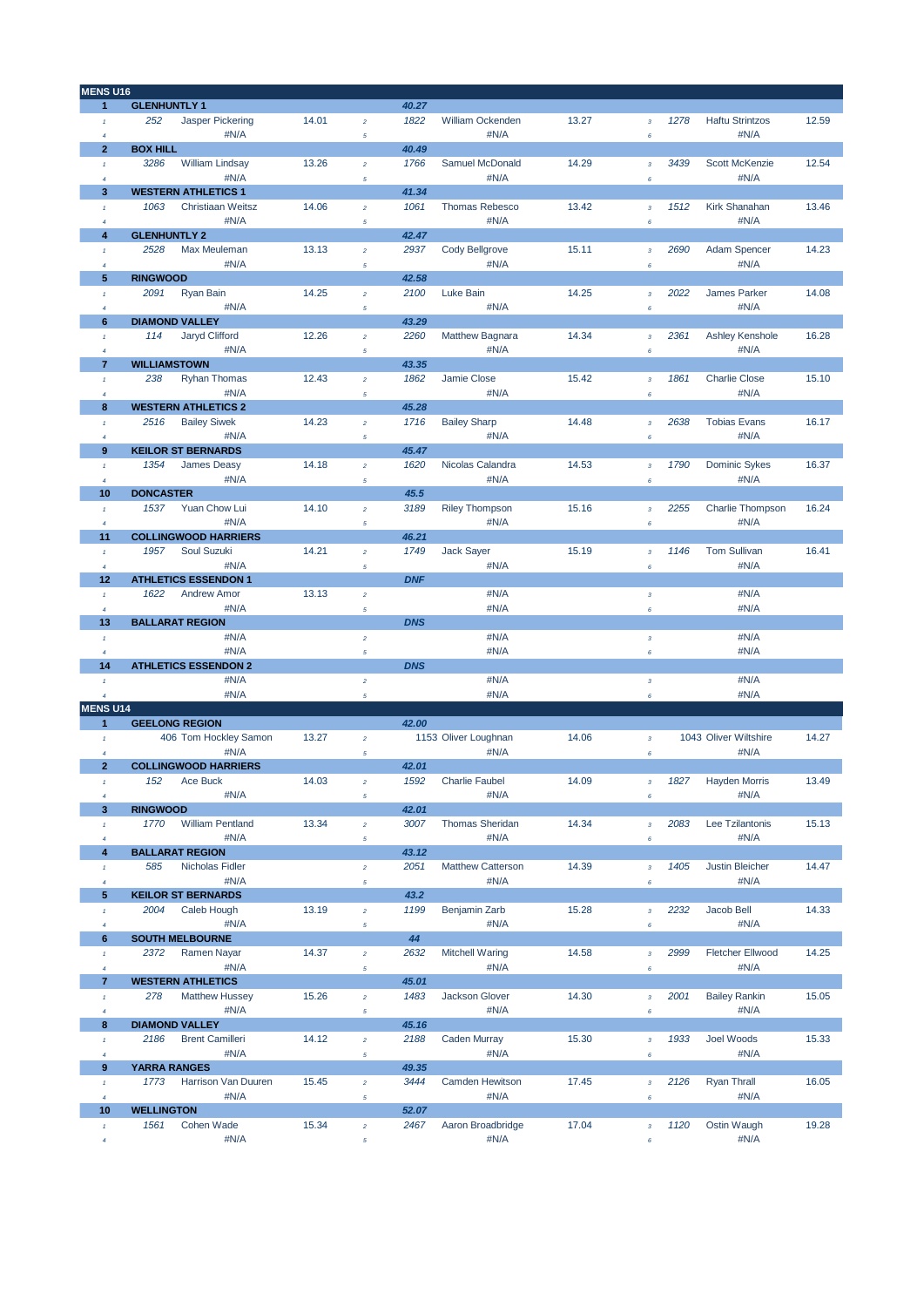|                                 | <b>WOMEN PREMIER DIVISION</b>   |                                    |                |                  |            |                              |       |                           |      |                               |            |
|---------------------------------|---------------------------------|------------------------------------|----------------|------------------|------------|------------------------------|-------|---------------------------|------|-------------------------------|------------|
| 1                               |                                 | <b>GEELONG REGION</b>              |                |                  | 1:07.05    |                              |       |                           |      |                               |            |
| $^\mathrm{f}$                   | 2831                            | Cara Peake                         | 13.26          | $\bar{z}$        | 110        | Corrin Demeo                 | 13.41 | $\mathbf 3$               | 44   | Coreena Cleland               | 13.23      |
| $\overline{a}$                  | 1152                            | Ellie O'Kane                       | 13.1           | $\sqrt{5}$       | 2088       | <b>Eliza Curnow</b>          | 13.25 | 6                         |      | #N/A                          |            |
| $\overline{2}$                  | <b>GLENHUNTLY</b>               |                                    |                |                  | 1:07.52    |                              |       |                           |      |                               |            |
| $\mathbf{1}$                    | 1629                            | Amelia Aslanides                   | 13.1           | $\bar{z}$        | 1174       | Anna Saw                     | 14.07 | $\overline{\mathbf{3}}$   | 1385 | <b>Stacey Bulger</b>          | 13.58      |
| $\ddot{a}$                      | 1287                            | Karinna Fyfe                       | 13.08          | $\sqrt{5}$       | 2569       | <b>Julia Edwards</b>         | 13.29 | 6                         |      | #N/A                          |            |
| 3                               | <b>BOX HILL</b>                 |                                    |                |                  | 1:10.05    |                              |       |                           |      |                               |            |
| $\mathbf{1}$                    | 164                             | Georgia Griffith                   | 13.44          | $\bar{z}$        | 1594       | <b>Molly Tilbrook</b>        | 13.51 | $\overline{\mathbf{3}}$   | 205  | Georgia Hansen                | 14.02      |
| $\overline{4}$                  | 2364                            | <b>Hayley Tomlinson</b>            | 14.52          | $\sqrt{5}$       | 1443       | <b>Grace Brown</b>           | 13.36 | 6                         |      | #N/A                          |            |
| 4                               |                                 | <b>MELBOURNE UNIVERSITY</b>        |                |                  | 1:10.32    |                              |       |                           |      |                               |            |
| $\mathbf{1}$                    | 23                              | Sophie Barker                      | 13.45          | $\bar{z}$        | 2071       | Amanda Paulin                | 13.15 | $\overline{\mathbf{3}}$   | 65   | Sarah McSweeney               | 14.17      |
| $\overline{4}$                  | 3378                            | Lise Roos-Weil                     | 15.37          | $\sqrt{5}$       | 1612       | <b>Ellen Schaef</b>          | 14.17 | 6                         |      | #N/A                          |            |
| 5                               |                                 | <b>SOUTH MELBOURNE</b>             |                |                  | 1:10.34    |                              |       |                           |      |                               |            |
| $\mathbf{1}$                    | 1398                            | <b>Sinead Diver</b>                | 12.32          | $\bar{z}$        | 2567       | <b>Deborah Niccol</b>        | 13.36 | $\overline{\mathbf{3}}$   | 2241 | <b>Claire Thomas</b>          | 14.39      |
| $\boldsymbol{d}$                | 1516                            | <b>Kirstin Bull</b>                | 14.39          | $\mathfrak s$    | 1776       | <b>Karen Hames</b>           | 15.06 | 6                         |      | #N/A                          |            |
| 6                               |                                 | <b>BALLARAT REGION</b>             |                |                  | 1:13.42    |                              |       |                           |      |                               |            |
| $^\mathrm{f}$                   | 302                             | Angela Williams                    | 13.52          | $\bar{z}$        | 584        | Natalya Hall-Dekleva         | 14.49 | $\mathbf 3$               | 3050 | Natasha Typuszak              | 14.47      |
| $\overline{4}$                  | 1333                            | <b>Rhiannon White</b>              | 15.11          | $\sqrt{5}$       | 2090       | <b>Michelle Hawkes</b>       | 15.03 | 6                         |      | #N/A                          |            |
| 7                               |                                 | <b>KNOX ATHLETICS</b>              |                |                  | 1:14.14    |                              |       |                           |      |                               |            |
| $\mathbf{1}$                    | 2147                            | <b>Karen Barlow</b>                | 13.48          | $\bar{z}$        | 1589       | Karen Thorp                  | 13.37 | $\mathbf 3$               | 1530 | Susanne Wilson                | 15.08      |
| $\overline{4}$                  | 3443                            | <b>Emily Robertson</b>             | 15.43          | $\sqrt{5}$       |            | #N/A                         |       | 6                         |      | #N/A                          |            |
| 8                               |                                 | <b>COLLINGWOOD HARRIERS</b>        |                |                  | 1:14.47    |                              |       |                           |      |                               |            |
|                                 | 1970                            | Virginia Moloney                   | 13.29          |                  | 1839       | Erchana Murray-Bartlett      | 13.5  |                           | 2033 | Amy Holmes                    | 15.35      |
| $^\mathrm{f}$<br>$\overline{a}$ | 1293                            | <b>Heather Gaunt</b>               | 15.41          | $\bar{z}$        | 61         | <b>Michelle Laufer</b>       | 16.13 | $\mathbf 3$<br>6          |      | #N/A                          |            |
| 9                               | <b>APS UNITED</b>               |                                    |                | $\sqrt{5}$       | 1:14.47    |                              |       |                           |      |                               |            |
|                                 | 2337                            |                                    | 14.13          |                  | 2863       | <b>Lauren Morrison</b>       | 14.17 |                           | 2238 |                               | 14.41      |
| $\mathbf{1}$                    |                                 | Anna Kasapis                       |                | $\bar{z}$        |            |                              |       | $\overline{\mathbf{3}}$   |      | Sophie Ryan                   |            |
| $\boldsymbol{4}$                | 1642                            | Virginia Bennett                   | 15.3           | $\sqrt{5}$       | 485        | Margaret Fitzgerald          | 16.08 | 6                         |      | #N/A                          |            |
| 10                              |                                 | <b>KEILOR ST BERNARDS</b>          |                |                  | 1:20.42    |                              |       |                           |      |                               |            |
| $\overline{1}$                  | 1699                            | <b>Bianca Share</b>                | 16.06          | $\bar{z}$        | 1469       | Carolyn Tonelli              | 16.13 | $\overline{\mathbf{3}}$   | 2487 | Emma Brown                    | 15.16      |
| $\overline{4}$                  | 2231<br><b>WOMEN DIVISION 2</b> | <b>Elizabeth Bell</b>              | 16.15          | $\sqrt{5}$       | 1355       | Monica Ireland               | 16.52 | 6                         |      | #N/A                          |            |
|                                 |                                 |                                    |                |                  |            |                              |       |                           |      |                               |            |
| 1                               | <b>GLENHUNTLY</b>               |                                    |                |                  | 57.58      |                              |       |                           |      |                               |            |
| $\mathbf{1}$                    | 1694                            | Sarah Lund                         | 14.10          | $\bar{z}$        | 1576       | Laura Eades                  | 14.59 | $\overline{\mathbf{3}}$   | 2488 | Jackie Wright                 | 14.53      |
| $\overline{4}$                  | 1139                            | Cassie Higham                      | 13.52          | $\sqrt{5}$       |            | #N/A                         |       | 6                         |      | #N/A                          |            |
| $\overline{2}$                  | <b>DONCASTER</b>                |                                    |                |                  | 58.40      |                              |       |                           |      |                               |            |
| $\mathbf{1}$                    | 1381                            | <b>Charlotte Bassett</b>           | 13.10          | $\bar{z}$        | 1542       | <b>Kate Downward</b>         | 16.08 | $\mathbf 3$               | 1481 | <b>Claire Walpole</b>         | 15.18      |
| $\overline{4}$                  | 1382                            | Georgie Buckley                    | 14.04          | $\sqrt{5}$       |            | #N/A                         |       | $\epsilon$                |      | #N/A                          |            |
| 3                               |                                 | <b>ST STEPHENS HARRIERS</b>        |                |                  | 59.10      |                              |       |                           |      |                               |            |
| $\overline{1}$                  | 1487                            | Sarah Lester                       | 13.34          | $\bar{z}$        | 1571       | <b>Sally Naylor</b>          | 15.53 | $\overline{\mathbf{3}}$   | 1348 | Georgia Kovats                | 15.27      |
| $\boldsymbol{4}$                | 1655                            | <b>Whitney Sharpe</b>              | 14.16          | $\sqrt{5}$       |            | #N/A                         |       | 6                         |      | #N/A                          |            |
| 4                               |                                 | <b>DIAMOND VALLEY</b>              |                |                  | 1:00.59    |                              |       |                           |      |                               |            |
| $^\mathrm{f}$                   | 2438                            | Lauren Crowe                       | 14.34          | $\bar{z}$        | 1911       | Jessica Campbell             | 14.36 | $\mathbf 3$               | 1742 | Maryann Murray                | 15.14      |
| $\boldsymbol{4}$                | 1763                            | <b>Kerryn Flatt</b>                | 16.23          | $\sqrt{5}$       |            | #N/A                         |       | 6                         |      | #N/A                          |            |
| 5                               |                                 | <b>MALVERN HARRIERS</b>            |                |                  | 1:02.16    |                              |       |                           |      |                               |            |
| $\mathbf{1}$                    | 2303                            | <b>Lisa Dommisse</b>               | 16.41          | $\bar{z}$        | 1584       | Nicki Macfarlane             | 15.36 | $\sqrt{3}$                | 1583 | Michelle Jelleff              | 16.01      |
| $\overline{4}$                  | 1840                            | <b>Tracey Austin</b>               | 13.56          | $\sqrt{5}$       |            |                              |       | 6                         |      | #N/A                          |            |
| 6                               |                                 | <b>WESTERN ATHLETICS</b>           |                |                  | 1:03.27    |                              |       |                           |      |                               |            |
| $\mathbf{1}$                    | 1182                            | <b>Brianna Bunworth</b>            | 15.00          | $\boldsymbol{2}$ | 1225       | Carolyn Huell                | 15.14 | $\mathbf 3$               | 2002 | Sharon Rankin                 | 16.28      |
| $\overline{a}$                  | 2668                            | <b>Brigitte Sneyders</b>           | 16.45          | $\sqrt{5}$       |            | #N/A                         |       | 6                         |      | #N/A                          |            |
| $\overline{7}$                  | <b>MENTONE</b>                  |                                    |                |                  | 1:04.10    |                              |       |                           |      |                               |            |
| $\mathbf{1}$                    |                                 |                                    |                |                  |            |                              |       |                           |      |                               |            |
| $\overline{4}$                  | 1408                            | Claire Johnson                     | 14.22          | $\bar{z}$        | 1666       | Anna Petrakos                | 16.39 | $\sqrt{3}$                | 3413 | Kelsie Jae Vickery            | 17.03      |
|                                 | 1575                            | Kuniko Bowden                      | 16.06          | 5                |            | #N/A                         |       | 6                         |      | #N/A                          |            |
| 8                               | <b>BOX HILL</b>                 |                                    |                |                  | 1:04.50    |                              |       |                           |      |                               |            |
| $^\mathrm{f}$                   | 2336                            | Hannah Deal                        | 15.09          | $\bar{z}$        | 2854       | Julia Averill                | 16.08 | $\mathbf 3$               | 2030 | <b>Kerry Putt</b>             | 17.14      |
| $\overline{4}$                  | 3005                            | Liza Henshall                      | 16.19          | $\sqrt{5}$       |            | #N/A                         |       | 6                         |      | #N/A                          |            |
| 9                               |                                 | <b>ATHLETICS ESSENDON</b>          |                |                  | 1:05.05    |                              |       |                           |      |                               |            |
| $\pmb{\tau}$                    | 1812                            | Jaimie Vernon                      | 15.07          | $\boldsymbol{2}$ | 2703       | Rebecca Giacomin             | 17.13 | $\mathbf 3$               | 3469 | Stephanie Jinks               | 16.20      |
| $\boldsymbol{4}$                | 2964                            | <b>Natalie Roberts</b>             | 16.34          | $\sqrt{5}$       |            | #N/A                         |       | 6                         |      | #N/A                          |            |
| 10                              |                                 | <b>TRARALGON HARRIERS</b>          |                |                  | 1:10.22    |                              |       |                           |      |                               |            |
| $\pmb{\tau}$                    | 1250                            | Nicole Hauxwell                    | 18.05          | $\bar{z}$        | 2468       | Elizabeth Kenney             | 16.48 | $\mathbf 3$               | 1515 | Michelle Sawyer               | 18.15      |
| $\boldsymbol{4}$                | 1724                            | Bernadine (Bernie) Larsen          | 17.14          | $\sqrt{5}$       |            | #N/A                         |       | 6                         |      | #N/A                          |            |
| 11                              |                                 | <b>ATHLETICS WAVERLEY</b>          |                |                  | 1:17.05    |                              |       |                           |      |                               |            |
| $^\mathrm{f}$                   | 1196                            | Janice Marston                     | 17.48          | $\bar{z}$        | 2291       | Uma Muthia                   | 15.55 | $\boldsymbol{\mathsf{3}}$ | 2181 | <b>Emily Stokes</b>           | 19.45      |
| $\boldsymbol{4}$                | 2129                            | Simone Albiston                    | 23.37          | $\mathfrak s$    |            | #N/A                         |       | $\epsilon$                |      | #N/A                          |            |
|                                 |                                 | <b>COLLINGWOOD HARRIERS</b>        |                |                  | <b>DNF</b> |                              |       |                           |      |                               |            |
| $\mathbf{1}$                    | 2031<br>1817                    | <b>Bree Bryant</b><br>Alicea Burns | 15.20<br>17.57 | $\bar{z}$        | 2305       | <b>Summer Merrie</b><br>#N/A | 16.26 | $\boldsymbol{\mathsf{3}}$ | 1781 | <b>Leeanne Morris</b><br>#N/A | <b>DNF</b> |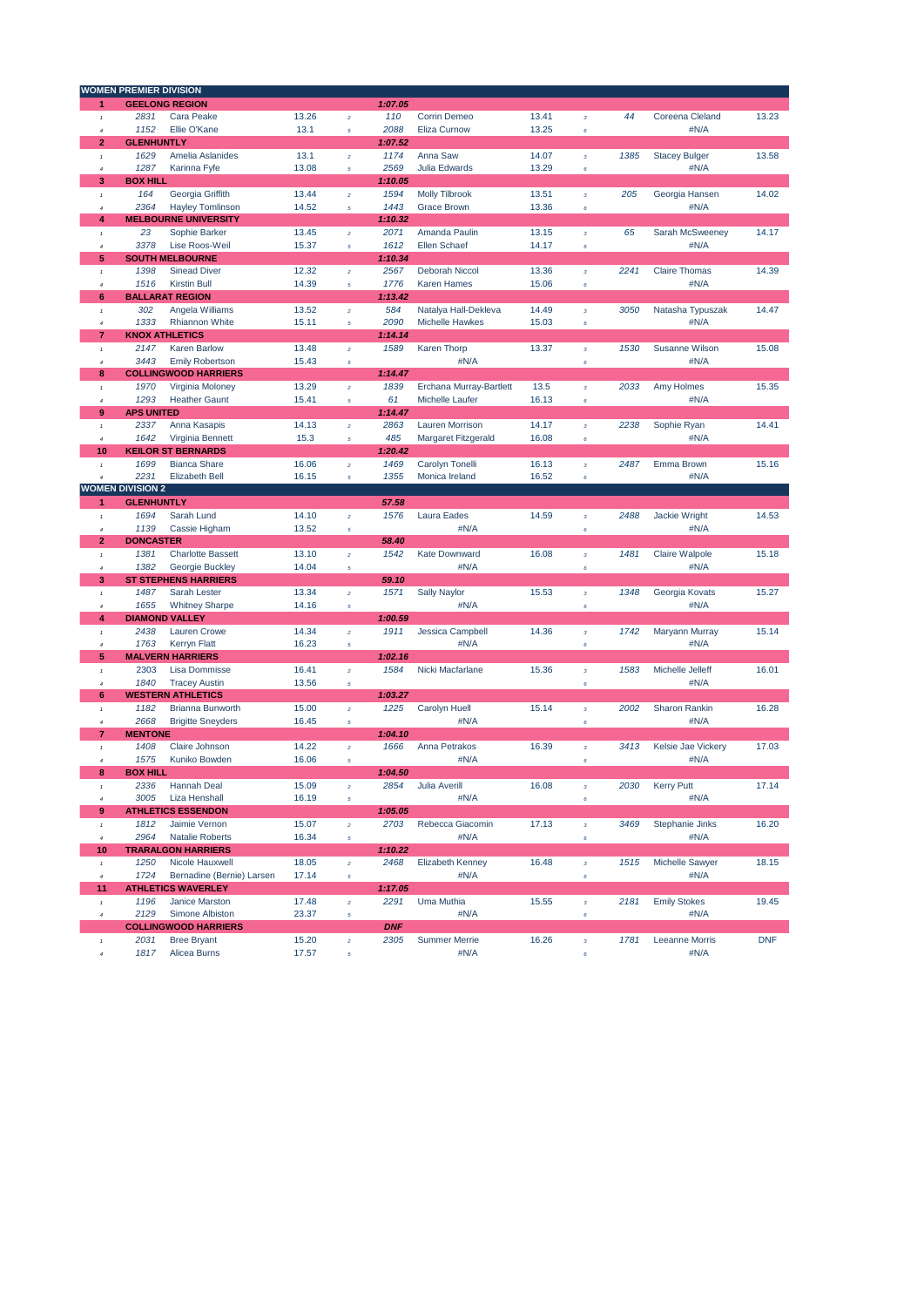|                                 | <b>WOMEN DIVISION 3</b> |                                          |                |                  |                 |                            |       |                           |      |                             |       |
|---------------------------------|-------------------------|------------------------------------------|----------------|------------------|-----------------|----------------------------|-------|---------------------------|------|-----------------------------|-------|
| 1                               |                         | <b>GEELONG REGION</b>                    |                |                  | 1:01.14         |                            |       |                           |      |                             |       |
| $\mathbf{1}$                    | 171                     | Sarah Waters                             | 14.01          | $\bar{z}$        | 471             | Sharon Pedersen            | 14.35 | $\mathbf 3$               | 1730 | Renee Fuller                | 15.19 |
| $\ddot{a}$                      | 2173                    | Jamie Rowan                              | 17.15          | 5                |                 | #N/A                       |       | 6                         |      | #N/A                        |       |
| $\overline{2}$                  |                         | <b>RICHMOND HARRIERS</b>                 |                |                  | 1:02.05         |                            |       |                           |      |                             |       |
| $\mathbf{1}$                    | 3130                    | <b>Briony Shaw</b>                       | 13.36          | $\bar{z}$        | 2533            | Maddie Lawson              | 14.37 | $\boldsymbol{\mathsf{3}}$ | 489  | Pauline Allan               | 16.26 |
| 4                               | 2602                    | Josie Aitken                             | 17.27          | 5                |                 | #N/A                       |       | 6                         |      | #N/A                        |       |
| 3                               |                         | <b>SOUTH MELBOURNE</b>                   |                |                  | 1:02.22         |                            |       |                           |      |                             |       |
| $^\mathrm{f}$                   | 1662                    | Alana Plymin                             | 14.51          | $\bar{z}$        | 1167            | <b>Helena Cairney</b>      | 15.20 | $\mathbf 3$               | 1727 | Sarah Campbell              | 16.43 |
| $\boldsymbol{d}$                | 1518                    | Gabrielle Wilson                         | 15.28          | 5                |                 | #N/A                       |       | $\epsilon$                |      | #N/A                        |       |
| 4                               |                         | <b>MELBOURNE UNIVERSITY</b>              |                |                  | 1:02.05<br>3331 | Annie Carter               | 16.01 |                           |      |                             | 15.27 |
| $\mathbf{1}$<br>$\ddot{a}$      | 2026<br>2844            | <b>Meg Stevenson</b><br>Sarah Emons      | 15.49<br>15.35 | $\overline{a}$   |                 | #N/A                       |       | $\overline{\mathbf{3}}$   | 1819 | Alison Bryant-Smith<br>#N/A |       |
| 5                               | <b>GLENHUNTLY</b>       |                                          |                | 5                | 1:02.59         |                            |       | 6                         |      |                             |       |
| $^\mathrm{f}$                   | 1832                    | <b>Danielle Trowell</b>                  | 15.11          | $\bar{z}$        | 1682            | <b>Simone McInnes</b>      | 16.02 | $\bar{\bf 3}$             | 1143 | Anna Ross                   | 15.43 |
| $\overline{4}$                  | 2213                    | <b>Alice Enter</b>                       | 16.03          | 5                |                 | #N/A                       |       | $\epsilon$                |      | #N/A                        |       |
| 6                               |                         | <b>MORNINGTON PENINSULA</b>              |                |                  | 1:03.20         |                            |       |                           |      |                             |       |
| $^\mathrm{f}$                   | 1356                    | Stephanie Kondogonis                     | 13.51          | $\bar{z}$        | 2124            | <b>Gabrielle Grech</b>     | 15.53 | $\mathbf{3}$              | 2968 | Julie Cann                  | 18.15 |
| 4                               | 2176                    | Rebecca Rogers                           | 15.21          | 5                |                 | #N/A                       |       | $\epsilon$                |      | #N/A                        |       |
| 7                               | <b>FRANKSTON</b>        |                                          |                |                  | 1:03.42         |                            |       |                           |      |                             |       |
| $^\mathrm{f}$                   | 2140                    | Kaitlyn Egan                             | 13.29          | $\bar{z}$        | 1029            | <b>Grace Deveson</b>       | 14.33 | $\mathbf 3$               | 2141 | <b>Chelsey Wells</b>        | 19.04 |
| $\overline{a}$                  | 1072                    | Selam Gifford                            | 16.34          | 5                |                 | #N/A                       |       | 6                         |      | #N/A                        |       |
| 8                               | <b>CASEY CARDINIA</b>   |                                          |                |                  | 1:09.55         |                            |       |                           |      |                             |       |
| $\mathbf{r}$                    | 2511                    | Joanne Pratt                             | 15.56          | $\bar{z}$        | 1579            | Kara Langelaan             | 22.07 | $\mathbf{3}$              | 103  | Samantha Prime              | 15.23 |
| 4                               | 1307                    | <b>Jessica Prime</b>                     | 16.29          | 5                |                 | #N/A                       |       | 6                         |      | #N/A                        |       |
| $\bf{9}$                        | 554                     | <b>BALLARAT REGION</b>                   | 17.3           |                  | 1:10.05<br>3015 | Corinna Preston            | 17.02 |                           | 2819 |                             | 19.31 |
| $\mathbf{1}$                    | 2401                    | Alyssa Britnell<br><b>Tracie Dekleva</b> | 16.02          | $\bar{z}$        |                 | #N/A                       |       | $\mathbf 3$               |      | Jenny Kisler<br>#N/A        |       |
| $\overline{4}$<br>10            |                         | <b>WESTERN ATHLETICS</b>                 |                | 5                | 1:15.04         |                            |       | 6                         |      |                             |       |
| $^\mathrm{f}$                   | 1077                    | Aimee Lane                               | 16.41          | $\bar{z}$        | 1107            | Chelsea Morley             | 17.47 | $\boldsymbol{\mathsf{3}}$ | 1106 | Janice Hodgart              | 20.37 |
| $\boldsymbol{d}$                | 2639                    | Vana Evans                               | 19.59          | 5                |                 | #N/A                       |       | 6                         |      | #N/A                        |       |
| 11                              |                         | <b>WILLIAMSTOWN ATHLETIC CLUB</b>        |                |                  | 1:15.22         |                            |       |                           |      |                             |       |
| $\mathbf{f}$                    | 1282                    | <b>Dolores Quinn</b>                     | 15.03          | $\overline{a}$   | 1867            | Rose McVicar               | 17.56 | $\overline{\mathbf{3}}$   | 1034 | Sara Keranen                | 17.52 |
| $\overline{4}$                  | 1868                    | <b>Sammy Nicola</b>                      | 24.29          | 5                |                 | #N/A                       |       | 6                         |      | #N/A                        |       |
| 12                              |                         | <b>VICTORIAN MASTERS</b>                 |                |                  | 1:16.45         |                            |       |                           |      |                             |       |
| $^\mathrm{f}$                   | 3010                    | <b>Bronwen Cardy</b>                     | 15.48          | $\bar{z}$        | 480             | <b>Helen Stanley</b>       | 17.20 | $\mathbf 3$               | 2286 | Andrea Draper               | 21.58 |
| $\boldsymbol{4}$                | 1684                    | Linda Black                              | 21.49          | $\sqrt{5}$       |                 | #N/A                       |       | $\epsilon$                |      | #N/A                        |       |
| 13                              |                         | <b>COBURG HARRIERS</b>                   |                |                  | 1:20.08         |                            |       |                           |      |                             |       |
| $\mathbf{1}$                    | 2404                    | <b>Kristy Mahoney</b>                    | 18.40          | $\bar{z}$        | 2279            | <b>Jackie Steel</b>        | 21.55 | $\boldsymbol{\mathsf{3}}$ | 1992 | Debbie Canal                | 21.30 |
| $\ddot{a}$                      | 1549                    | Carlee Blanchard                         | 18.03          | 5                |                 | #N/A                       |       | 6                         |      | #N/A                        |       |
|                                 |                         | <b>KNOX ATHLETICS</b>                    |                |                  | <b>DNF</b>      |                            |       |                           |      |                             |       |
| $^\mathrm{f}$<br>$\overline{4}$ | 1169                    | <b>Nicole Pennings</b><br>#N/A           | 17.10          | $\bar{z}$        | 2564            | Gemma Hocart<br>#N/A       | 18.42 | $\mathbf 3$               | 2294 | Annette Pelgrim<br>#N/A     | 18.53 |
|                                 | <b>WOMEN DIVISION 4</b> |                                          |                | 5                |                 |                            |       | 6                         |      |                             |       |
| 1                               | <b>YARRA RANGES</b>     |                                          |                |                  | 46.00           |                            |       |                           |      |                             |       |
| $\mathbf{1}$                    | 2349                    | Veida Somerville                         | 14.45          | $\bar{z}$        | 1311            | Amanda Laven               | 15.56 | $\overline{\mathbf{3}}$   | 1290 | Amanda Branson              | 15.18 |
| $\overline{a}$                  |                         | #N/A                                     |                | 5                |                 | #N/A                       |       | 6                         |      | #N/A                        |       |
| $\overline{2}$                  | <b>RINGWOOD</b>         |                                          |                |                  | 47.16           |                            |       |                           |      |                             |       |
| $\mathbf{r}$                    | 3131                    | Celia Cosgriff                           | 16.16          | $\bar{z}$        | 2103            | Carly McDade               | 14.39 | $\mathbf 3$               | 2104 | Shannon McDade              | 17.01 |
| $\ddot{a}$                      |                         | #N/A                                     |                | 5                |                 | #N/A                       |       | 6                         |      | #N/A                        |       |
| 3                               |                         | <b>ST STEPHENS HARRIERS</b>              |                |                  | 48.12           |                            |       |                           |      |                             |       |
| $\mathbf{1}$                    | 1651                    | Alice Carter                             | 15.09          | $\bar{z}$        | 1653            | Rebecca Cato               | 15.48 | $\mathbf 3$               | 2710 | Alexandra MacCallum         | 17.15 |
| 4                               |                         | #N/A                                     |                | 5                |                 | #N/A                       |       | 6                         |      | #N/A                        |       |
| 4                               |                         | <b>SOUTH MELBOURNE</b>                   |                |                  | 49.39           |                            |       |                           |      |                             |       |
| $^\mathrm{f}$                   | 1342                    | Francesca Cradduck                       | 16.09          | $\boldsymbol{2}$ | 1160            | Sabine Miller              | 16.46 | $\mathbf 3$               | 1517 | Kristel Janssens            | 16.44 |
| $\boldsymbol{4}$<br>5           |                         | #N/A<br><b>SOUTH COAST ATHLETICS</b>     |                | $\sqrt{5}$       | 50.43           | #N/A                       |       | 6                         |      | #N/A                        |       |
| $\bar{t}$                       | 1087                    | Sarah Lewis                              | 16.26          | $\bar{z}$        | 1206            | <b>Caroline Beischer</b>   | 16.46 | $\mathbf 3$               | 1710 | Imigen Langford             | 17.31 |
| $\ddot{\phantom{a}}$            |                         | #N/A                                     |                | $\mathfrak s$    |                 | #N/A                       |       | 6                         |      | #N/A                        |       |
| 6                               |                         | <b>DIAMOND VALLEY</b>                    |                |                  | 51.31           |                            |       |                           |      |                             |       |
| $^\mathrm{f}$                   | 2280                    | Sarah Leeming                            | 16.50          | $\bar{z}$        | 2450            | Laura Campbell             | 16.15 | $\mathbf{3}$              | 2166 | Caitlyn Broberg             | 18.26 |
| $\overline{4}$                  |                         | #N/A                                     |                | $\mathfrak s$    |                 | #N/A                       |       | $\epsilon$                |      | #N/A                        |       |
| $\overline{7}$                  | <b>GLENHUNLTY</b>       |                                          |                |                  | 53.04           |                            |       |                           |      |                             |       |
| $^\mathrm{f}$                   | 1678                    | <b>Kara Gilbert</b>                      | 17.34          | $\bar{z}$        | 1577            | Anne Wallace               | 16.06 | $\mathbf 3$               | 1427 | Paulina Mikulic             | 18.24 |
| $\ddot{a}$                      |                         | #N/A                                     |                | $\mathfrak s$    |                 | #N/A                       |       | 6                         |      | #N/A                        |       |
| 7                               | <b>SANDRINGHAM</b>      |                                          |                |                  | 53.04           |                            |       |                           |      |                             |       |
| $^\mathrm{f}$                   | 2847                    | Monique Walsh                            | 16.38          | $\bar{z}$        | 2806            | Hannah Lindstrom           | 18.36 | $\mathbf 3$               | 2059 | Nicole Jones                | 17.50 |
| $\overline{a}$                  |                         | #N/A                                     |                | $\mathfrak s$    |                 | #N/A                       |       | 6                         |      | #N/A                        |       |
| 9                               |                         | <b>COLLINGWOOD HARRIERS</b>              |                |                  | 1:07.29         |                            |       |                           |      |                             |       |
| $^\mathrm{f}$                   | 1960                    | Amy Camilleri                            | 24.38          | $\bar{z}$        | 1401            | Hannah Garganis            | 22.17 | $\overline{\mathbf{3}}$   | 2475 | Pennie Hayes                | 21.22 |
| $\boldsymbol{4}$                |                         | #N/A                                     |                | $\mathfrak s$    |                 | #N/A                       |       | 6                         |      | #N/A                        |       |
|                                 |                         | <b>ATHLETICS NUNAWADING</b>              |                |                  | <b>DNF</b>      |                            |       |                           |      |                             |       |
| $\pmb{\tau}$                    | 1241                    | <b>Brigitte Seeley</b>                   | 14.40          | $\bar{z}$        | 1100            | Carolyn Rosenbrock<br>#N/A | 20.16 | $\mathbf 3$               |      | #N/A<br>#N/A                |       |
| $\boldsymbol{4}$                | <b>DONCASTER</b>        | #N/A                                     |                | $\sqrt{5}$       | <b>DNF</b>      |                            |       | 6                         |      |                             |       |
| $^\mathrm{f}$                   | 1478                    | <b>Colleen Murphy</b>                    | 16.10          | $\bar{z}$        | 2299            | Samantha Carberry          | 14.45 | $\mathbf 3$               |      | #N/A                        |       |
| $\boldsymbol{4}$                |                         | #N/A                                     |                | 5                |                 | #N/A                       |       | 6                         |      | #N/A                        |       |
|                                 |                         | <b>ATHLETICS ESSENDON</b>                |                |                  | <b>DNS</b>      |                            |       |                           |      |                             |       |
| $^\mathrm{f}$                   |                         | #N/A                                     |                | $\bar{z}$        |                 | #N/A                       |       | $\mathbf 3$               |      | #N/A                        |       |
| $\boldsymbol{4}$                |                         | #N/A                                     |                | 5                |                 | #N/A                       |       | 6                         |      | #N/A                        |       |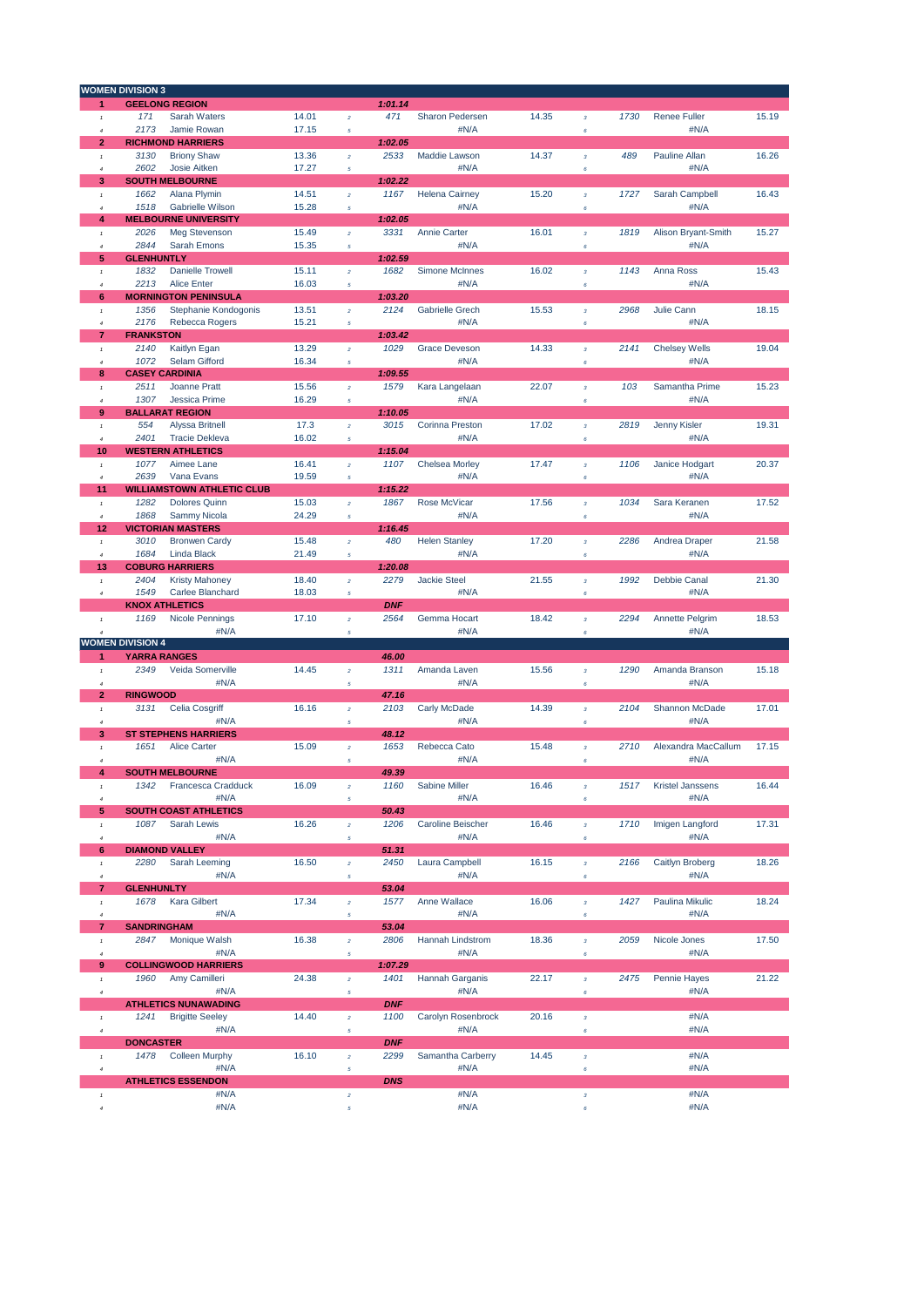|                                   | <b>WOMEN DIVISION 5</b>              |       |                                   |            |                           |       |                           |      |                        |       |
|-----------------------------------|--------------------------------------|-------|-----------------------------------|------------|---------------------------|-------|---------------------------|------|------------------------|-------|
| 1                                 | <b>MELBOURNE UNIVERSITY 4</b>        |       |                                   | 48.54      |                           |       |                           |      |                        |       |
| $^\mathrm{f}$                     | 1220<br>Martine Botha                | 16.01 | $\bar{z}$                         | 2202       | <b>Isidora Stefanovic</b> | 16.5  | $\overline{\mathbf{3}}$   | 2077 | Laura Constable        | 16.02 |
| $\overline{4}$                    | #N/A                                 |       | 5                                 |            | #N/A                      |       | 6                         |      | #N/A                   |       |
| $\overline{2}$                    | <b>MELBOURNE UNIVERISTY 5</b>        |       |                                   | 50.28      |                           |       |                           |      |                        |       |
| $\mathbf{1}$                      | 1605<br><b>Katharine Scarlett</b>    | 16.46 | $\bar{z}$                         | 3449       | <b>Monique Geraghty</b>   | 18.06 | $\mathbf 3$               | 2086 | Genevieve Blanch       | 15.36 |
| $\ddot{a}$                        | #N/A                                 |       | 5                                 |            | #N/A                      |       | 6                         |      | #N/A                   |       |
| 3                                 | <b>DONCASTER 4</b>                   |       |                                   | 52.00      |                           |       |                           |      |                        |       |
| $^\mathrm{f}$                     | 2258<br>Georgia Feben                | 17.11 | $\bar{z}$                         | 2308       | <b>Renee Williams</b>     | 18.02 | $\boldsymbol{\mathsf{3}}$ | 1899 | Stephanie Larkin       | 16.47 |
| $\overline{4}$                    | #N/A                                 |       | $\sqrt{5}$                        |            | #N/A                      |       | $\epsilon$                |      | #N/A                   |       |
| 4                                 | <b>MELBOURNE UNIVERSITY 3</b>        |       |                                   | 52.22      |                           |       |                           |      |                        |       |
| $\mathbf{1}$                      | 2712<br><b>Rachel Painter</b>        | 16.35 | $\bar{z}$                         | 2975       | Ilka Barr                 | 15.56 | $\mathbf 3$               | 2354 | <b>Kate McClure</b>    | 19.51 |
| 4                                 | #N/A                                 |       | $\sqrt{5}$                        |            | #N/A                      |       | 6                         |      | #N/A                   |       |
| 5                                 | <b>DONCASTER 5</b>                   |       |                                   | 53.25      |                           |       |                           |      |                        |       |
| $^\mathrm{f}$                     | 1895<br>Caitlin Murphy               | 18.14 | $\bar{z}$                         | 1472       | Leah Finch                | 17.15 | $\mathbf 3$               | 3457 | Maree Tunnecliffe      | 17.55 |
| $\overline{4}$                    | #N/A                                 |       | 5                                 |            | #N/A                      |       | $\epsilon$                |      | #N/A                   |       |
| 6                                 | <b>MENTONE</b>                       |       |                                   | 53.52      |                           |       |                           |      |                        |       |
| $\mathbf{r}$                      | 1431<br>Helen Bryan                  | 17.12 | $\bar{z}$                         | 2464       | Christina Petrakos        | 18.20 | $\overline{\mathbf{3}}$   | 3319 | <b>Grace Stebbins</b>  | 18.20 |
| 4                                 | #N/A                                 |       | 5                                 |            | #N/A                      |       | 6                         |      | #N/A                   |       |
| 7                                 | <b>GEELONG REGION</b>                |       |                                   | 54.15      |                           |       |                           |      |                        |       |
| $\mathbf{1}$                      | 1094<br>Sarah Walker                 | 15.22 | $\bar{z}$                         | 1111       | Naomi Holmes              | 21.13 | $\bar{\bf 3}$             | 1676 | Cathryn Hoare          | 17.40 |
| $\boldsymbol{d}$                  | #N/A                                 |       | 5                                 |            | #N/A                      |       | 6                         |      | #N/A                   |       |
| 8                                 | <b>RICHMOND HARRIERS</b>             |       |                                   | 55.13      |                           |       |                           |      |                        |       |
| $\mathbf{1}$                      | 2544<br>Natalie Beauvais             | 18.18 | $\bar{z}$                         | 2199       | <b>Rickeylee Brown</b>    | 18.18 | $\mathbf{3}$              | 1037 | <b>Holly Renwick</b>   | 19.37 |
| 4                                 | #N/A                                 |       | 5                                 |            | #N/A                      |       | $\epsilon$                |      | #N/A                   |       |
| 9                                 | <b>MALVERN HARRIERS 2</b>            |       |                                   | 55.31      |                           |       |                           |      |                        |       |
| $\mathbf{1}$                      | 1842<br>Una Kelleher                 | 17.36 | $\bar{z}$                         | 1582       | <b>Eimear Fox</b>         | 17.57 | $\mathbf 3$               | 2562 | <b>Christine Horn</b>  | 20.28 |
| $\boldsymbol{d}$                  | #N/A                                 |       | 5                                 |            | #N/A                      |       | 6                         |      | #N/A                   |       |
| 10                                | <b>DIAMOND VALLEY 3</b>              |       |                                   | 56.03      |                           |       |                           |      |                        |       |
| $^\mathrm{f}$                     | 1423<br>Sarah Fisher                 | 18.25 | $\bar{z}$                         | 2422       | Angela Champion           | 18.19 | $\mathbf{3}$              | 1916 | Lorron Donohue         | 19.23 |
| $\overline{4}$                    | #N/A                                 |       | $\sqrt{5}$                        |            | #N/A                      |       | 6                         |      | #N/A                   |       |
| 11                                | <b>DIAMOND VALLEY 4</b>              |       |                                   | 56.07      |                           |       |                           |      |                        |       |
| $\mathbf{1}$                      | 1718<br><b>Karen Quinn</b>           | 18.27 | $\bar{z}$                         | 1648       | Erica Butera              | 17.16 | $\mathbf 3$               | 1657 | <b>Francine Clancy</b> | 20.24 |
| 4                                 | #N/A                                 |       | $\sqrt{5}$                        |            | #N/A                      |       | 6                         |      | #N/A                   |       |
| 12                                | <b>ST STEPHENS HARRIERS 3</b>        |       |                                   | 57.04      |                           |       |                           |      |                        |       |
| $^\mathrm{f}$                     | 1654<br><b>Carmel Moorhead</b>       | 18.11 | $\bar{z}$                         | 3230       | <b>Charlotte Bavage</b>   | 18.33 | $\mathbf 3$               | 2216 | Alexandra Nolan        | 20.20 |
| $\boldsymbol{d}$                  | #N/A                                 |       | 5                                 |            | #N/A                      |       | 6                         |      | #N/A                   |       |
| 13                                | <b>DONCASTER 3</b>                   |       |                                   | 58.34      |                           |       |                           |      |                        |       |
| $\mathbf{r}$                      | 2300<br>Clare O'Shea                 | 17.34 | $\bar{z}$                         | 2254       | Jessica O'Keefe           | 16.54 | $\overline{\mathbf{3}}$   | 2907 | Breanna Large          | 24.65 |
| $\ddot{\phantom{a}}$              | #N/A                                 |       | 5                                 |            | #N/A                      |       | 6                         |      | #N/A                   |       |
| 14                                | <b>SOUTH MELBOURNE 5</b>             |       |                                   | 58.35      |                           |       |                           |      |                        |       |
| $\mathbf{1}$                      | 1115<br><b>Caroline Scott</b>        | 17.58 | $\bar{z}$                         | 1601       | <b>Bec Pallozzi</b>       | 18.58 | $\overline{\mathbf{3}}$   | 1301 | <b>Judit Dencs</b>     | 21.39 |
| $\boldsymbol{4}$                  | #N/A                                 |       | $\sqrt{5}$                        |            | #N/A                      |       | 6                         |      | #N/A                   |       |
|                                   | ST STEPHENS HARRIERS 5 (INV)         |       |                                   | 52.42      |                           |       |                           |      |                        |       |
| $^\mathrm{f}$                     | <b>Tabara Dione</b>                  | 16.27 | $\bar{z}$                         |            | Nerida Punter             | 17.58 | $\mathbf 3$               |      | Sarah Hubbard          | 18.17 |
| $\boldsymbol{4}$                  | #N/A                                 |       | 5                                 |            | #N/A                      |       | $\epsilon$                |      | #N/A                   |       |
|                                   | ST STEPHENS HARRIERS 4 (INV)         |       |                                   | 53.16      |                           |       |                           |      |                        |       |
| $\mathbf{1}$                      | Sam Bennett                          | 14.43 | $\bar{z}$                         |            | Sidonie Lowe              | 22.26 | $\mathbf 3$               |      | Sarah Hall             | 16.04 |
| $\boldsymbol{4}$                  | #N/A                                 |       | 5                                 |            | #N/A                      |       | 6                         |      | #N/A                   |       |
|                                   | <b>HOBSON'S BAY 1 (INV)</b>          |       |                                   | 57.09      |                           |       |                           |      |                        |       |
| $^\mathrm{f}$                     | <b>Tammy Gonzalez</b>                | 17.59 | $\overline{a}$                    |            | Natasha Wells             | 19.30 | $\mathbf 3$               |      | Ann Girvin             | 19.58 |
| $\ddot{a}$                        | #N/A                                 |       | $\mathfrak s$                     |            | #N/A                      |       | 6                         |      | #N/A                   |       |
|                                   | <b>MONASH UNI (INV)</b>              |       |                                   | 58.29      |                           |       |                           |      |                        |       |
| $\tau$                            | <b>Downes</b>                        | 19.27 | $\bar{z}$                         |            | <b>Tabib</b>              | 17.15 | $\mathbf 3$               |      | Superina               | 21.49 |
| $\boldsymbol{4}$                  | #N/A                                 |       | $\sqrt{5}$                        |            | #N/A                      |       | $\epsilon$                |      | #N/A                   |       |
|                                   | <b>RICHMOND TRIANING GROUP (INV)</b> |       |                                   | 1:03.08    |                           |       |                           |      |                        |       |
| $^\mathrm{f}$                     | Anna Tinkler                         | 18.17 | $\boldsymbol{2}$                  |            | <b>Emma Parsons</b>       | 19.57 | $\mathbf 3$               |      | Tammarah Brown         | 24.57 |
| $\boldsymbol{4}$                  | #N/A                                 |       | $\sqrt{5}$                        |            | #N/A                      |       | $\epsilon$                |      | #N/A                   |       |
|                                   | <b>WESTERN ATHLETICS (INV)</b>       |       |                                   | 1:09.36    |                           |       |                           |      |                        |       |
| $^\mathrm{f}$                     | 2685<br>Valerie Koroneos             | 25.54 | $\bar{z}$                         |            | Rebekah Lyness            | 20.08 | $\mathbf 3$               | 1053 | <b>Brenda Cashin</b>   | 22.34 |
| $\boldsymbol{4}$                  | #N/A                                 |       | $\sqrt{5}$                        |            | #N/A                      |       | 6                         |      | #N/A                   |       |
|                                   | <b>BOX HILL 3</b>                    |       |                                   | <b>DNF</b> |                           |       |                           |      |                        |       |
| $^\mathrm{f}$                     | 2661<br><b>Caitlin Harrison</b>      | 17.54 | $\bar{z}$                         | 1324       | Megan Sloane              | 17.32 | $\mathbf 3$               |      | #N/A                   |       |
| $\boldsymbol{4}$                  | #N/A                                 |       | $\sqrt{5}$                        |            | #N/A                      |       | 6                         |      | #N/A                   |       |
|                                   | <b>DIAMOND VALLEY 5</b>              |       |                                   | <b>DNF</b> |                           |       |                           |      |                        |       |
| $^\mathrm{f}$                     | Marissa Donoghue<br>2266             | 21.16 | $\bar{z}$                         |            | Kerryn Wood               | 23.09 | $\mathbf{3}$              |      | #N/A                   |       |
| $\boldsymbol{4}$                  | #N/A                                 |       | $\sqrt{5}$                        |            | #N/A                      |       | 6                         |      | #N/A                   |       |
|                                   | <b>MALVERN HARRIERS 3</b>            |       |                                   | DQ         |                           |       |                           |      |                        |       |
| $^\mathrm{f}$                     | #N/A                                 |       | $\bar{z}$                         |            | #N/A                      |       | $\mathbf 3$               |      | #N/A                   |       |
| $\bar{4}$                         | #N/A                                 |       | 5                                 |            | #N/A                      |       | 6                         |      | #N/A                   |       |
|                                   | <b>BOX HILL 4</b>                    |       |                                   | <b>DNS</b> |                           |       |                           |      |                        |       |
| $^\mathrm{f}$                     | #N/A                                 |       | $\bar{z}$                         |            | #N/A                      |       | $\mathbf 3$               |      | #N/A                   |       |
| $\overline{4}$                    | #N/A                                 |       | 5                                 |            | #N/A                      |       | 6                         |      | #N/A                   |       |
|                                   | <b>COLLINGWOOD HARRIERS</b>          |       |                                   | <b>DNS</b> |                           |       |                           |      |                        |       |
| $^\mathrm{f}$                     | #N/A                                 |       | $\bar{z}$                         |            | #N/A                      |       | $\boldsymbol{\mathsf{3}}$ |      | #N/A                   |       |
| $\boldsymbol{4}$                  | #N/A                                 |       | $\sqrt{5}$                        |            | #N/A                      |       | 6                         |      | #N/A                   |       |
|                                   | <b>HOBSON'S BAY 2 (INV)</b>          |       |                                   | <b>DNS</b> |                           |       |                           |      |                        |       |
|                                   | #N/A                                 |       |                                   |            | #N/A                      |       |                           |      | #N/A                   |       |
| $^\mathrm{f}$<br>$\boldsymbol{4}$ | #N/A                                 |       | $\boldsymbol{2}$<br>$\mathfrak s$ |            | #N/A                      |       | $\mathbf 3$<br>$\epsilon$ |      | #N/A                   |       |
|                                   | <b>RINGWOOD</b>                      |       |                                   | <b>DNS</b> |                           |       |                           |      |                        |       |
| $^\mathrm{f}$                     | #N/A                                 |       | $\bar{z}$                         |            | #N/A                      |       | $\mathbf 3$               |      | #N/A                   |       |
| $\ddot{a}$                        | #N/A                                 |       | 5                                 |            | #N/A                      |       | 6                         |      | #N/A                   |       |
|                                   | <b>SANDRINGHAM</b>                   |       |                                   | <b>DNS</b> |                           |       |                           |      |                        |       |
| $^\mathrm{f}$                     | #N/A                                 |       | $\bar{z}$                         |            | #N/A                      |       | $\mathbf 3$               |      | #N/A                   |       |
| $\ddot{a}$                        | #N/A                                 |       | $\mathfrak s$                     |            | #N/A                      |       | $\epsilon$                |      | #N/A                   |       |
|                                   | <b>SOUTH MELBOURNE 4</b>             |       |                                   | <b>DNS</b> |                           |       |                           |      |                        |       |
| $^\mathrm{f}$                     | #N/A                                 |       | $\bar{z}$                         |            | #N/A                      |       | $\mathbf{3}^-$            |      | #N/A                   |       |
| $\boldsymbol{4}$                  | #N/A                                 |       | 5                                 |            | #N/A                      |       | 6                         |      | #N/A                   |       |
|                                   |                                      |       |                                   |            |                           |       |                           |      |                        |       |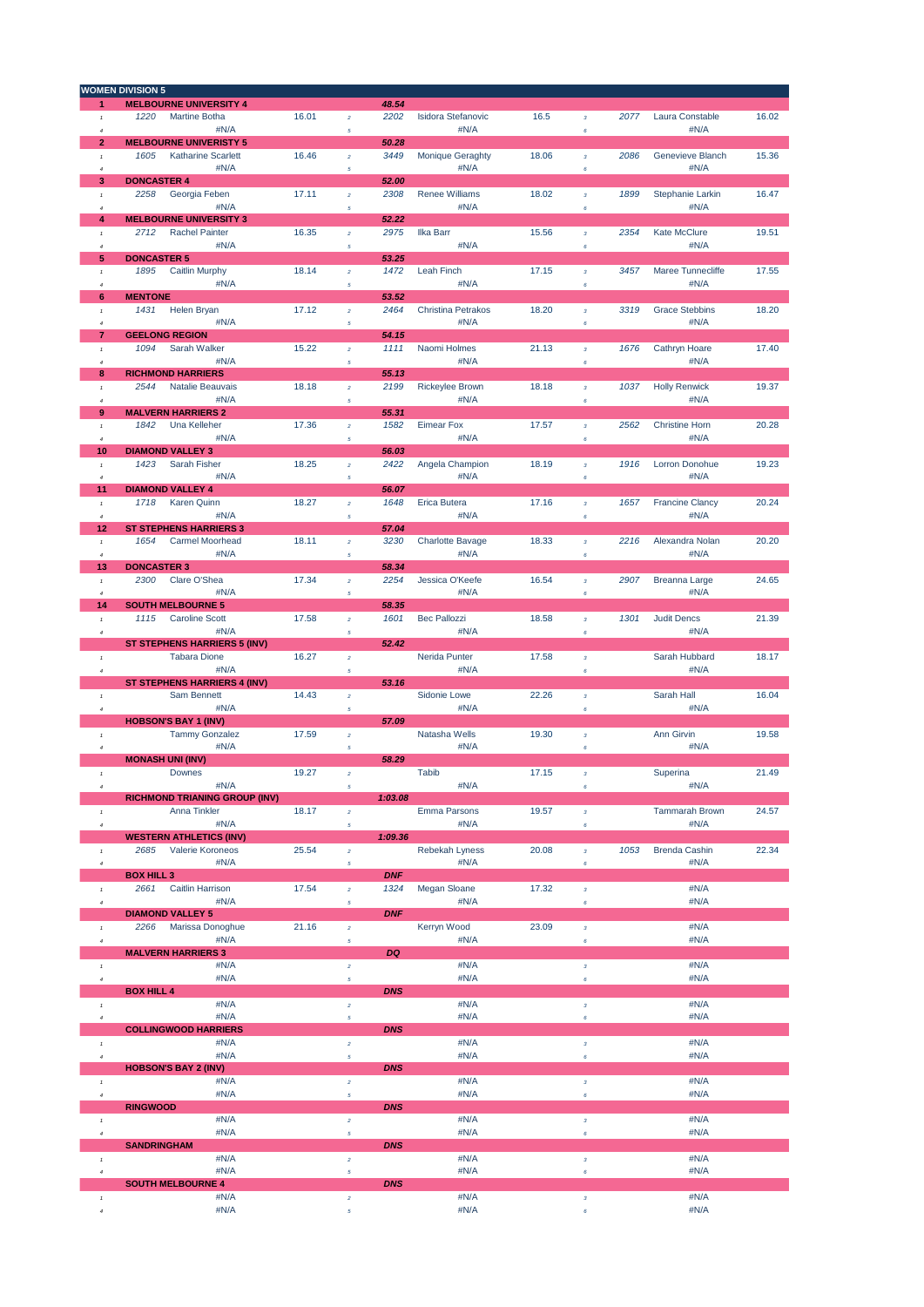| <b>WOMEN U20</b>               |                                          |       |                  |       |                            |       |                           |      |                                  |       |
|--------------------------------|------------------------------------------|-------|------------------|-------|----------------------------|-------|---------------------------|------|----------------------------------|-------|
| 1                              | <b>KNOX ATHLETICS</b>                    |       |                  | 43.41 |                            |       |                           |      |                                  |       |
| $\pmb{\tau}$                   | 1995<br>Romany Seemann                   | 15.5  | $\bar{z}$        | 192   | <b>Natalie Rule</b>        | 13.34 | $\bf{3}$                  | 2220 | Anna Macdonald                   | 14.17 |
| 4                              | #N/A                                     |       | 5                |       | #N/A                       |       | 6                         |      | #N/A                             |       |
| $\overline{2}$                 | <b>FRANKSTON</b>                         |       |                  | 44.14 |                            |       |                           |      |                                  |       |
| $\mathbf{I}$                   | Kayla Cheasley<br>187                    | 13.33 | $\overline{2}$   | 1014  | <b>Riley Cridland</b>      | 15.06 | $\bf{3}$                  | 1346 | <b>Kelsey Walton</b>             | 15.35 |
| $\overline{4}$                 | #N/A                                     |       | $\overline{5}$   |       | #N/A                       |       | $\epsilon$                |      | #N/A                             |       |
| 3                              | <b>GLENHUNTLY</b>                        |       |                  | 45.44 |                            |       |                           |      |                                  |       |
| $\mathbf{r}$                   | 1272<br><b>Julia Atkins</b>              | 16.13 | $\bar{2}$        | 246   | Ciara Losty                | 14.54 | $\mathbf 3$               | 2960 | Larissa McBurney                 | 14.37 |
| $\overline{4}$                 | #N/A                                     |       | 5                |       | #N/A                       |       | $\pmb{s}$                 |      | #N/A                             |       |
| 4                              | <b>WESTERN ATHLETICS</b>                 |       |                  | 50.49 |                            |       |                           |      |                                  |       |
| $\mathbf{r}$                   | 162<br><b>Claire Hodgart</b>             | 15.15 | $\bar{z}$        | 1058  | <b>Bianca Rebesco</b>      | 15.59 | $\overline{3}$            | 1885 | <b>Hayley Burke</b>              | 19.35 |
| $\overline{a}$                 | #N/A                                     |       | $\overline{5}$   |       | #N/A                       |       | $\pmb{s}$                 |      | #N/A                             |       |
| 5                              | <b>WILLIAMSTOWN ATHLETICS CLUB</b>       | 16.57 |                  | 51.39 |                            |       |                           |      |                                  |       |
| $\mathbf{r}$                   | 2570<br><b>Brigette Mercaldi</b><br>#N/A |       | $\bar{z}$        | 1860  | <b>Lily Bigley</b><br>#N/A | 16.55 | $\overline{\mathbf{3}}$   | 2570 | <b>Brigette Mercaldi</b><br>#N/A | 17.47 |
| $\overline{4}$<br>6            | <b>ATHLETICS ESSENDON</b>                |       | $\overline{5}$   | 52.5  |                            |       | $\epsilon$                |      |                                  |       |
|                                | 3056<br><b>Yvette Koso</b>               | 19.24 |                  | 1873  |                            | 17.06 |                           | 3429 | Sarah Guy                        | 16.2  |
| $\mathbf{I}$                   | #N/A                                     |       | $\bar{2}$        |       | Stephanie Higham<br>#N/A   |       | $\mathbf 3$<br>$\epsilon$ |      | #N/A                             |       |
|                                | <b>WOMEN DIVISION U18</b>                |       | 5                |       |                            |       |                           |      |                                  |       |
| 1                              | <b>ATHLETICS ESSENDON 1</b>              |       |                  | 43.35 |                            |       |                           |      |                                  |       |
| $\pmb{\tau}$                   | 2995<br>Lauren Ryan                      | 13.57 | $\bar{z}$        | 2156  | Claudia O'Callaghan        | 15.39 | $\bf{3}$                  | 1811 | <b>Emilie Guy</b>                | 13.59 |
| $\overline{a}$                 | #N/A                                     |       | 5                |       | #N/A                       |       | $\pmb{s}$                 |      | #N/A                             |       |
| $\overline{2}$                 | <b>GEELONG REGION</b>                    |       |                  | 46.03 |                            |       |                           |      |                                  |       |
| $\mathbf{1}$                   | Heidi Demeo<br>150                       | 14,30 | $\bar{z}$        | 1737  | Crystal Larcombe           | 15.04 | $\boldsymbol{3}$          | 1640 | <b>Morgan Costelloe</b>          | 16.26 |
| 4                              | #N/A                                     |       | 5                |       | #N/A                       |       | $\pmb{s}$                 |      | #N/A                             |       |
| 3                              | <b>KNOX ATHLETICS</b>                    |       |                  | 46.22 |                            |       |                           |      |                                  |       |
| $\pmb{\tau}$                   | 1529<br>Jessica McFarlane                | 15.55 | $\bar{z}$        | 178   | <b>Bree Warren</b>         | 13.52 | $\bar{\bf 3}$             | 2192 | Victoria Skaltsonis              | 16.35 |
| 4                              | #N/A                                     |       | 5                |       | #N/A                       |       | $\pmb{s}$                 |      | #N/A                             |       |
| 4                              | <b>GLENHUNTLY</b>                        |       |                  | 47.34 |                            |       |                           |      |                                  |       |
| $\mathbf{I}$                   | Dana Dekkers<br>1989                     | 15.41 | $\bar{z}$        | 1135  | Mikhalla Arthur            | 16.06 | $\mathbf 3$               | 1136 | <b>Kaitlin Barr</b>              | 15.47 |
| 4                              | #N/A                                     |       | 5                |       | #N/A                       |       | $\epsilon$                |      | #N/A                             |       |
| 5                              | <b>MACCABI</b>                           |       |                  | 49.57 |                            |       |                           |      |                                  |       |
| $\mathbf{r}$                   | Sarah Rushford<br>2706                   | 15.4  | $\bar{z}$        | 258   | <b>Piper Montag</b>        | 18.29 | $\bar{\bf 3}$             | 115  | Jemima Montag                    | 15.48 |
| $\overline{4}$                 | #N/A                                     |       | $\sqrt{s}$       |       | #N/A                       |       | $\epsilon$                |      | #N/A                             |       |
| 6                              | <b>ATHLETICS ESSENDON 2</b>              |       |                  | 51.44 |                            |       |                           |      |                                  |       |
| $\mathbf{I}$                   | 185<br><b>Jesse Bonnici</b>              | 19.19 | $\overline{2}$   | 2656  | Hannah Veljanovska         | 16.21 | $\mathbf 3$               | 2663 | <b>Emilia Eagling-Every</b>      | 16.04 |
| $\overline{a}$                 | #N/A                                     |       | $\overline{5}$   |       | #N/A                       |       | $\pmb{s}$                 |      | #N/A                             |       |
| $\overline{7}$                 | <b>WILLIAMSTOWN ATHLETICS CLUB</b>       |       |                  | 51.54 |                            |       |                           |      |                                  |       |
| $\mathbf{I}$                   | 1597<br>Alyssa Bearzi                    | 16.22 | $\bar{z}$        | 1864  | <b>Rosie Close</b>         | 19.26 | $\overline{\mathbf{3}}$   | 2368 | Jeanie Kane                      | 16.06 |
| $\overline{4}$                 | #N/A                                     |       | 5                |       | #N/A                       |       | $\epsilon$                |      | #N/A                             |       |
| 8                              | <b>RINGWOOD</b>                          |       |                  | 50.49 |                            |       |                           |      |                                  |       |
| $\mathbf{1}$                   | 3091<br>Jessica Reid                     | 16.18 | $\bar{z}$        | 3068  | Lana Mooney                | 17.11 | $\mathbf 3$               | 3027 | Lauren Kewley                    | 17.2  |
| $\overline{a}$                 | #N/A                                     |       | 5                |       | #N/A                       |       | $\pmb{s}$                 |      | #N/A                             |       |
| 9                              | YARRA RANGES 1                           |       |                  | 54.5  |                            |       |                           |      |                                  |       |
| $\pmb{\tau}$                   | 2207<br>Lee Taylor                       | 20.1  | $\boldsymbol{2}$ | 2648  | <b>Molly Dixon</b>         | 15.26 | $\boldsymbol{3}$          | 1291 | Shona Branson                    | 19.14 |
| $\overline{4}$                 | #N/A                                     |       | 5                |       | #N/A                       |       | $\pmb{s}$                 |      | #N/A                             |       |
| 10                             | <b>KEILOR ST BERNARDS</b>                |       |                  | 54.54 |                            |       |                           |      |                                  |       |
| $\pmb{\tau}$                   | 1392<br><b>Kate Abfalter</b>             | 17.29 | $\bar{z}$        | 2941  | <b>Julia Irons</b>         | 19.14 | $\boldsymbol{3}$          | 2367 | <b>Tess Waddington</b>           | 18.11 |
| $\boldsymbol{4}$               | #N/A                                     |       | 5                |       | #N/A                       |       | $\pmb{s}$                 |      | #N/A                             |       |
|                                | YARRA RANGES 2 (INV)                     |       |                  | 49.56 |                            |       |                           |      |                                  |       |
| $\pmb{\tau}$                   | Sienna Somerville<br>#N/A                | 15.41 | $\boldsymbol{2}$ |       | Georgia Laven<br>#N/A      | 14.56 | $\mathbf 3$               | 1999 | Zoe Sibley<br>#N/A               | 19.19 |
| $\overline{4}$                 | <b>WOMEN DIVISION U16</b>                |       | $\sqrt{s}$       |       |                            |       | $\pmb{s}$                 |      |                                  |       |
| 1                              | <b>ATHLETICS ESSENDON 1</b>              |       |                  | 42.56 |                            |       |                           |      |                                  |       |
| $\mathbf{I}$                   | 1341<br>Jennifer Mendes                  | 14.91 | $\overline{a}$   | 1950  | Katie Webb                 | 14.42 | $\mathbf 3$               | 143  | <b>Maddison Caulfield</b>        | 13.54 |
| $\overline{4}$                 | #N/A                                     |       | 5                |       | #N/A                       |       | $\epsilon$                |      | #N/A                             |       |
| $\overline{2}$                 | <b>ATHLETICS ESSENDON 2</b>              |       |                  | 43.46 |                            |       |                           |      |                                  |       |
| $\mathbf{r}$                   | 2428<br><b>Emma Files</b>                | 15.02 | $\overline{a}$   | 3161  | <b>Allison Rogers</b>      | 14.02 | $\overline{\mathbf{3}}$   | 277  | Leteitia Presser                 | 14.31 |
| $\overline{4}$                 | #N/A                                     |       | $\sqrt{s}$       |       | #N/A                       |       | 6                         |      | #N/A                             |       |
| 3                              | <b>DIAMOND VALLEY</b>                    |       |                  | 46.08 |                            |       |                           |      |                                  |       |
| $\mathbf{r}$                   | 2189<br>Shania Murray                    | 14.47 | $\bar{z}$        | 149   | Eliza Clarke               | 15,27 | $\overline{3}$            | 2261 | <b>Alana Barnes</b>              | 16    |
| $\overline{4}$                 | #N/A                                     |       | $\mathfrak{s}$   |       | #N/A                       |       | $\pmb{s}$                 |      | #N/A                             |       |
| 4                              | <b>BOX HILL</b>                          |       |                  | 46.27 |                            |       |                           |      |                                  |       |
| $\pmb{\tau}$                   | 1639<br>Genevieve Wah                    | 15.08 | $\bar{z}$        | 2129  | <b>Simone Albiston</b>     |       | $\overline{\mathbf{3}}$   | 1876 | Sophie Schwerkolt                |       |
| $\overline{4}$                 | #N/A                                     |       | 5                |       | #N/A                       |       | $\pmb{s}$                 |      | #N/A                             |       |
| 5                              | <b>GLENHUNTLY</b>                        |       |                  | 47.05 |                            |       |                           |      |                                  |       |
| $\pmb{\tau}$                   | 3303<br>Sophie Highnam                   | 15.08 | $\bar{\bf 2}$    | 2971  | Genevieve O'Brien          | 16.14 | $\bar{\textbf{3}}$        | 3323 | <b>Indica Cohen</b>              | 15.43 |
| $\overline{4}$                 | #N/A                                     |       | 5                |       | #N/A                       |       | $\pmb{s}$                 |      | #N/A                             |       |
| 6                              | <b>WESTERN ATHLETICS</b>                 |       |                  | 48.05 |                            |       |                           |      |                                  |       |
| $\pmb{\tau}$                   | 2048<br><b>Alexie Barlow</b>             | 16.22 | $\boldsymbol{2}$ | 1080  | Demi Utber                 | 15.18 | $\mathbf 3$               | 1079 | <b>Brooklyn Utber</b>            | 16.23 |
| $\overline{4}$                 | #N/A                                     |       | 5                |       | #N/A                       |       | $\pmb{s}$                 |      | #N/A                             |       |
| 7                              | <b>BALLARAT REGION</b>                   |       |                  | 48.06 |                            |       |                           |      |                                  |       |
| $\pmb{\tau}$                   | Katherine Dowie<br>1269                  | 15.16 | $\bar{z}$        | 2205  | Tahlee VanRoosmalen        | 15.22 | $\bf{3}$                  | 578  | <b>Ellen Dowie</b>               | 17.26 |
| $\boldsymbol{4}$               | #N/A                                     |       | 5                |       | #N/A                       |       | $\pmb{s}$                 |      | #N/A                             |       |
| 8                              | <b>ATHLETICS ESSENDON 3</b>              |       |                  | 48.16 |                            |       |                           |      |                                  |       |
| $\pmb{\tau}$                   | 1656<br><b>EMILY MIZIS</b>               | 16.11 | $\bar{z}$        | 1050  | Vanessa D'Andrea           | 16.58 | $\mathbf 3$               | 2155 | <b>Audrey Harrold</b>            | 15.07 |
| $\overline{4}$                 | #N/A                                     |       | 5                |       | #N/A                       |       | $\pmb{s}$                 |      | #N/A                             |       |
| 9                              | <b>SOUTH MELBOURNE</b>                   |       |                  | 48.59 |                            |       |                           |      |                                  |       |
| $\pmb{\tau}$                   | 3006<br>Giulia Fiorentini                | 16.19 | $\bar{z}$        | 2720  | <b>Brianna Spinks</b>      | 17.01 | $\bar{\bf 3}$             | 2996 | <b>Tamzin Hall</b>               | 15.39 |
| $\it 4$                        | #N/A                                     |       | $\sqrt{s}$       |       | #N/A                       |       | $\pmb{6}$                 |      | #N/A                             |       |
| 10                             | <b>SANDRINGHAM</b>                       |       |                  | 49.42 |                            |       |                           |      |                                  |       |
| $\pmb{\tau}$                   | 1450<br>Annabelle Eastman                | 14.26 | $\bar{z}$        | 2952  | <b>Charlotte Simpson</b>   | 17.34 | $\mathbf 3$               | 2911 | Philippa Huse                    | 17.42 |
| $\overline{4}$<br>11           | #N/A                                     |       | $\sqrt{s}$       | 50.3  | #N/A                       |       | $\pmb{s}$                 |      | #N/A                             |       |
|                                | <b>COLLINGWOOD HARRIERS</b><br>1294      |       |                  | 1953  |                            | 18.09 |                           | 1829 |                                  |       |
| $\pmb{\tau}$<br>$\overline{4}$ | Meaghan Gaunt<br>#N/A                    | 14.2  | $\bar{z}$        |       | Emma Newton<br>#N/A        |       | $\bar{\bf 3}$             |      | <b>Emily Noonan</b><br>#N/A      | 18.03 |
| 12                             | <b>RINGWOOD</b>                          |       | $\sqrt{s}$       | 50.49 |                            |       | $\pmb{s}$                 |      |                                  |       |
| $\pmb{\tau}$                   | Jessica Reid<br>3091                     | 16.18 | $\bar{z}$        | 3068  | Lana Mooney                | 17.11 | $\overline{\mathbf{3}}$   | 3027 | Lauren Kewley                    | 17.2  |
| $\overline{a}$                 | #N/A                                     |       | 5                |       | #N/A                       |       | $\pmb{s}$                 |      | #N/A                             |       |
| 13                             | <b>WELLINGTON ATHLETICS CLUB</b>         |       |                  | 51.14 |                            |       |                           |      |                                  |       |
| $\pmb{\tau}$                   | 2314<br><b>Amelia Dunnett</b>            | 15.27 | $\boldsymbol{2}$ | 592   | Rachel O'Brien             | 16.43 | $\bar{\bf 3}$             | 2313 | Olivia Allen                     | 19.04 |
| $\it 4$                        | #N/A                                     |       | 5                |       | #N/A                       |       | $\pmb{s}$                 |      | #N/A                             |       |
| 14                             | <b>ATHLETICS ESSENDON 4</b>              |       |                  | 54.33 |                            |       |                           |      |                                  |       |
| $\pmb{\tau}$                   | 1872<br>Caroline Higham                  | 17.03 | $\bar{z}$        | 2430  | Stephanie Yeung            |       | $\bar{t}$                 | 1797 | <b>Isabelle McEwan-Marion</b>    |       |
| $\boldsymbol{4}$               | #N/A                                     |       | 5                |       | #N/A                       |       | $\pmb{6}$                 |      | #N/A                             |       |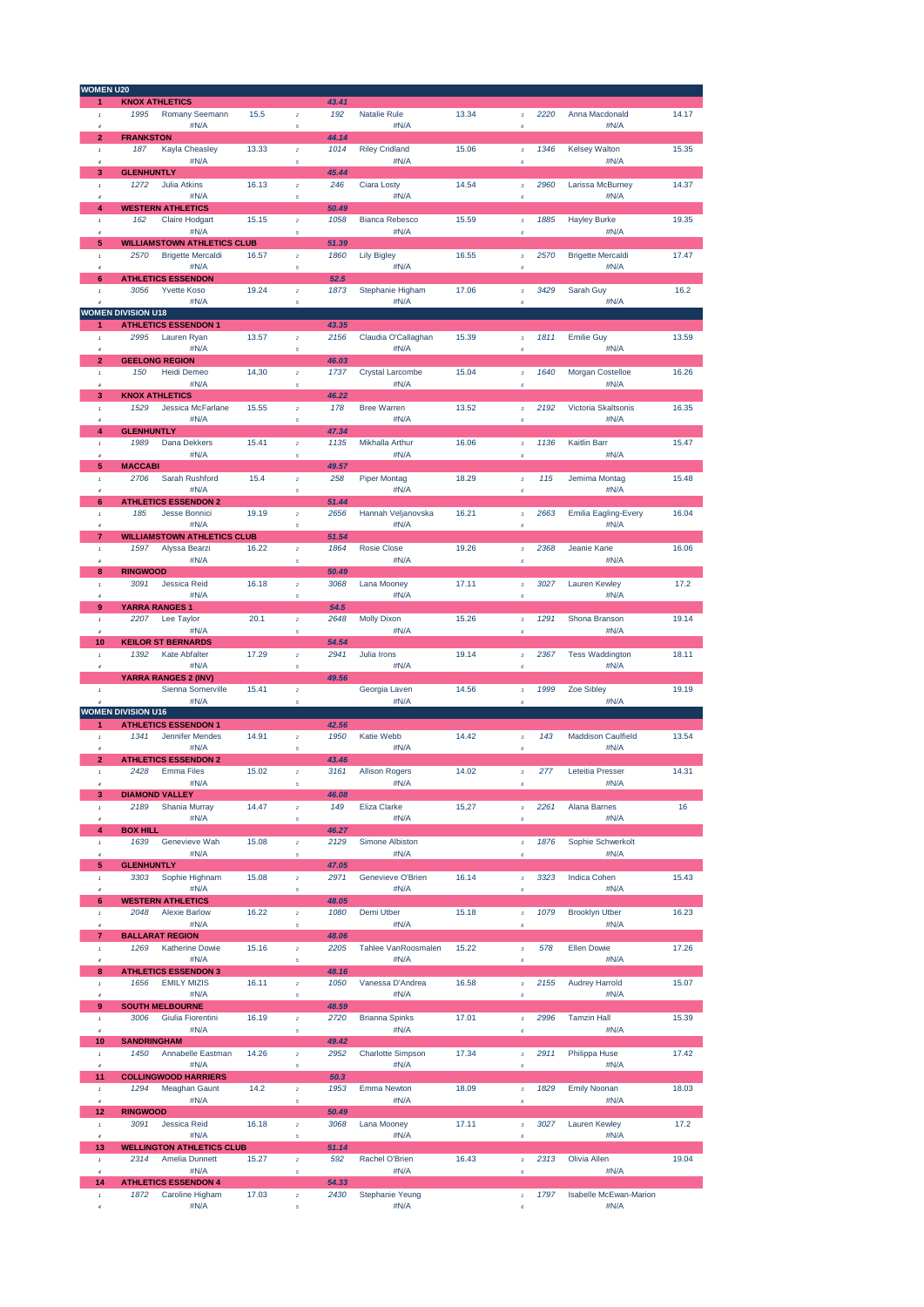| 15 | <b>DONCASTER</b> |             |      |  | <b>DNF</b>          |      |  |     |                       |      |
|----|------------------|-------------|------|--|---------------------|------|--|-----|-----------------------|------|
|    | 2332             | Anna Musker | 6.31 |  | <b>Emily Sharpe</b> | 7.05 |  | 265 | <b>Abbey Caldwell</b> | 4.64 |
|    |                  | #N/A        |      |  | #N/A                |      |  |     | #N/A                  |      |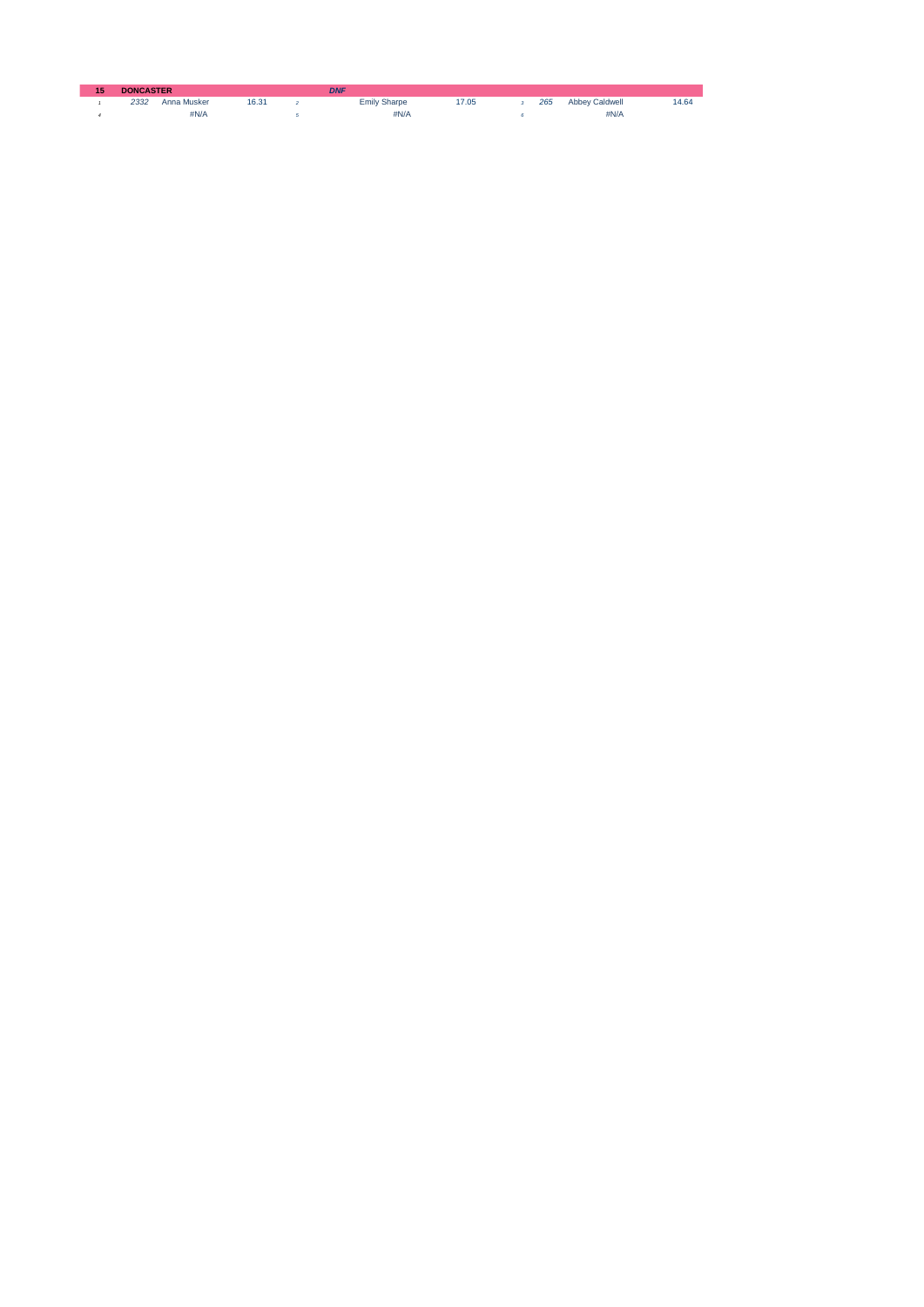|                         | <b>WOMEN DIVISION U14</b> |                                  |       |                |            |                       |       |                  |      |                         |       |
|-------------------------|---------------------------|----------------------------------|-------|----------------|------------|-----------------------|-------|------------------|------|-------------------------|-------|
| $\overline{1}$          | <b>YARRA RANGES</b>       |                                  |       |                | 44.39      |                       |       |                  |      |                         |       |
| $\mathbf{I}$            | 2350                      | <b>Brooke Mullins</b>            | 15.12 | $\overline{2}$ | 1785       | <b>Ruby Dixon</b>     | 15.01 | $\overline{3}$   | 1772 | <b>Lily Peacock</b>     | 14.26 |
| $\overline{4}$          |                           | #N/A                             |       | $\sqrt{5}$     |            | #N/A                  |       | 6                |      | #N/A                    |       |
| $\overline{2}$          |                           | <b>COLLINGWOOD HARRIERS</b>      |       |                | 45.03      |                       |       |                  |      |                         |       |
| $\mathbf{I}$            | 1838                      | Amy Cornell                      | 14.36 | $\overline{a}$ | 1402       | Lucy Leutchford       | 15.15 | $\overline{3}$   | 2208 | <b>Sunshine Spencer</b> | 15.12 |
| $\overline{4}$          |                           | #N/A                             |       | 5              |            | #N/A                  |       | $\pmb{s}$        |      | #N/A                    |       |
| 3                       |                           | <b>WELLINGTON ATHLETICS CLUB</b> |       |                | 45.40      |                       |       |                  |      |                         |       |
| $\overline{1}$          | 2312                      | Erika Allen                      | 14.28 | $\overline{2}$ | 589        | Alyssa Waugh          | 15.01 | $\overline{3}$   | 2457 | Ellen O'Brien           | 16.1  |
| $\boldsymbol{4}$        |                           | #N/A                             |       | $\sqrt{5}$     |            | #N/A                  |       | 6                |      | #N/A                    |       |
| $\overline{\mathbf{4}}$ |                           | <b>CASEY CARDINIA</b>            |       |                | 48.20      |                       |       |                  |      |                         |       |
| $\mathbf{I}$            | 2244                      | <b>Teneille Morrell</b>          | 15.27 | $\overline{2}$ | 2767       | Matisse Lazzari       | 17.12 | $\overline{3}$   | 155  | Rebecca Henderson       | 15.41 |
| $\overline{4}$          |                           | #N/A                             |       | $\overline{5}$ |            | #N/A                  |       | $\epsilon$       |      | #N/A                    |       |
| 5                       |                           | <b>WESTERN ATHLETICS</b>         |       |                | 48.25      |                       |       |                  |      |                         |       |
| $\mathcal{I}$           | 283                       | Sophie McMinimee                 | 15.19 | $\overline{2}$ | 1565       | Georgia Muller        | 16.19 | $\overline{3}$   | 1081 | <b>Rachel Evans</b>     | 16.87 |
| $\overline{4}$          |                           | #N/A                             |       | $\sqrt{5}$     |            | #N/A                  |       | $\epsilon$       |      | #N/A                    |       |
| 6                       |                           | <b>BALLARAT REGION</b>           |       |                | 49.32      |                       |       |                  |      |                         |       |
| $\mathbf{I}$            |                           | 2170 Holly Nichols               | 16.57 | $\overline{a}$ | 1235       | <b>Emily Williams</b> | 17.05 | $\overline{3}$   | 1882 | Amy Canavan             | 15.3  |
| 4                       |                           | #N/A                             |       | 5              |            | #N/A                  |       | $\pmb{s}$        |      | #N/A                    |       |
| $\overline{7}$          | <b>DIAMOND VALLEY</b>     |                                  |       |                | 51.50      |                       |       |                  |      |                         |       |
| $\overline{1}$          | 1505                      | <b>Taylor Langford</b>           | 15.42 | $\overline{a}$ | 2714       | Isabelle Brugliera    | 17.04 | $\mathbf 3$      | 1931 | Emily Woods             | 10.04 |
| $\overline{4}$          |                           | #N/A                             |       | 5              |            | #N/A                  |       | $\epsilon$       |      | #N/A                    |       |
| 8                       |                           | <b>KEILOR ST BERNARDS</b>        |       |                | 56.01      |                       |       |                  |      |                         |       |
| $\overline{1}$          | 1698                      | <b>Rhiannon Matthews</b>         | 17.28 | $\overline{a}$ | 1470       | Jamie Tonelli         | 21.14 | $\overline{3}$   | 1468 | <b>Ashley Tonelli</b>   | 18.45 |
| $\overline{4}$          |                           | #N/A                             |       | $\overline{5}$ |            | #N/A                  |       | $\epsilon$       |      | #N/A                    |       |
| 9                       |                           | <b>KNOX ATHLETICS</b>            |       |                | 52.48      |                       |       |                  |      |                         |       |
|                         | 1835                      | <b>Tess Patterson</b>            | 16.28 | $\overline{2}$ | 2814       | Genevieve Watson      | 16.54 | $\overline{3}$   | 3301 | Kristy Fairburn         | 29.15 |
|                         |                           | #N/A                             |       | 5              |            | #N/A                  |       | $\pmb{s}$        |      | #N/A                    |       |
| 6                       |                           | <b>KEILOR ST BERNARDS</b>        |       |                | <b>DNS</b> |                       |       |                  |      |                         |       |
| $\mathcal{I}$           |                           | #N/A                             |       | $\bar{z}$      |            | #N/A                  |       | $\mathbf 3$      |      | #N/A                    |       |
| $\overline{4}$          |                           | #N/A                             |       | $\sqrt{5}$     |            | #N/A                  |       | $\epsilon$       |      | #N/A                    |       |
| $\overline{7}$          |                           | <b>KNOX ATHLETICS</b>            |       |                | <b>DNS</b> |                       |       |                  |      |                         |       |
| $\mathcal{I}$           |                           | #N/A                             |       | $\bar{2}$      |            | #N/A                  |       | $\mathbf 3$      |      | #N/A                    |       |
| $\overline{4}$          |                           | #N/A                             |       | $\mathfrak{s}$ |            | #N/A                  |       | $\epsilon$       |      | #N/A                    |       |
| 8                       | <b>RINGWOOD</b>           |                                  |       |                | <b>DNS</b> |                       |       |                  |      |                         |       |
| $\overline{1}$          |                           | #N/A                             |       | $\overline{2}$ |            | #N/A                  |       | $\overline{3}$   |      | #N/A                    |       |
| $\overline{4}$          |                           | #N/A                             |       | $\sqrt{5}$     |            | #N/A                  |       | 6                |      | #N/A                    |       |
| 9                       |                           | <b>WELLINGTON ATHLETICS CLUB</b> |       |                | <b>DNS</b> |                       |       |                  |      |                         |       |
| $\mathbf{I}$            |                           | #N/A                             |       | $\overline{a}$ |            | #N/A                  |       | $\overline{3}$   |      | #N/A                    |       |
| $\sqrt{4}$              |                           | #N/A                             |       | $\sqrt{5}$     |            | #N/A                  |       | $\pmb{\epsilon}$ |      | #N/A                    |       |
| 10                      |                           | <b>WESTERN ATHLETICS</b>         |       |                | <b>DNS</b> |                       |       |                  |      |                         |       |
| $\overline{1}$          |                           | #N/A                             |       | $\bar{z}$      |            | #N/A                  |       | $\mathbf 3$      |      | #N/A                    |       |
| $\overline{4}$          |                           | #N/A                             |       | $\overline{5}$ |            | #N/A                  |       | $\epsilon$       |      | #N/A                    |       |
| 11                      | <b>YARRA RANGES</b>       |                                  |       |                | <b>DNS</b> |                       |       |                  |      |                         |       |
| $\bar{t}$               |                           | #N/A                             |       | $\overline{2}$ |            | #N/A                  |       | $\mathbf 3$      |      | #N/A                    |       |
| $\overline{4}$          |                           | #N/A                             |       | $\overline{5}$ |            | #N/A                  |       | 6                |      | #N/A                    |       |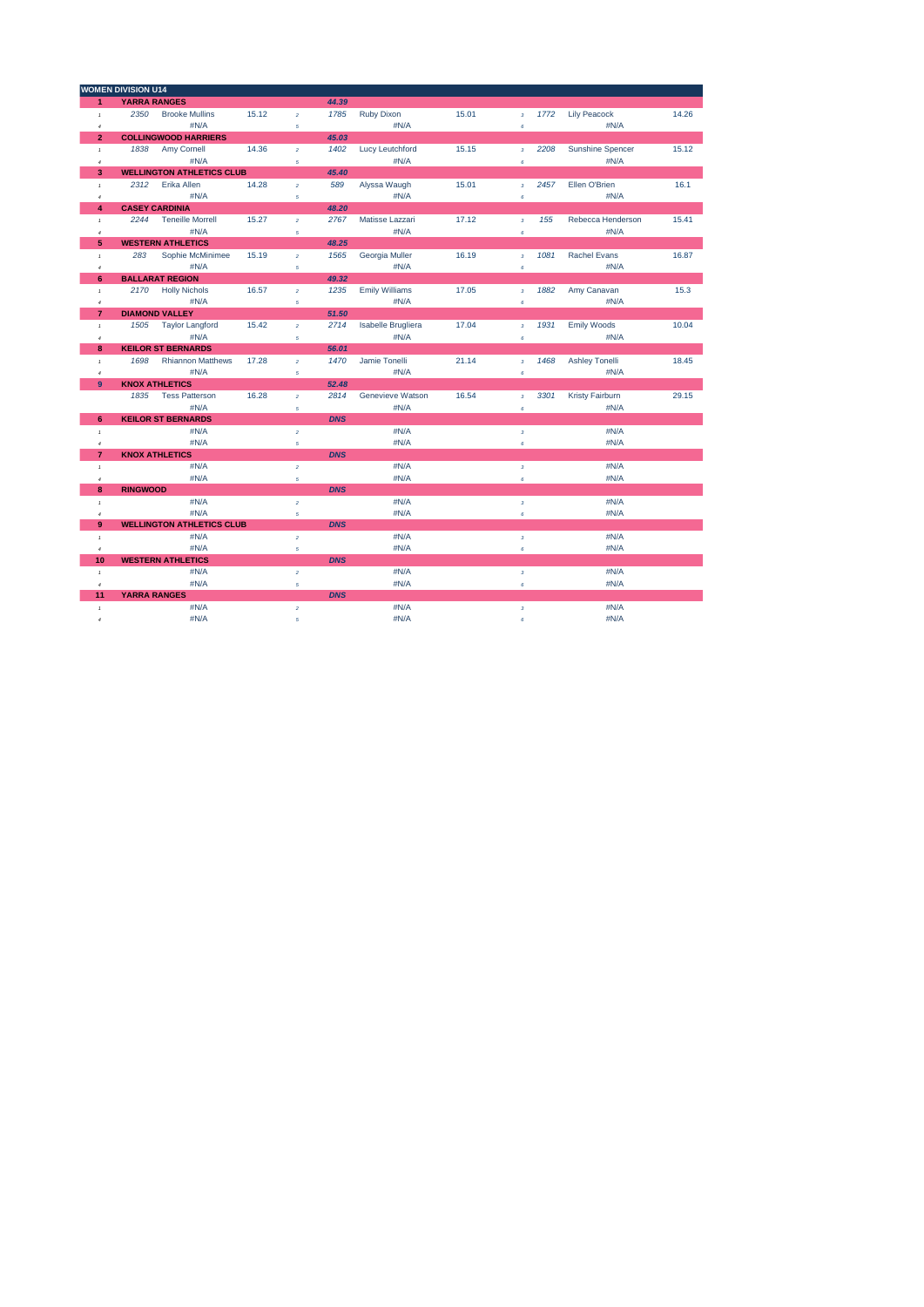| <b>MENS 40+</b>     |                                  |         |                  |            |                        |       |                         |      |                          |       |
|---------------------|----------------------------------|---------|------------------|------------|------------------------|-------|-------------------------|------|--------------------------|-------|
| $\mathbf{1}$        | <b>ATHLETICS WAVERLEY</b>        |         |                  | 37.23      |                        |       |                         |      |                          |       |
| $\,$ $\,$           | 2131<br><b>Steven Williams</b>   | 12.2    | $\overline{a}$   | 1218       | James Atkinson         | 12.54 | $\overline{\mathbf{3}}$ | 1197 | <b>Stephen Paine</b>     | 12.07 |
| $\overline{4}$      | #N/A                             |         | 5                |            | #N/A                   |       | 6                       |      | #N/A                     |       |
| $\mathbf{2}$        | <b>GLENHUNTLY 1</b>              |         |                  | 37.30      |                        |       |                         |      |                          |       |
| $\mathbf{1}$        | 2513<br>Peter Macknamara         | 12.36   | $\bar{2}$        | 3403       | Simon Lindsay          | 13.07 | $\mathbf 3$             | 455  | <b>Craig Semple</b>      | 11.42 |
| $\overline{4}$      | #N/A                             |         | 5                |            | #N/A                   |       | $\boldsymbol{6}$        |      | #N/A                     |       |
| 3                   | <b>APS UNITED</b>                |         |                  | 38.13      |                        |       |                         |      |                          |       |
| $\,$ $\,$           | <b>Robert Schwerkolt</b><br>1977 | 09:36.0 | $\overline{2}$   | 3252       | <b>Antony Rickards</b> | 12.59 | $\overline{\mathbf{3}}$ | 475  | <b>Bruce Graham</b>      | 12.4  |
| $\overline{a}$      | #N/A                             |         | 5                |            | #N/A                   |       | $\boldsymbol{6}$        |      | #N/A                     |       |
| 4                   | <b>BALLARAT REGION</b>           |         |                  | 40.26      |                        |       |                         |      |                          |       |
| $\mathbf{1}$        | 508<br>Jamie Maher               | 13.08   | $\overline{a}$   | 1526       | Paul Burge             | 12.48 | $\mathbf 3$             | 2133 | Stephen Mclennan         | 14.3  |
| $\overline{4}$      | #N/A                             |         |                  |            | #N/A                   |       |                         |      | #N/A                     |       |
| 5                   | <b>COLLINGWOOD HARRIERS</b>      |         | $\sqrt{5}$       | 40.40      |                        |       | 6                       |      |                          |       |
|                     |                                  | 14.02   |                  |            |                        | 13.47 |                         |      |                          |       |
| $\pmb{\tau}$        | Malcolm Campbell<br>1952         |         | $\overline{a}$   | 1548       | <b>Anthony Hally</b>   |       | $\overline{3}$          | 467  | Magnus Michelsson        | 12.51 |
| $\boldsymbol{4}$    | #N/A                             |         | 5                |            | #N/A                   |       | 6                       |      | #N/A                     |       |
| $6\phantom{1}$      | <b>GEELONG REGION</b>            |         |                  | 42.16      |                        |       |                         |      |                          |       |
| $\,$ $\,$           | <b>Grant Simpson</b><br>505      | 13.07   | $\bar{z}$        | 1114       | <b>Andrew Bell</b>     | 14.08 | $\mathbf 3$             | 1585 | <b>Jack Verstraten</b>   | 15.01 |
| $\overline{4}$      | #N/A                             |         | 5                |            | #N/A                   |       | 6                       |      | #N/A                     |       |
| $\overline{7}$      | <b>GLENHUNTLY 2</b>              |         |                  | 46.39      |                        |       |                         |      |                          |       |
| $\mathbf{1}$        | 2049<br>lan Henderson            | 15.4    | $\bar{2}$        | 1630       | John Evans             | 15.47 | $\overline{3}$          | 2024 | Attila Tokai             | 15.12 |
| $\boldsymbol{4}$    | #N/A                             |         | 5                |            | #N/A                   |       | $\boldsymbol{6}$        |      | #N/A                     |       |
| 8                   | <b>SOUTH MELBOURNE</b>           |         |                  | 47.16      |                        |       |                         |      |                          |       |
| $\mathbf{1}$        | <b>Michael Silvester</b><br>1113 | 14.01   | $\overline{a}$   | 1491       | <b>Peter Casey</b>     | 17.32 | $\overline{\mathbf{3}}$ | 1464 | Simon Iskenderian        | 15.4  |
| $\overline{4}$      | #N/A                             |         | 5                |            | #N/A                   |       | 6                       |      | #N/A                     |       |
| 9                   | <b>YARRA RANGES</b>              |         |                  | 47.43      |                        |       |                         |      |                          |       |
| $\pmb{\mathcal{I}}$ | <b>Craig Hewitson</b><br>1165    | 15.16   | $\bar{z}$        | 1312       | David Laven            | 16.17 | $\mathbf 3$             | 1973 | <b>Gerard Thrall</b>     | 16.09 |
| $\overline{4}$      | #N/A                             |         | $\sqrt{5}$       |            | #N/A                   |       | 6                       |      | #N/A                     |       |
|                     | <b>BOX HILL</b>                  |         |                  | <b>DNS</b> |                        |       |                         |      |                          |       |
| $\pmb{\tau}$        | #N/A                             |         | $\bar{2}$        |            | #N/A                   |       | $\overline{\mathbf{3}}$ |      | #N/A                     |       |
| $\boldsymbol{4}$    | #N/A                             |         | $\sqrt{5}$       |            | #N/A                   |       | 6                       |      | #N/A                     |       |
| <b>MENS 50+</b>     |                                  |         |                  |            |                        |       |                         |      |                          |       |
| $\mathbf{1}$        | <b>GLENHUNTLY 1</b>              |         |                  | 41.29      |                        |       |                         |      |                          |       |
| $\,$ $\,$           | Paul Strangio<br>1277            | 13.34   | $\bar{2}$        | 1142       | <b>Andrew Ross</b>     | 13.36 | $\overline{\mathbf{3}}$ | 1144 | <b>Roland Soderstrom</b> | 14.2  |
| $\overline{a}$      | #N/A                             |         | $\sqrt{5}$       |            | #N/A                   |       | $\boldsymbol{6}$        |      | #N/A                     |       |
| $\overline{2}$      | <b>BOX HILL</b>                  |         |                  | 41.36      |                        |       |                         |      |                          |       |
|                     | 2029<br>John Meagher             | 12.28   |                  | 3004       | David Ayers            | 14.51 |                         | 1151 | Christopher O'Connor     | 14.14 |
| $\pmb{\tau}$        |                                  |         | $\overline{a}$   |            |                        |       | $\overline{\mathbf{3}}$ |      |                          |       |
| $\overline{4}$      | #N/A                             |         | 5                |            | #N/A                   |       | 6                       |      | #N/A                     |       |
| 3                   | <b>ATHLETICS WAVERLEY</b>        |         |                  | 42.04      |                        |       |                         |      |                          |       |
| $\mathbf{1}$        | Glenn Goodman<br>2857            | 13.38   | $\overline{2}$   | 1618       | <b>Michael Harvey</b>  | 14.58 | $\overline{3}$          | 2289 | <b>Anthony George</b>    | 13.26 |
| $\boldsymbol{4}$    | #N/A                             |         | $\sqrt{5}$       |            | #N/A                   |       | 6                       |      | #N/A                     |       |
| $\overline{4}$      | <b>APS UNITED</b>                |         |                  | 43.23      |                        |       |                         |      |                          |       |
| $\,$ $\,$           | 1452<br>Douglas Lee              | 14.22   | $\sqrt{2}$       | 2203       | <b>Andrew Edwards</b>  | 13.43 | $\mathbf 3$             | 1980 | <b>Mark Purvis</b>       | 15.18 |
| $\overline{4}$      | #N/A                             |         | $\sqrt{5}$       |            | #N/A                   |       | $\boldsymbol{6}$        |      | #N/A                     |       |
| 5                   | <b>KEILOR ST BERNARDS</b>        |         |                  | 43.24      |                        |       |                         |      |                          |       |
| $\pmb{\mathcal{I}}$ | 2845<br><b>Gerard Brown</b>      | 14:00   | $\bar{2}$        | 1660       | John Kondogonis        | 15.03 | 3                       | 1570 | Peter Gaffney            | 14.21 |
| $\boldsymbol{4}$    | #N/A                             |         | 5                |            | #N/A                   |       | $\boldsymbol{6}$        |      | #N/A                     |       |
| 6                   | <b>WILLIAMSTOWN</b>              |         |                  | 44.06      |                        |       |                         |      |                          |       |
| $\mathbf{1}$        | Paul Thomas                      | 14.58   | $\bar{2}$        | 1866       | John Gray              | 15.17 | $\overline{\mathbf{3}}$ | 1599 | John Nicola              | 13.51 |
| $\overline{4}$      | #N/A                             |         | 5                |            | #N/A                   |       | 6                       |      | #N/A                     |       |
| $\overline{7}$      | <b>GLENHUNTLY 2</b>              |         |                  | 45.27      |                        |       |                         |      |                          |       |
| $\,$ $\,$           | Michael Ryan<br>1373             | 14.49   | $\boldsymbol{2}$ | 1502       | <b>Victor Cook</b>     | 14.39 |                         | 1650 | <b>Dennis Gilbert</b>    | 16    |
| $\overline{4}$      | #N/A                             |         | $\sqrt{5}$       |            | #N/A                   |       | 6                       |      | #N/A                     |       |
| 8                   | <b>RICHMOND HARRIERS</b>         |         |                  | 45.34      |                        |       |                         |      |                          |       |
| $\pmb{\tau}$        | 1540<br><b>Kevin Spratt</b>      | 14.33   | $\overline{a}$   | 1368       | Peter Moore            | 15.39 | $\mathbf 3$             | 1741 | Doug Sandiford           | 15.22 |
| $\overline{4}$      | #N/A                             |         | $\sqrt{5}$       |            | #N/A                   |       | 6                       |      | #N/A                     |       |
| 9                   | <b>COLLINGWOOD HARRIERS</b>      |         |                  | 45.49      |                        |       |                         |      |                          |       |
| $\,$ $\,$           | 1161<br>Peter Gaunt              | 15.15   | $\bar{z}$        | 2137       | <b>Adrian Murphy</b>   | 15.03 | $\mathbf 3$             | 1129 | John Crameri             | 15.41 |
| $\boldsymbol{4}$    | #N/A                             |         | $\sqrt{5}$       |            | #N/A                   |       | $\pmb{6}$               |      | #N/A                     |       |
| 10                  | <b>VICTORIAN MASTERS</b>         |         |                  | 47.35      |                        |       |                         |      |                          |       |
| $\,$ $\,$           | 2523<br>Ewen Wilson              | 14.3    | $\overline{a}$   | 1685       | Peter Black            | 15.21 | $\overline{3}$          | 1298 | Sam Defanis              | 17.44 |
| $\boldsymbol{4}$    | #N/A                             |         | 5                |            | #N/A                   |       | 6                       |      | #N/A                     |       |
| 11                  | <b>DIAMOND VALLEY</b>            |         |                  | 47.49      |                        |       |                         |      |                          |       |
|                     |                                  |         |                  |            | Christopher Lynch      |       |                         |      | Robin Broberg            |       |
| $\,$ 1 $\,$         | Rob Wendel<br>1424               | 14.49   | $\bar{z}$        | 1321       |                        | 16.09 | $\mathbf 3$             | 2158 |                          | 16.51 |
| $\boldsymbol{4}$    | #N/A                             |         | $\sqrt{5}$       |            | #N/A                   |       | 6                       |      | #N/A                     |       |
| 12                  | <b>SOUTH MELBOURNE</b>           |         |                  | 49.08      |                        |       |                         |      |                          |       |
| $\,$ $\,$           | <b>Andrew Sutherland</b><br>1068 | 15.3    | $\bar{z}$        | 1344       | Peter Ramsay           | 15.3  | $\mathbf 3$             | 1352 | <b>Gregory Payne</b>     | 18.08 |
| $\boldsymbol{4}$    | #N/A                             |         | $\sqrt{5}$       |            | #N/A                   |       | $\boldsymbol{6}$        |      | #N/A                     |       |
| 13                  | <b>ATHLETICS ESSENDON 1</b>      |         |                  | 51.38      |                        |       |                         |      |                          |       |
| $\,$ 1 $\,$         | 1707<br>Duncan Knox              | 15.34   | $\bar{2}$        | 1752       | David Jones            | 17.16 | 3                       | 1358 | <b>Stephen Murphy</b>    | 18.48 |
| $\overline{4}$      | #N/A                             |         | 5                |            | #N/A                   |       | 6                       |      | #N/A                     |       |
| 14                  | <b>COBURG HARRIERS</b>           |         |                  | 56.31      |                        |       |                         |      |                          |       |
| $\it 1$             | 1978<br><b>Michael Meaney</b>    | 16.48   | $\bar{z}$        | 2357       | David Cogan            | 20.33 | $\mathbf 3$             | 1702 | <b>Brian Delaney</b>     | 19.1  |
| $\boldsymbol{4}$    | #N/A                             |         | $\sqrt{5}$       |            | #N/A                   |       | $\boldsymbol{6}$        |      | #N/A                     |       |
|                     | <b>ATHLETICS ESSENDON 2</b>      |         |                  | <b>DNS</b> |                        |       |                         |      |                          |       |
| $\,$ $\,$           | #N/A                             |         | $\bar{z}$        |            | #N/A                   |       | $\mathbf 3$             |      | #N/A                     |       |
| $\it 4$             | #N/A                             |         | $\sqrt{5}$       |            | #N/A                   |       | $\pmb{6}$               |      | #N/A                     |       |
|                     | <b>GLENHUNTLY 3</b>              |         |                  | <b>DNS</b> |                        |       |                         |      |                          |       |
| $\pmb{\mathcal{I}}$ | #N/A                             |         | $\bar{z}$        |            | #N/A                   |       | $\mathbf 3$             |      | #N/A                     |       |
| $\boldsymbol{4}$    | #N/A                             |         | $\sqrt{5}$       |            | #N/A                   |       | $\pmb{6}$               |      | #N/A                     |       |
|                     | <b>OAKLEIGH</b>                  |         |                  | <b>DNS</b> |                        |       |                         |      |                          |       |
| $\,$ 1 $\,$         | #N/A                             |         | $\mathbf{2}$     |            | #N/A                   |       | $\mathbf 3$             |      | #N/A                     |       |
| $\boldsymbol{4}$    | #N/A                             |         | 5                |            | #N/A                   |       | $\pmb{6}$               |      | #N/A                     |       |
|                     |                                  |         |                  |            |                        |       |                         |      |                          |       |